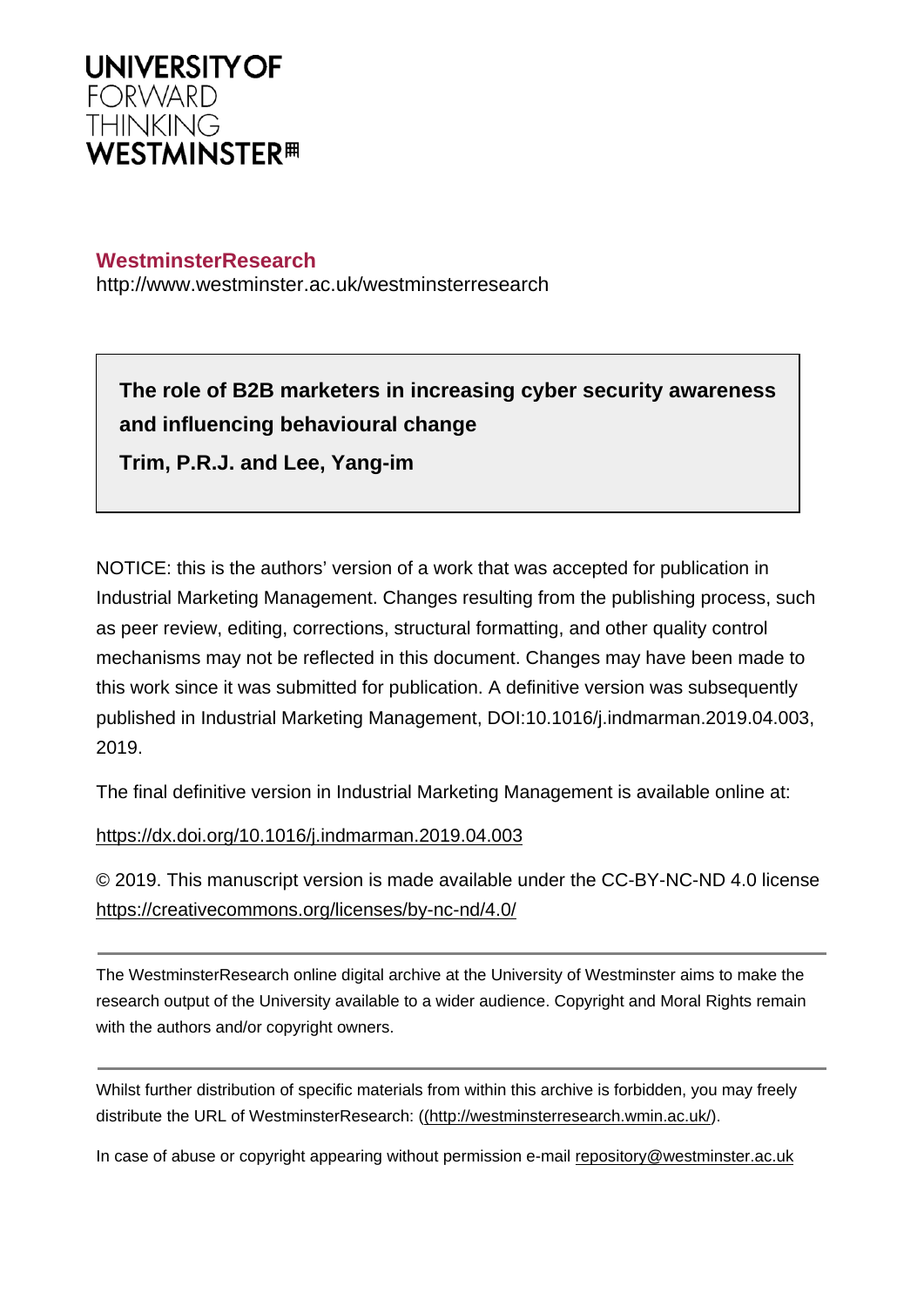# **The role of B2B marketers in increasing cyber security awareness and influencing behavioural change**

Dr. Peter R.J. Trim\*

Senior Lecturer in Management,

Department of Management,

Birkbeck, University of London, Malet Street,

London. WC1E 7HX. United Kingdom.

Email: p.trim@bbk.ac.uk

Telephone 0044 (0)207 631 6764

Fax 0044 (0)207 631 6769

\*Corresponding author.

Dr. Yang-Im Lee

Senior Lecturer in Marketing,

Westminster Business School,

University of Westminster, 35 Marylebone Road,

London. NW1 5LS. United Kingdom.

Email: y.lee@westminster.ac.uk

Telephone 0044 (0)20 3506 6893

**Key words:** Attitude functional theory, Behavioural change, Cyber security awareness, Persuasive communication

**Declarations of interest**: None.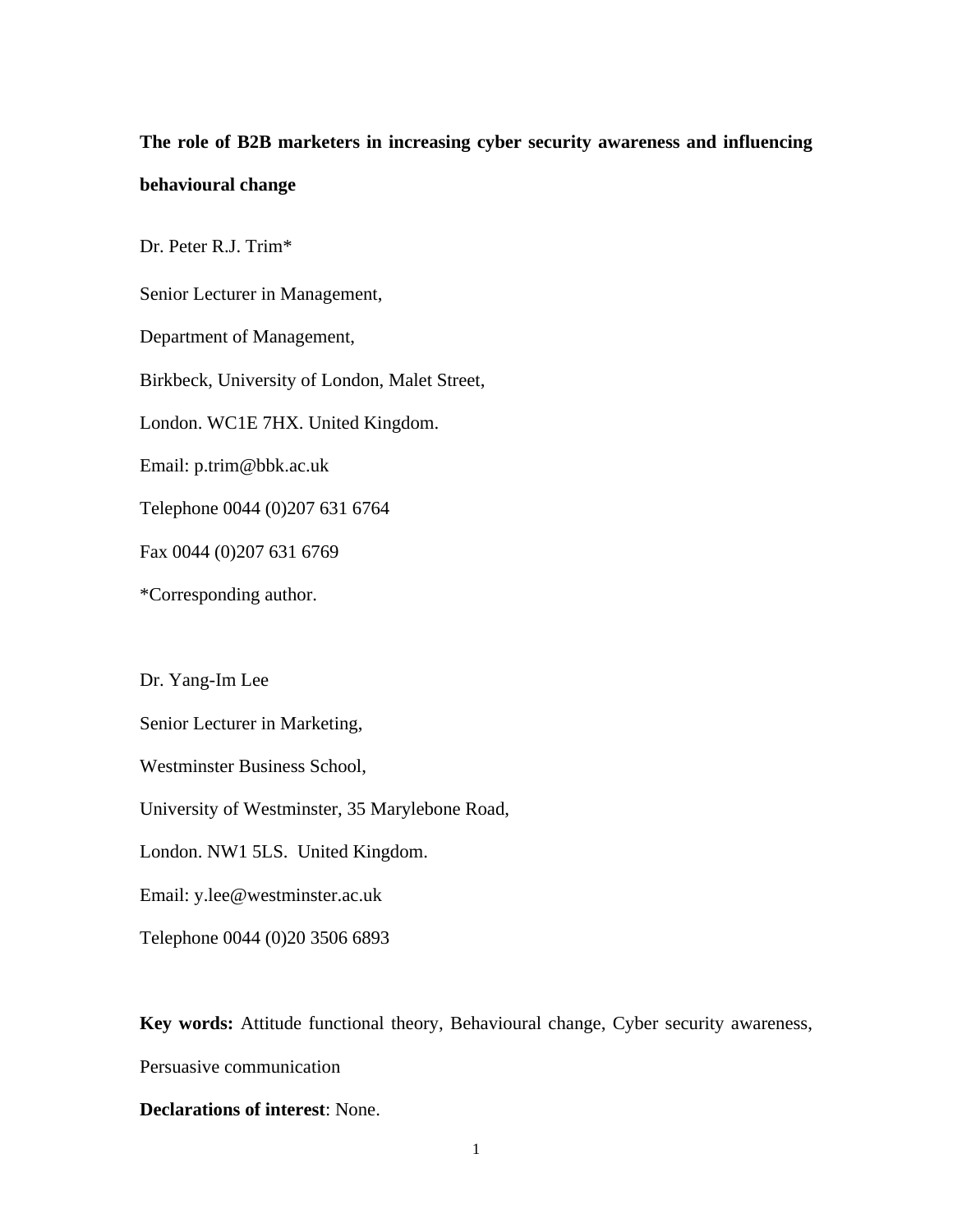# **The role of B2B marketers in increasing cyber security awareness and influencing behavioural change**

#### ABSTRACT

Although cyberspace is providing business opportunities, it is evident that B2B marketers need to pay attention to how to reduce the vulnerabilities associated with the use of computer technology. To reduce the possibility of a data breach, senior management need to increase threat awareness through the development of a behavioural awareness programme. We address how B2B marketers can contribute to increasing cyber security awareness by relating to an individual's knowledge and attitude that influences their behaviour. By drawing on the information systems management, marketing, communication and motivational research (social psychology) literature, we explain how persuasive communication theory in conjunction with motivation theory can be used to create an awareness programme to influence behavioural change. A qualitative research strategy was deployed and the critical friendship group and the group interview method were utilized. Fourteen highly experienced security experts participated in the study. The findings indicate that the process of knowledge creation can be enhanced by deploying functional theories of attitudes as this provides a basis to categorize staff according to their level of motivation and knowledge. This means that B2B marketers can play the role of co-ordinator when devising and implementing an appropriate cyber security awareness programme to help staff counteract the actions of cyber attackers. By reducing the gap between self-efficacy and perceived expectation, the confidence level of staff will be increased and attitudinal behavioural change will occur throughout the organization.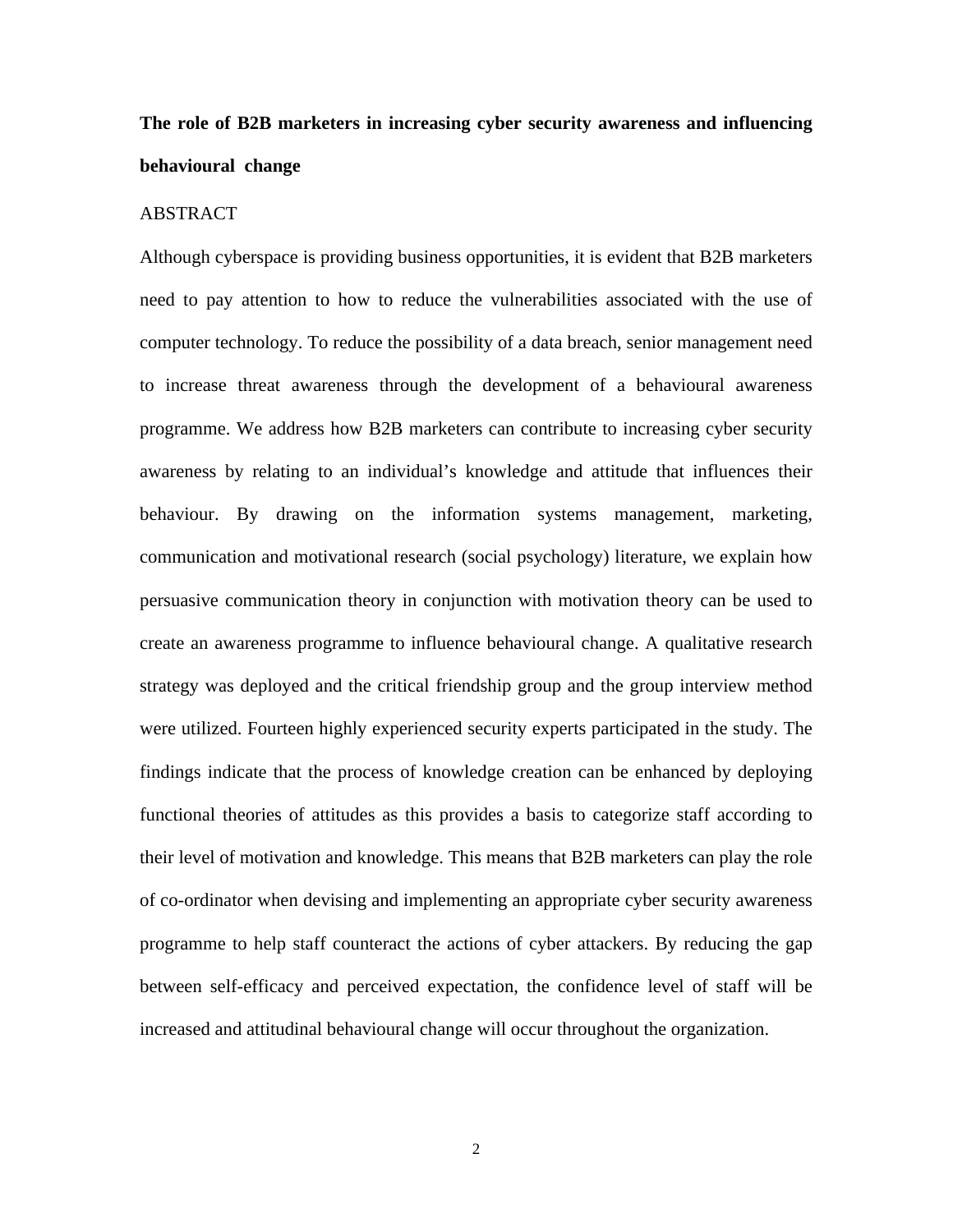#### **1. Introduction**

The Internet has been hailed by practising managers as a means to extend the company's market offering and at times enter new markets at speed as it provides an opportunity to interact directly with customers. B2B marketers are aware that the Internet is a mechanism for facilitating relationship building through connectivity, which can help them to alter business processes, improve client information usage and streamline supply chain activities (Lichtenthal & Eliaz, 2003; Makkonen & Vuori, 2014). Walters (2008) suggests that the Internet facilitates rapid interaction of a personalized nature between buyer and seller and provides information acquisition, distribution and storage, which reinforces the marketing decision-making process. Interactive technology does not come without a number of challenges however. The growing reliance on computer networks has been over shadowed by the intensity and sophistication of cyber attacks (HM Government, 2016) and has called into question the role that security plays within an organization.

The World Economic Forum (Vina, 2016) purports that the annual global cost of cyber crime (especially fraud and online money laundering) is a staggering US\$445 billion and a growing body of evidence suggests that senior managers need to think in terms of three types of potential cyber attack (Maisey, 2014): (i) an opportunistic attack (eg., automated 'script kiddie'); (ii) a medium-level type of attack orchestrated by an organized crime group that is aimed at stealing information about customers for example; and (iii) a sophisticated, planned, coordinated and persistent attack carried out by a nation-state intelligence service.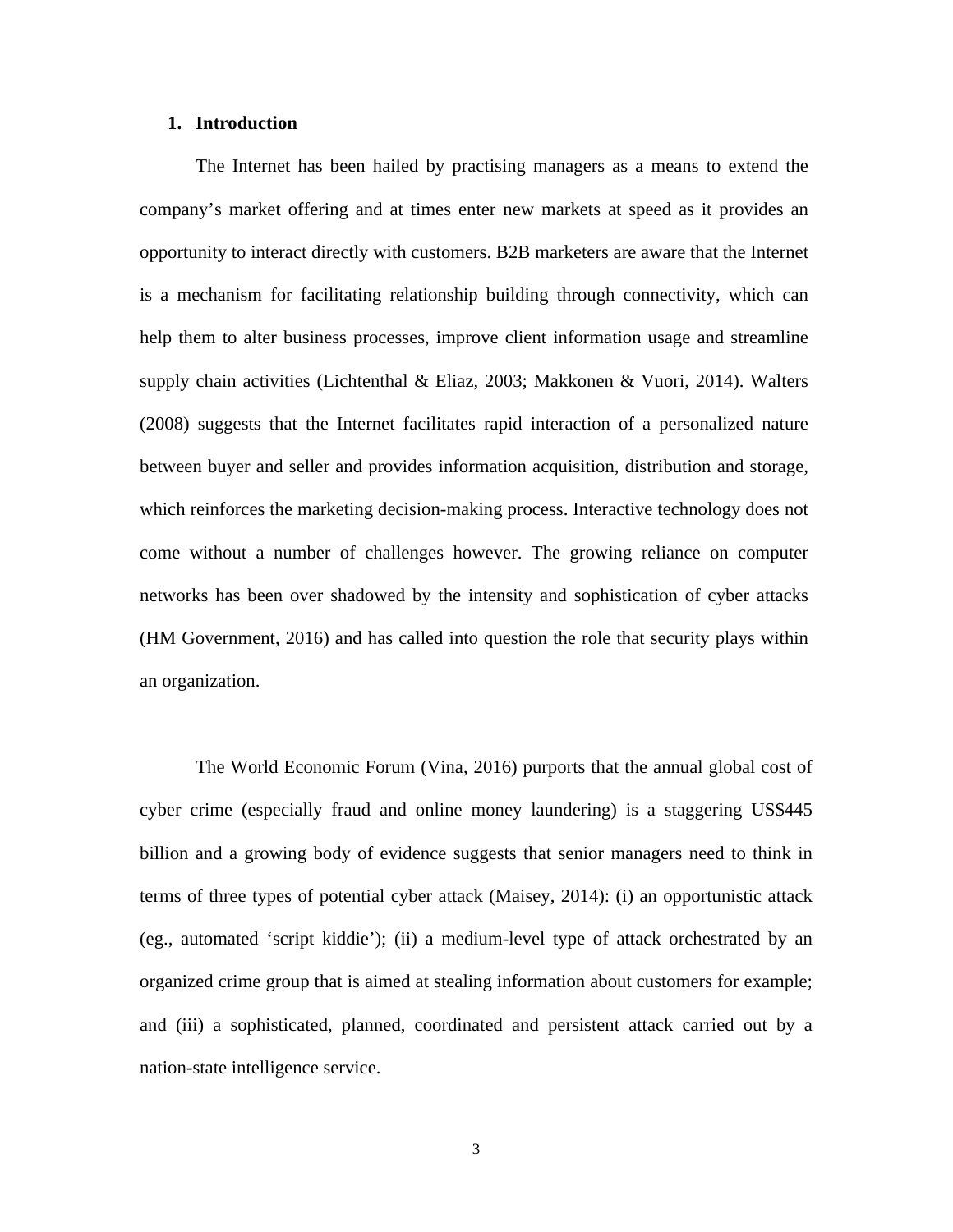What happened at Deliveroo in 2016 (Fortson, 2017, p.5) highlights the enormity of the problem confronting marketers: "Customers of the food delivery service were charged for phantom orders made by hackers who obtained login details for breaches of other systems". An organization's security culture can be enhanced by ensuring that staff do not click on spurious links or open bogus email attachments. An attack can originate from an external actor or from an employee (insider) or can be the result of an employee working in unison with an external hacker. Bearing in mind the sensitivity associated with monitoring employees and safeguarding customer information, it is important to remember what is at stake. For example, "it is estimated that more than 6m stolen credentials are leaked every day, either free or sold on as lists" (Fortson, 2017, p.5). Hence marketers need to think in terms of how to reduce the risks associated with a data breach because as well as the loss in business due to reputational damage, there is the likelihood that a fine will be imposed on the organization by a government regulatory body.

B2B marketers are becoming more aware of the risks involved in using the Internet, and are placing increased emphasis on managing relationships with staff in partner companies throughout the supply chain to ensure that sensitive and confidential data (eg., product specifications, sales figures and profit margins) and information (eg., sales territory agreements) is safeguarded. A data breach involving the details of contracts with suppliers might result in the company facing unexpected opposition when negotiating a deal with an existing customer company. The capability of staff in terms of data and information handling is known to affect the relationship and level of trust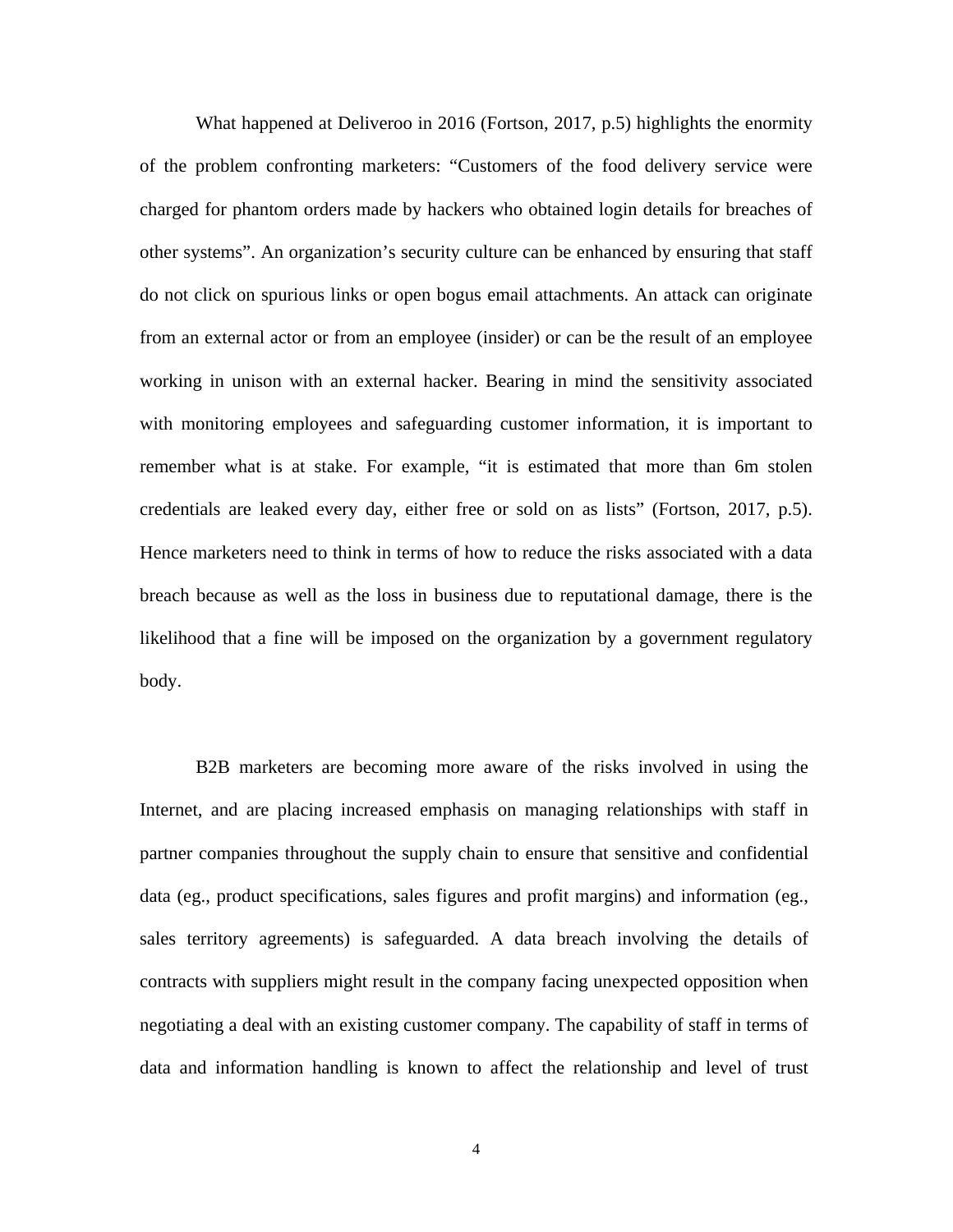between parties (Håkansson, Johanson & Wootz, 1977). Hence, a data breach is not only disruptive but has potential knock-on effects such as a reduction in the customer base as disaffected customers buy from alternative sources as a result of adverse publicity. This suggests that B2B marketers are required to communicate continuously with their counterparts in partner organizations and engage in interfunctional interaction (Ruekert & Walker, 1987). Should this be the case, the heads of the different business functions will be made aware of the need to increase cyber security awareness and assist with the coordination of various countermeasures.

 To be effective, information security systems need to be designed to protect the organization's systems and structures from attack and also, make staff aware of the security threats that exist and how they can avoid increasing the organization's vulnerability to attack (Arachchilage, Love & Beznosov, 2016). The increased use of the Internet for B2B activities suggests that B2B marketers, by developing their knowledge of cyber security, will be better able to assist in-house information security staff as well as to contribute to minimizing potential knock on effects in the supply chain. This can be done by ensuring that the information flow between staff in partner organizations is carried out in a way so as to prevent computer hackers from deploying various schemes to trap people into parting with sensitive data and information. One method commonly used by fraudsters is the deployment of fake websites that contain harmful viruses, which once downloaded become active (Abawajy, 2014; Safa, Sookhak, von Solms, Furnell, Ghani & Herawan, 2015). Another method is to obtain passwords through means of social engineering, thus deceiving staff into parting with passwords that provide access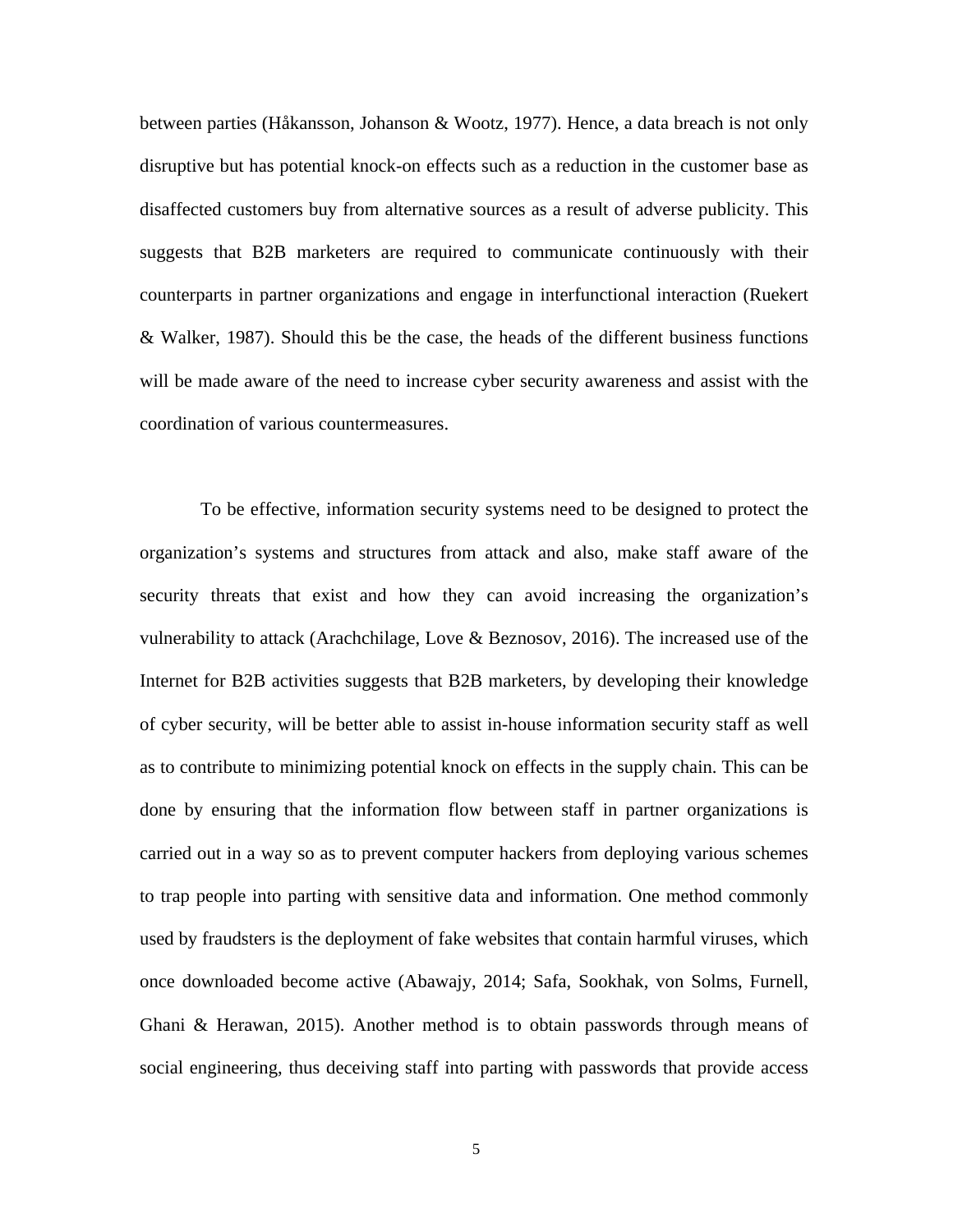to the company's authorized network (Davis, 2007) and marketing data bases. Hence, by deploying an appropriate cyber security awareness programme that brings to the attention of staff the security policies that are in place, an organization can be made more resilient and less vulnerable to attack (Shillair, Cotten, Tsai, Alhabash, LaRose, & Rifon, 2015).

Safa et al., (2015) carried out research relating to how a user's poor Internet security behaviour increases the threat to an organization and explained why cyber security awareness is important at the organizational level in terms of limiting reputational damage. Esteves, Ramalho and De Haro, (2017) contributed to this line of thought by indicating how senior managers can become more alert to the problems associated with a cyber attack by familiarizing themselves with the type of attack that hackers are known to deploy. These are important points for top management to consider as they require guidance that includes creating a new knowledge vision for the organization (Nonaka & Takeuchi, 1995). Top management's awareness of cyber security issues will allow B2B marketers to be provided with a platform from which to play a role in helping to co-ordinate information security policy at various levels within the organization. Although security can be considered the prerogative of the information security department, B2B marketers can help co-ordinate and promote security policy throughout the supply chain and prevent hackers from gaining access to marketing data bases, through internal marketing initiatives. Dealing with cyber security issues should, therefore, be approached from the stance of interactivity and placed in a network approach as advocated by the IMP Group (Håkansson & Snehota, 1995; Makkonen &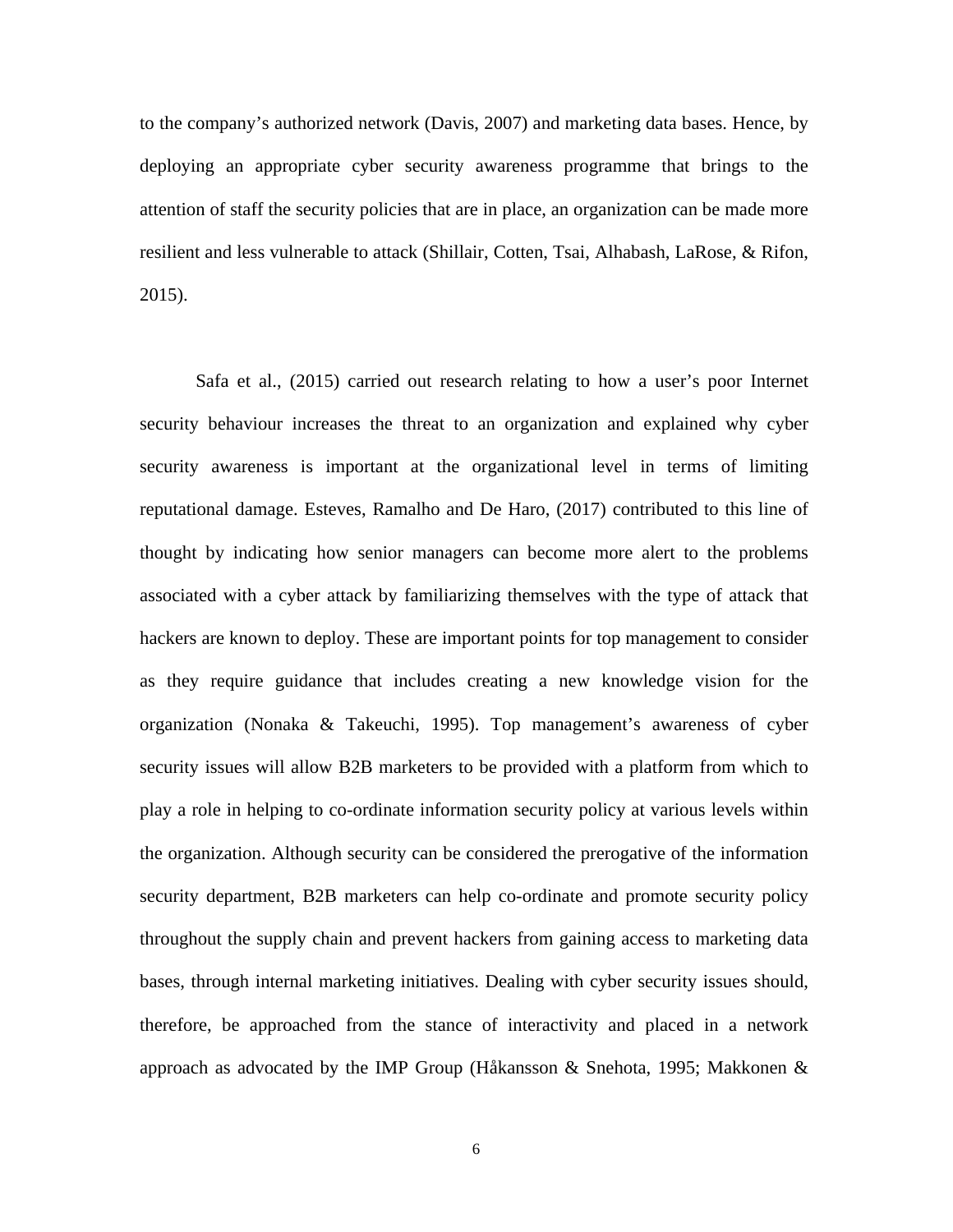Vuoir, 2014). By engaging more fully with staff in other business functions, B2B marketers will be more aware of the issues confronting the company, and will be able to provide advice and support. For example, conscious care behaviour (Safa et al., 2015) warrants that a user thinks through the consequences of their actions before and during working online, and is aware of the importance of building trust based relationships that are knowledge specific. Håkansson et al., (1977) argue that trust surfaces when a seller's reliability is questioned. B2B business operations involve various forms of specialized knowledge and buyers are known to avail themselves of the knowledge of staff in supplier companies especially when they are knowledge deficient (Håkansson & Wootz, 1979).

The Internet and other forms of technology aided communication can be used by B2B marketers to build trust and reliability (Walters, 2008) and a cyber security awareness programme will, we assert, help B2B marketers build on the trust based relationships that currently exist throughout the supply chain and the marketing channel. Bearing this in mind, we explain how B2B marketers can contribute to the development of a cyber security behavioural awareness programme and engage in effective communication that makes staff aware of the possible cyber threats confronting the organization. We use the theory of persuasive communication in conjunction with motivational and attitudinal theory in order to devise a cyber security awareness programme that influences behavioural change. By doing so, we add to the developing body of knowledge in the area of the interface between marketing and other business functions (Ruekert & Walker, 1987; Reid & Plank, 2000) and provide insights that build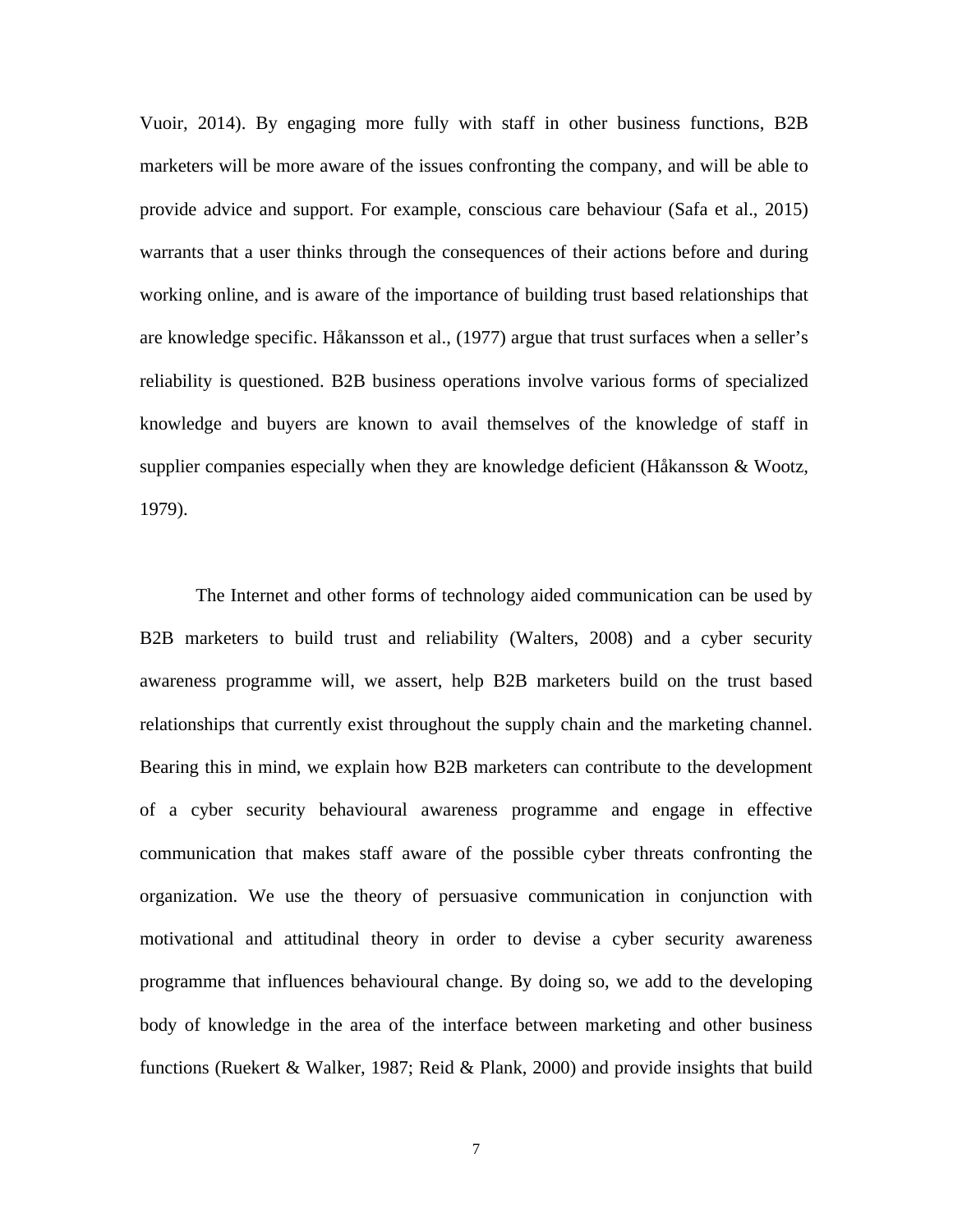on the view of de Swaan Arons, van den Driest and Weed (2014) that marketers are "thinkers". Also, the argument put forward by Kumar (2015, p.4) suggesting that marketing "must be an integral part of the organization's decision-making framework", resonates with us and we explain how B2B marketers can assist the development of an effective cyber security awareness programme that will raise the profile of marketers within the organization and its partners.

To extend our understanding of the communication process, we take into account the level of knowledge and motivation of staff and draw on insights into persuasive communication (Petty & Cacioppo, 1984; 1986), in conjunction with using functional theories of attitudes derived from social psychology (e.g., Katz, 1960; Fishbein & Ajzen, 1975; Ajzen, 1991; Herek, 1987; Wilcox, Kim & Sen, 2009). The reason why we adopted this approach is that the theory of persuasive communication places emphasis on the cognitive process of behavioural change associated with protecting an individual from risk/fear (Petty & Cacioppo, 1984; Boer & Seydel, 1996) and is well used in health related studies. It has also been applied recently in information security policy research (Ifinedo, 2012; Safa et al., 2015). The main advantage of using communication theory is that it allows B2B marketers to follow a specific process, develop a message and then gain feedback relating to the effectiveness of the message, so that the awareness campaign can be amended/updated through time.

Attitude functional theory (Katz, 1960; Herek, 1987; Shavitt, 1989; Eagly & Chaiken, 1993) is important because individuals have different levels of knowledge and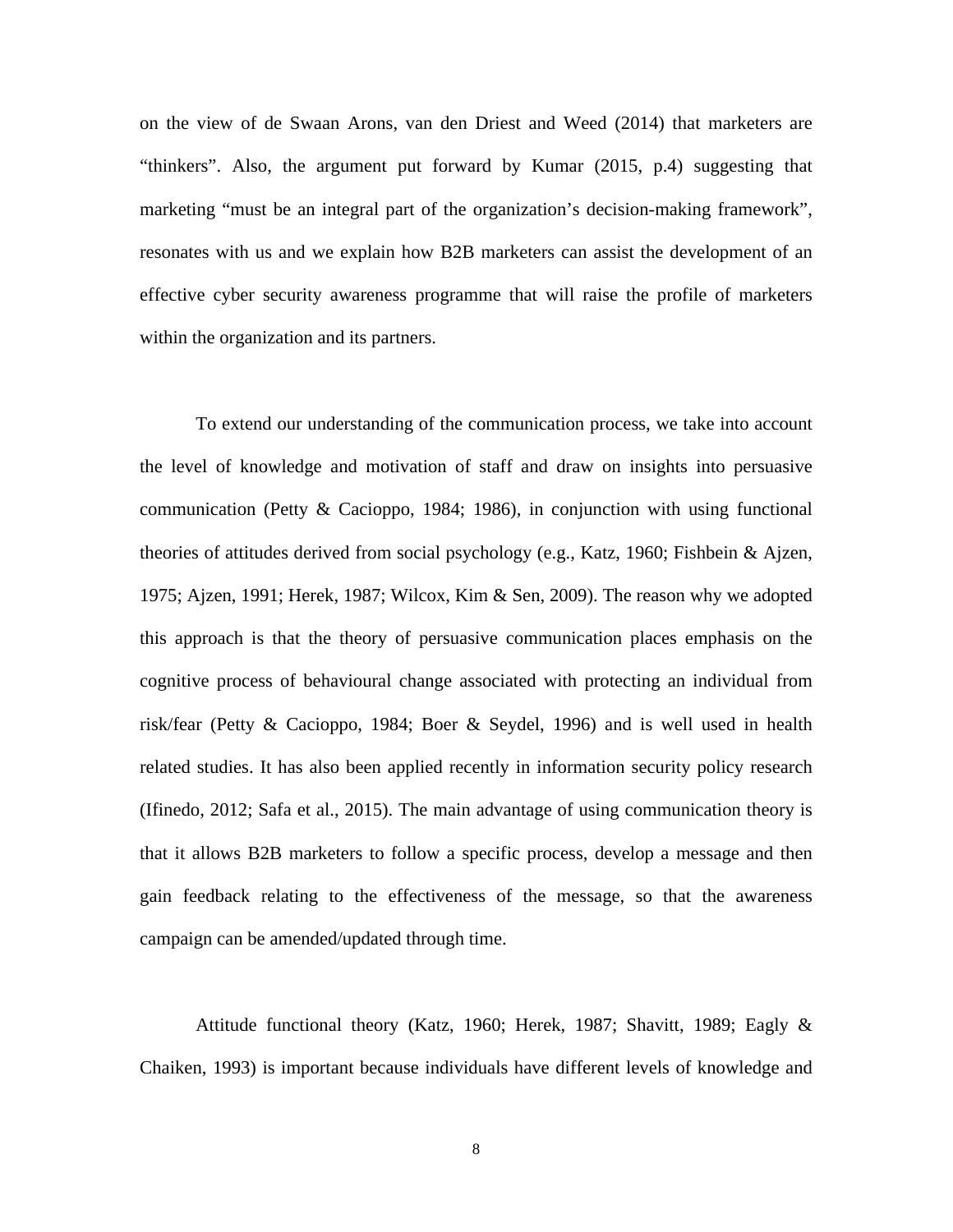are dissimilar in what motivates them in terms of absorbing complex information. In addition, the work of Johnston and Warkentin (2010) is highly informative as their study provides insights into the influence of fear appeals vis-à-vis behavioural intentions. By drawing on such studies, we believe B2B marketers can better understand the reasons behind individual behavior and how a security awareness programme can overcome resistance and inertia (Tsohou, Karyda, Kokolakis & Kiountouzis, 2015). The security awareness programme outlined in this paper will, we feel, assist senior managers to understand which factors they need to take into account when establishing a communication message that encourages staff to engage in cyber security awareness issues. The outcomes, we feel, embrace an employee focus as they take into account employees' perceptions and indicate how managers can deal with 'knowing-doing gaps' (Pfeffer & Sutton, 1999; Jenkin, McShane & Webster, 2011). It is envisaged that the insights provided will generate further research that links B2B marketing management with evolving areas of significance such as safety, security and privacy (Cortez  $\&$ Johnston, 2017). The recommendations made should help to provide practical B2B marketing solutions. By contributing fully to the strategic marketing intelligence decision making process and contributing to "cross-fertilization with external disciplines" (Lindgreen & Benedetto, 2017, p.1), B2B marketers will facilitate inter-function communication and help consolidate security related working routines.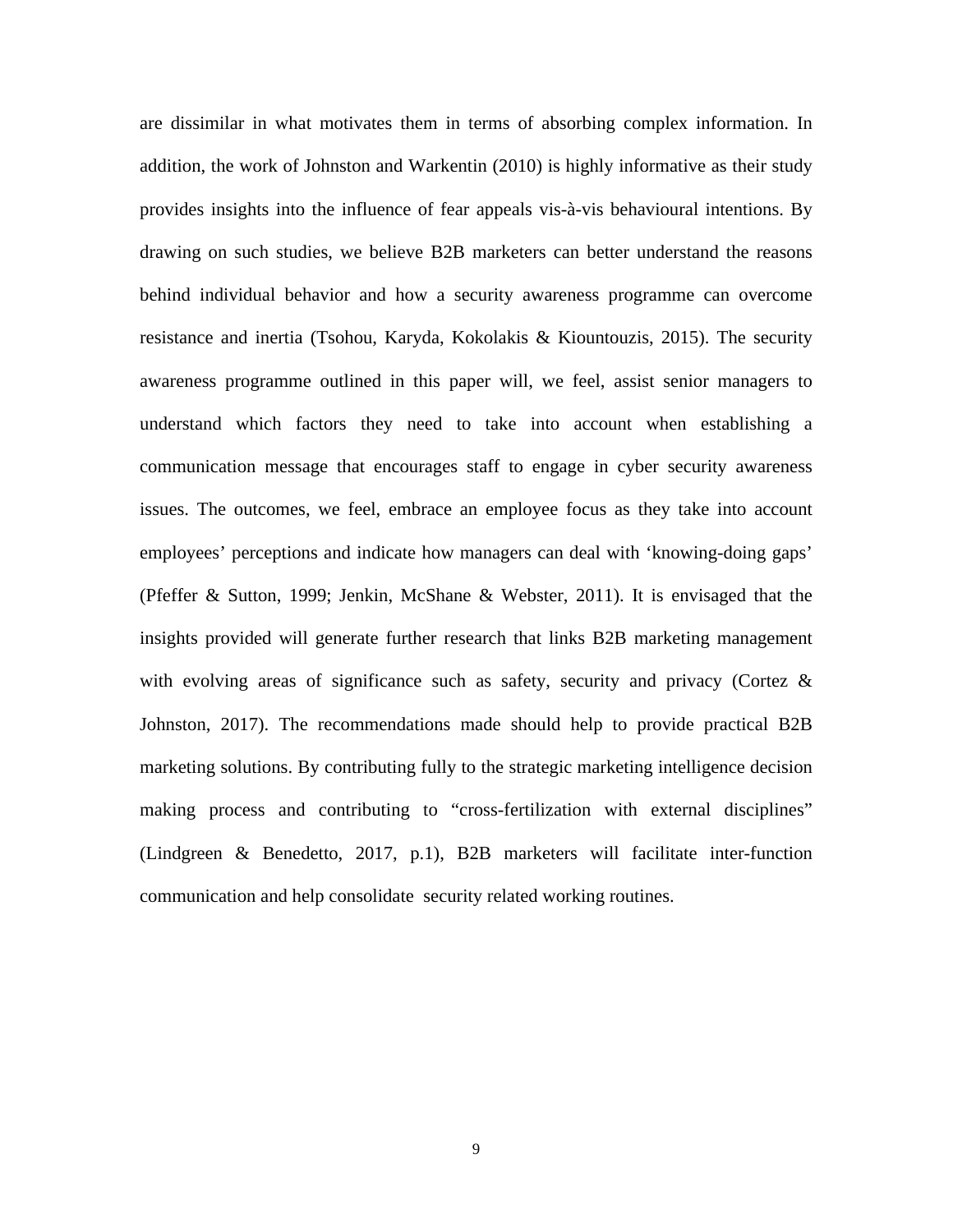#### **2.0 Literature review**

#### **2***.1 Internet usage and the need for an awareness programme*

Through interactivity and connectivity, marketers improve operational efficiency, but need to reflect on the fact that criminal use of Internet technology communications is increasing (Kshetri, 2005). As well as this, B2B marketers are under pressure to improve services, reduce costs and deal with vendor operations more effectively (Lichtenthal & Eliaz, 2003). Although face-to-face meetings are known to reduce perceived risk, information is exchanged more frequently through computer to computer links and this tends to decrease the frequency of face-to-face interaction between staff. As a result, commitment and cooperation between staff is affected, and as a consequence there is a lessoning of trust between individuals (Leek, Turnbull & Naude, 2003). Lichtenthal and Eliaz (2003, p.8) note this and state: "companies know less and less about their trading partners", and as a result are placed at great risk. Esteves et al., (2017) suggest that hackers do not always attack a company's new computer system but seek a route through a vendor, a new employee or a compliance vulnerability. They recommend that managers conduct a high level "footprint" of the organization's computer systems at various times and ensure that employees know about the policies covering information sharing. B2B marketers are ideally placed to be involved in such activities owing to the fact that they manage a number of marketing data bases that contain a wide range of data and information relating to suppliers, customers and competitors for example. A data breach would increase organizational vulnerability because of diminishing trust with channel partners (Håkansson et al., 1977; Davis, 2007; Shillair et al., 2015; & Esteves et al., 2017). Safa et al., (2015) have argued, it is the users' lack of awareness and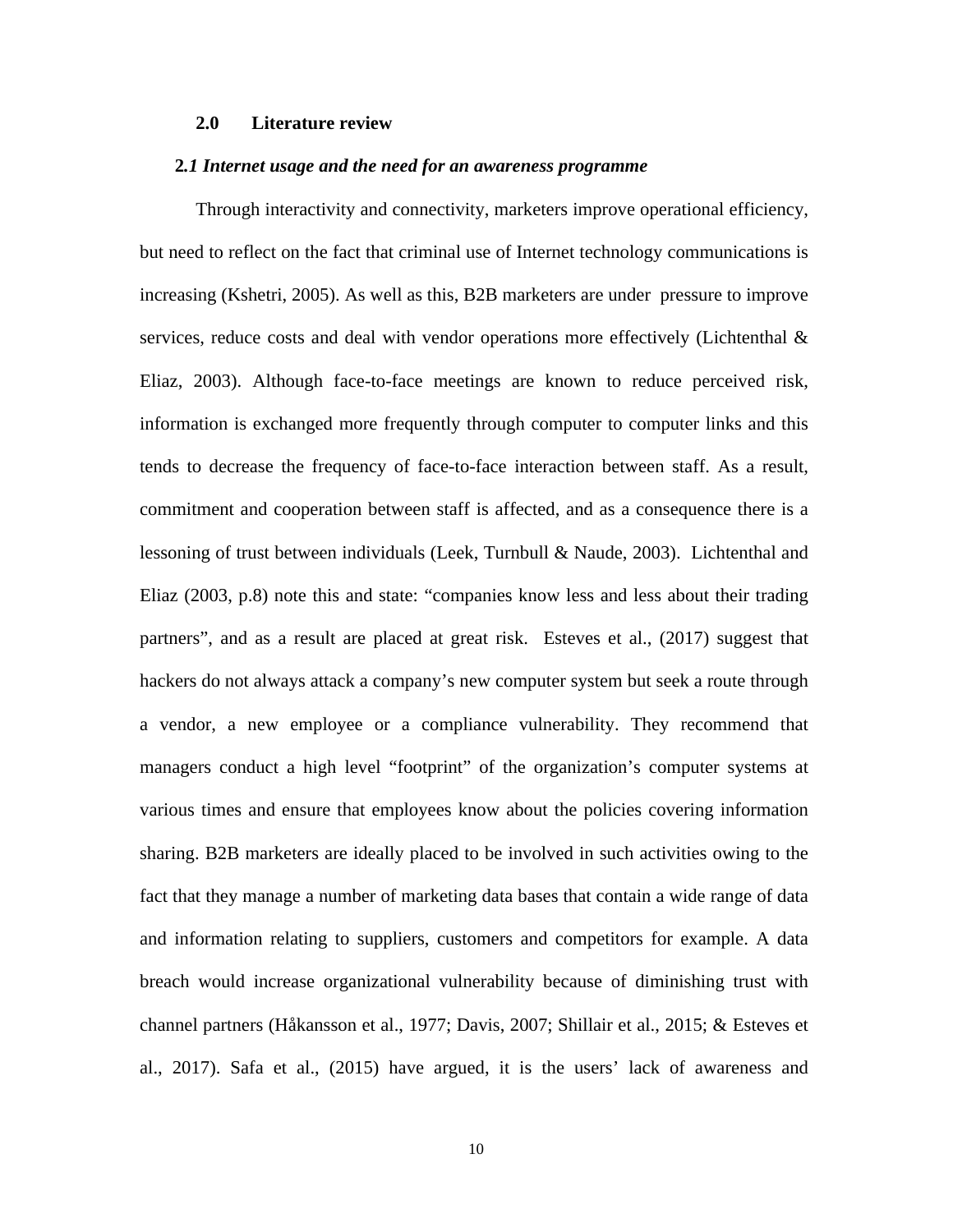understanding that are the main areas of concern and by increasing the knowledge level of employees, senior management have a foundation upon which to build behavioural change, and utilize further the skills of B2B marketers.

In order that a security policy is fully implemented and remains functional, B2B marketers are required to adhere to and comply with the organization's security policy. This view is supported by Arachchilage and Love (2014), who also suggest that security education helps thwart phishing attacks. It can be argued that cyber security awareness training needs to take into account online activities such as blogging, instant messaging and social networking that employees engage in while at work (Shaw, Chen, Harris & Huang, 2009). In order to be effective, training programmes are required to develop the knowledge base and raise the skill level of employees so that they increase their level of self-efficacy and respond accordingly to normative beliefs (Bulgurcu, Cavusoglu  $\&$ Benbasat, 2010). We extracted definitions relating to 'normative beliefs' and 'selfefficacy' from various researchers (e.g. Bulgurcu et al., 2010; Safa et al., 2015; Tsai, Jiang, Alhabash, LaRose, Rifon & Cotton, 2016) that carried out information security studies based on the theory of planned behaviour. Hence, the term 'normative beliefs' refers to an employee's understanding of the organization's policies and their perceived social pressure regarding compliance and expected behavioural change; and as regards 'self-efficacy', this is an employee's assessment of their own level of knowledge and skills to complete tasks.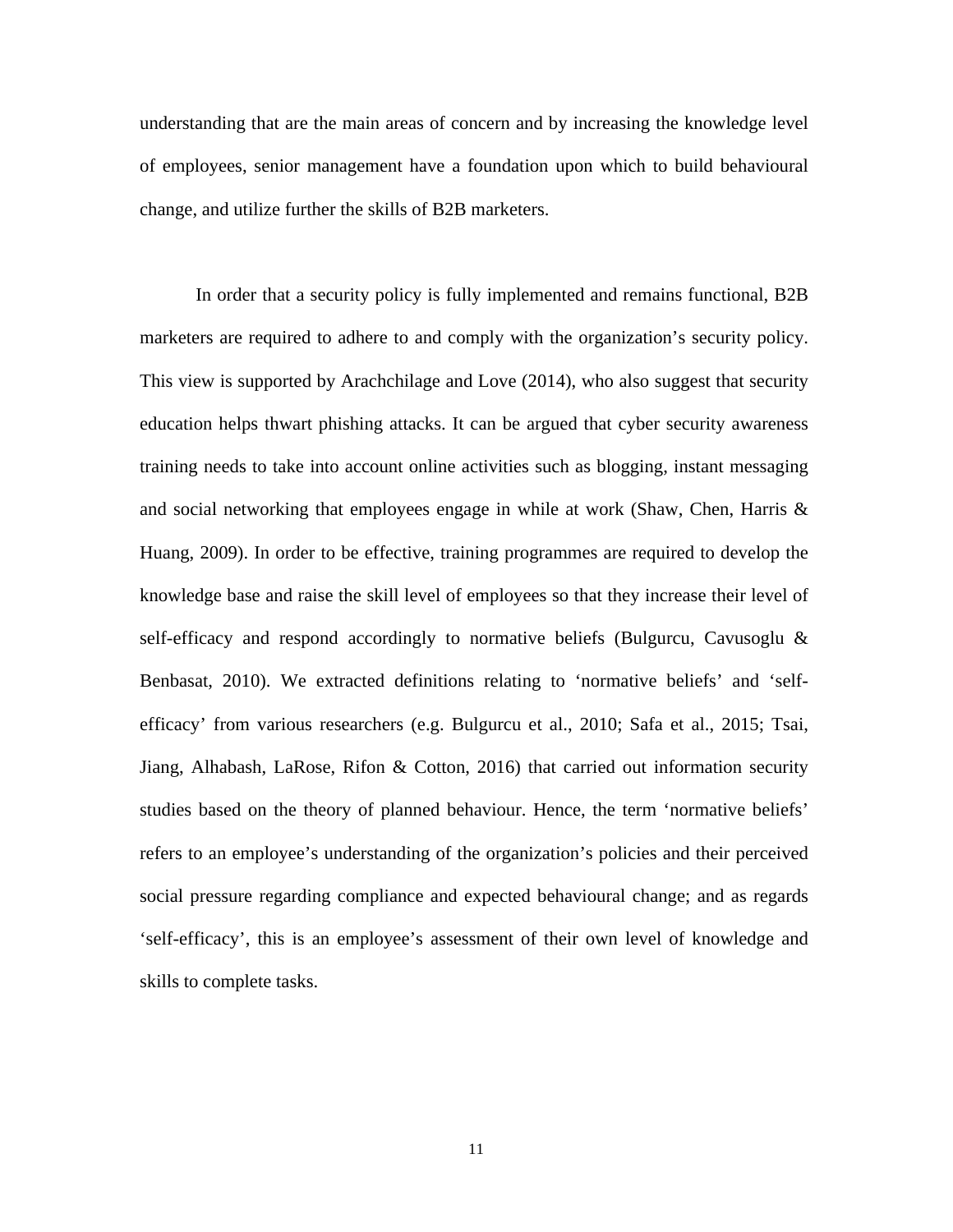With respect to workable compliance polices, there are different types of cyber attack and staff require different advice as to how to respond proactively to them. It is also suggested that rewards (both tangible and non-tangible) should be provided to those that act in a compliant manner (Bulgurcu et al., 2010). It can be argued, therefore, that when determining how a security awareness programme is to be developed and communicated, attention is given to the level of knowledge and motivation that staff possess in relation to performing specific tasks (eg., updating customer files, responding to customer requests, undertaking a risk analysis and providing suppliers with intelligence).

### **2.2 Knowledge and cognitive behavioural change**

Nonaka and Takeuchi (1995) explain that knowledge derived from outside the organization is utilized by internal staff to create new products, services and systems. B2B marketers perform a mediating role (e.g. that of middle manager) and a middle-updown model of knowledge management is preferred in order to assist the knowledge development process. Such an approach allows B2B marketers to act as an integrator and motivator of knowledge creation. Should this be the case, individual managers can be empowered and held accountable for the development of tacit and explicit knowledge (Nonaka & Takeuchi, 1995; Nonaka, Takeuchi & Umemoto, 1996). The key point to note is that although individuals both absorb and develop knowledge, B2B marketers produce knowledge that is viewed as multi-dimensional in nature ranging from supply chain management to tailor made sales promotions. Furthermore, "knowledge cannot be created without an intensive outside-inside interaction. To create knowledge, the learning that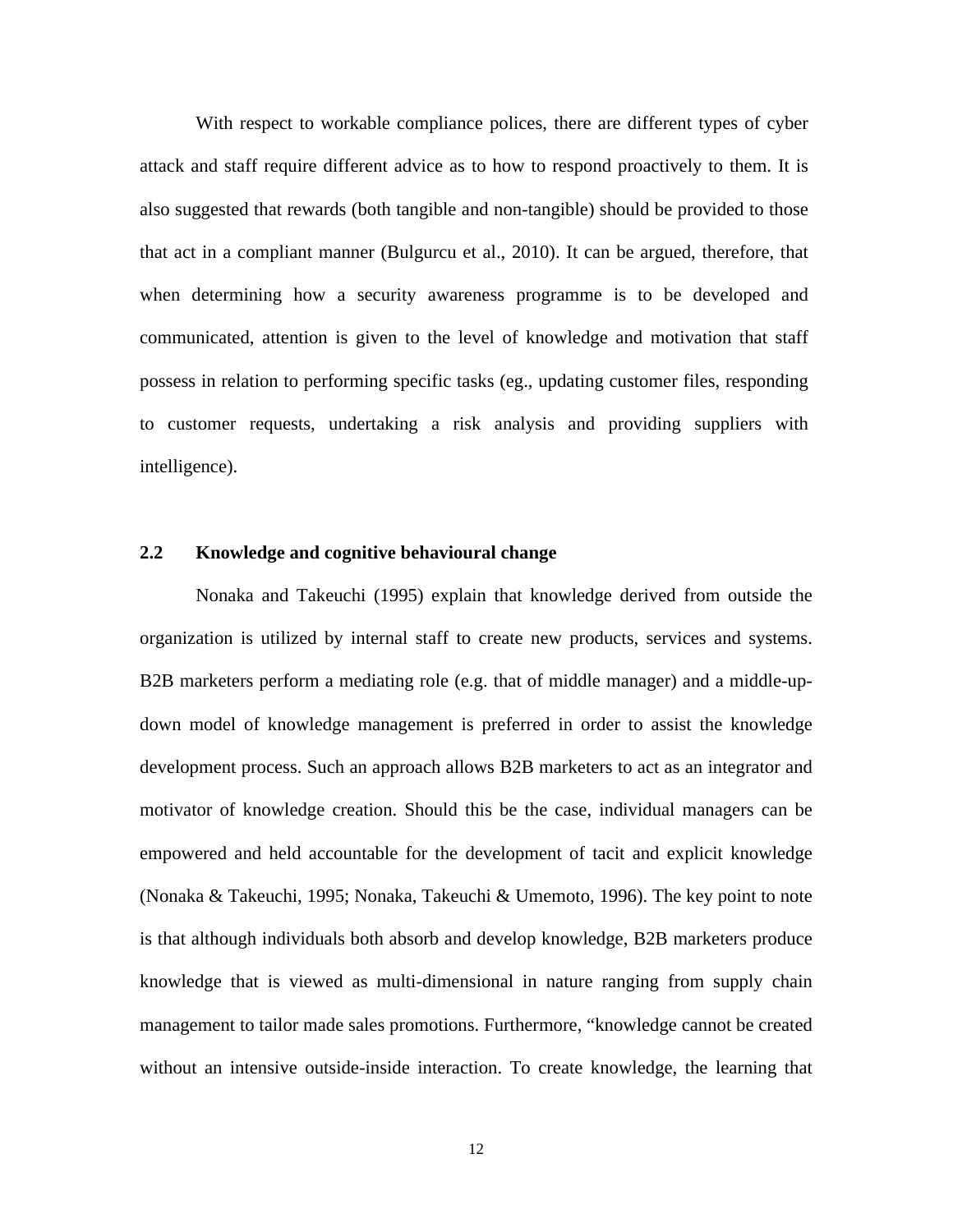takes place from others and the skills shared with others need to be internalized – that is, reformed, enriched, and translated to fit the company's self-image and identity" (Nonaka et al., 1996, p.844). It is this that lies at the heart of organizational behavioural change.

An individual's desire to improve their "self-image" induces them to pay increased attention to how they consciously absorb and use information. Cognitive behavioural change occurs when an individual recognizes how new information might negatively or positively affect them, and how prevailing social norms/subjective norms might affect their social status or social image (Venkatesh & Bala, 2008; Tsai et al., 2016). Various studies have been undertaken regarding how technology is adopted based on the theory of reasoned action (Fishbein & Ajzen, 1975) and the theory of planned behaviour (Ajzen, 1991, 2002; Kraft, Rise, Sutton & Roysamb, 2005). Research undertaken by Venkatesh, Thong and Xu (2012) into the effectiveness of the unified theory of acceptance and use of technology (UTAUT) (Venkatesh, Morris, Davis & Davis, 2003), resulted in an extension of the model. UTAUT incorporated four constructs (performance expectancy, effort expectancy, social influence and facilitating conditions) and was extended to include three additional constructs: hedonic motivation, price value and habit; and UTAUT2 emerged (Venkatesh et al., 2012). This was an important development because habit, which incorporates experience, is interpreted from the perspective of an individual behaving as they are required to do having undergone a learning process that has conditioned them to act in a certain way (Venkatesh et al., 2012).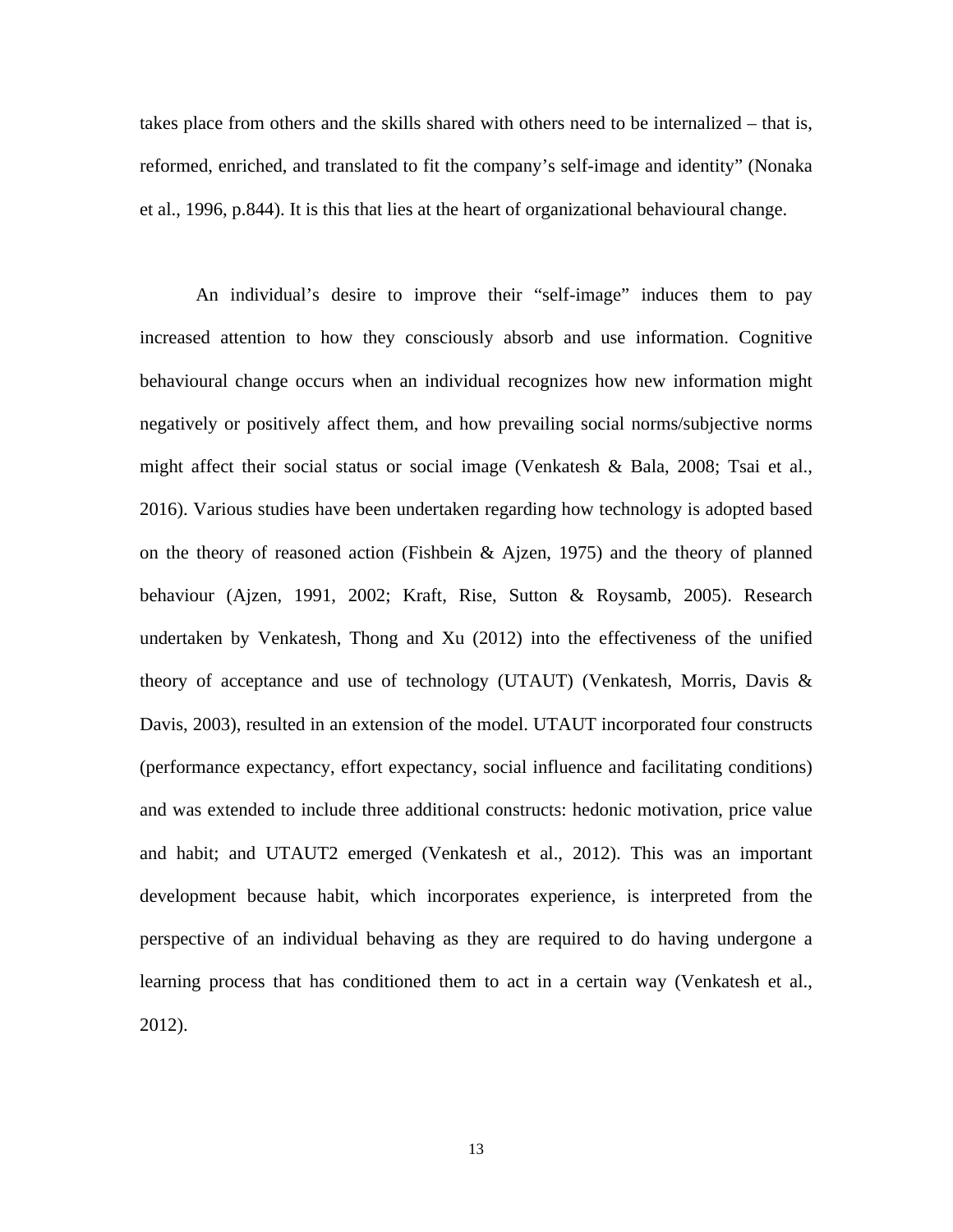As regards the link between information usage and decision making, Acquisti and Grossklags (2007) indicate that people do not always have complete information, consequently, they are not always able to make an appropriate judgement or make a decision that is risk free. There is also a dichotomy between privacy attitudes and behaviour. Shortcomings and misunderstandings arise and an individual's own situation may worsen when they attempt to deal with what are in fact cumulative risks (Acquisti, 2004). Camp (2009) argues that there are several distinct methods and approaches to risk communication and that one approach is to simplify and overstate what the risk is so that a change in behaviour is forthcoming. Alternatively, it is possible to communicate more information and relate more directly to simple mental models of risk or possibly, detailed information can be communicated so that a rational response is derived from an individual in terms of their risk behaviour. Camp (2009, p.46) concludes by suggesting that: "Each metaphor offers a different solution to a different facet of the security problem. Each model communicates to end users particular images and activities if properly used". This work builds on the research into communications theory and modelling undertaken by Shannon and Weaver (1949), and Mason (Delone & McLean, 2003), and has validity as it can be used to reinforce why B2B marketers should be involved in devising appropriate cyber security awareness programmes as they can help clarify the main message and eliminate noise for example.

### *2.3 Increasing awareness through persuasive communication*

Bada and Sasse (2014) acknowledge that a security awareness programme may be well thought through but deficient in terms of getting people to act responsibly. This is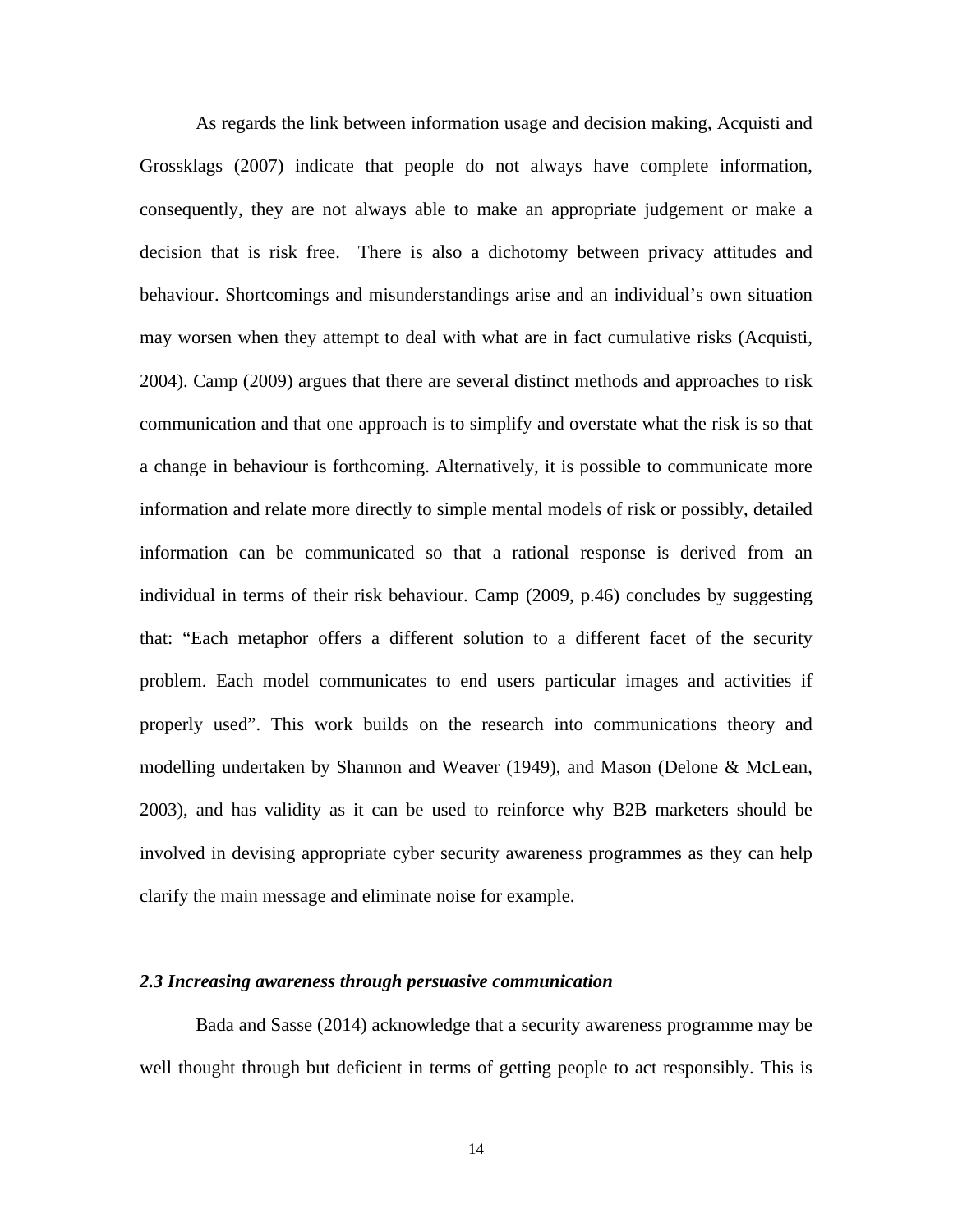due to a number of factors including personal characteristics, cultural differences, rewards and punishments, and media-framed messages. Taking into account that messages require interpretation due to the fact that they are complex and symbolically encoded, as well as technologically-mediated (Livingstone, 2004), it is important to note that the task-media fit model of communication (Mason & Leek, 2012) has highlighted the fact that the communication flow between individuals in a network can be disrupted and may influence a business relationship in a number of ways. Hence, B2B marketers need to pay careful attention to what messages a cyber security awareness campaign contains and how these messages are reinforced through time.

Modic and Anderson (2014) have contributed to our understanding of the social psychology of persuasion by suggesting that security awareness warnings should be nontechnical and authoritative in nature. Persuasive communication theory, also known as the Elaboration Likelihood Model (ELM) (Petty & Cacioppo, 1984, 1986), is used widely by marketing academics and practitioners and has relevance in terms of explaining how people formulate a systematic information processing strategy (De Meulenaer, Dens & De Pelsmacker, 2015). The usefulness of the model is that variables that can impact certain judgements are made clear and also, the processes underlying changes in attitude are made known and so too are the resulting judgements (Petty, Rucker, Bizer & Cacioppo, 2004). It can be suggested that persuasive communication will enable employees to adopt an inward-directed approach that results in greater transparency and a commitment to increasing organizational effectiveness (Williams, 2005). Although normative beliefs may manifest in an issue being viewed as controversial (Mudrack,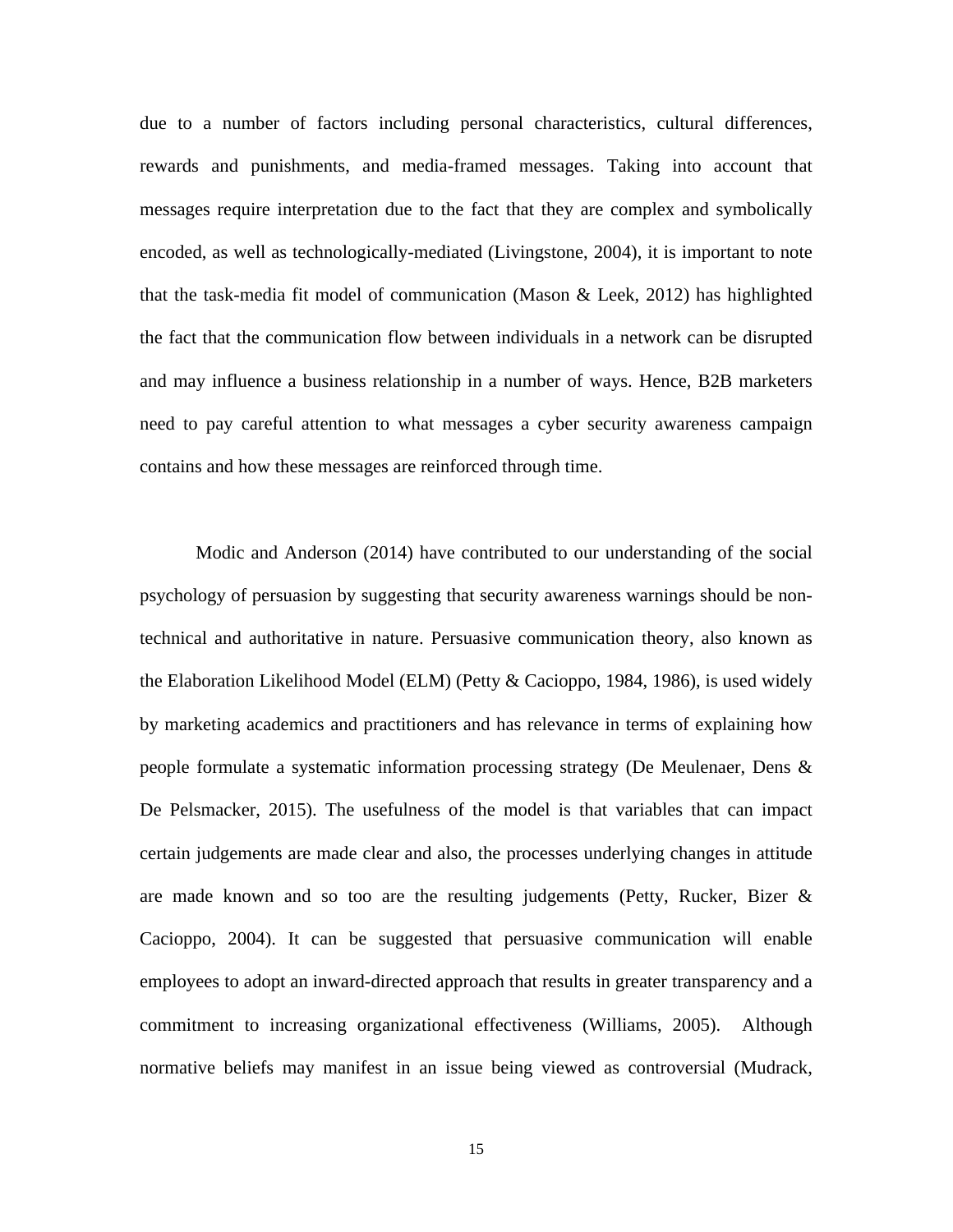2007), it should not detract from the fact that senior managers have a duty in terms of authority and leadership, in establishing compliance policy. There is wide variation in the way employees think and relate to the rules laid down, hence attention needs to be given to an individual's attitude, their reasoning patterns (Mudrack, 2007) and their capability (self-efficacy), if that is, behavioural change is to be managed effectively.

In order that information is communicated effectively to the intended audience, it has been suggested that managers should take into account the different levels of knowledge and motivation of individuals (Petty & Cacioppo, 1984, 1986). This view is supported by Acquisti (2004); Bulgurcu et al., (2010); Safa et al., (2015); and Tsai et al., (2016). These variables are important in terms of how individuals are persuaded, either via the central route or the peripheral route. When individuals have a high level of knowledge and motivation, attention needs to be given to the central route and how additional, new information is added as individuals process information in a cognitive manner. In the case of individuals that are less knowledgeable and less motivated, the peripheral route is deemed more effective because such individuals are likely to respond to emotional appeal/the attractiveness of the source.

Drawing on a rich and diverse body of knowledge relating to information processing and decision-making, Daft and Lengel (1986) argue that managers form coalitions with similar likeminded individuals but need to share their interpretation of an event/situation with a range of diverse individuals (eg., individuals that hold different views from others). By possessing information, it is argued that uncertainty is reduced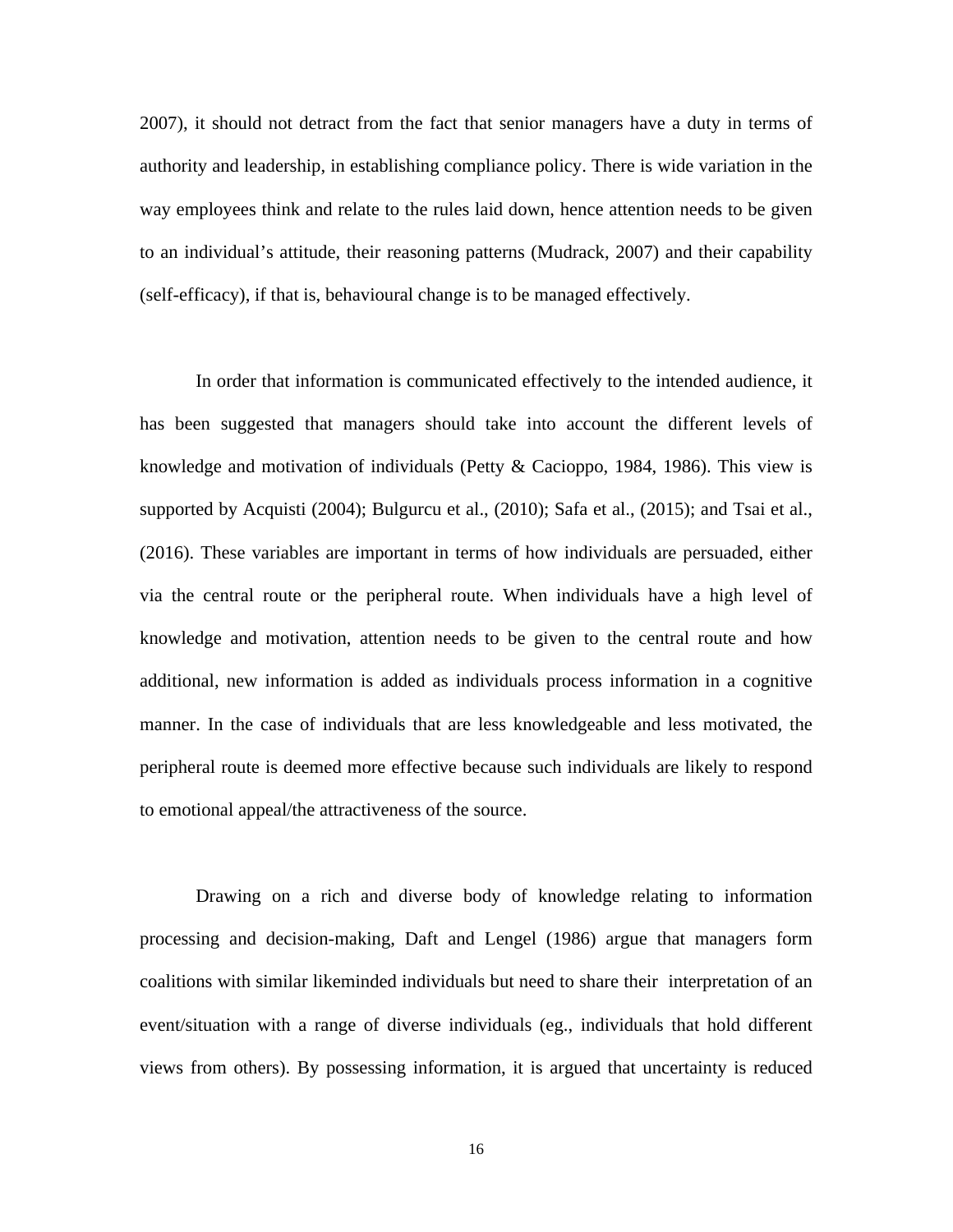and so too is ambiguity (referred to as equivocality). Daft and Lengel (1984, 1986) explain that there are different forms of communication and that messages are transferred and absorbed in different ways through direct and indirect means. They argue that the richest form of information communication is face-to-face because it allows instant feedback (because of verbal and non-verbal cues) and is considered higher up the richness scale than normal text.

Borup, West and Thomas (2015) add to our understanding by indicating that there is insufficient knowledge regarding the richness of information provided vis-à-vis online feedback and their main contribution stems from the fact that they have undertaken mixed-methods research into the blended learning approach. They found that text was the most preferred source of feedback (Borup et al., 2015) and this it has to be said, strengthens the case for B2B marketers using a range of communication and feedback approaches, if they are to promote cyber security awareness to a wide audience. By understanding this, B2B marketers can form messages that are supported by metaphors that underpin appropriate organizational behaviour. By taking cognizance of the knowledge that exists both before and during the planning and execution of the cyber security awareness programme, B2B marketers can gain the trust and support of those receiving the message(s).

Underpinning this approach is the view that it is necessary to understand how employees change their attitude/behaviour and deal with impacts and the resulting consequences. The information provided also needs to take into account how B2B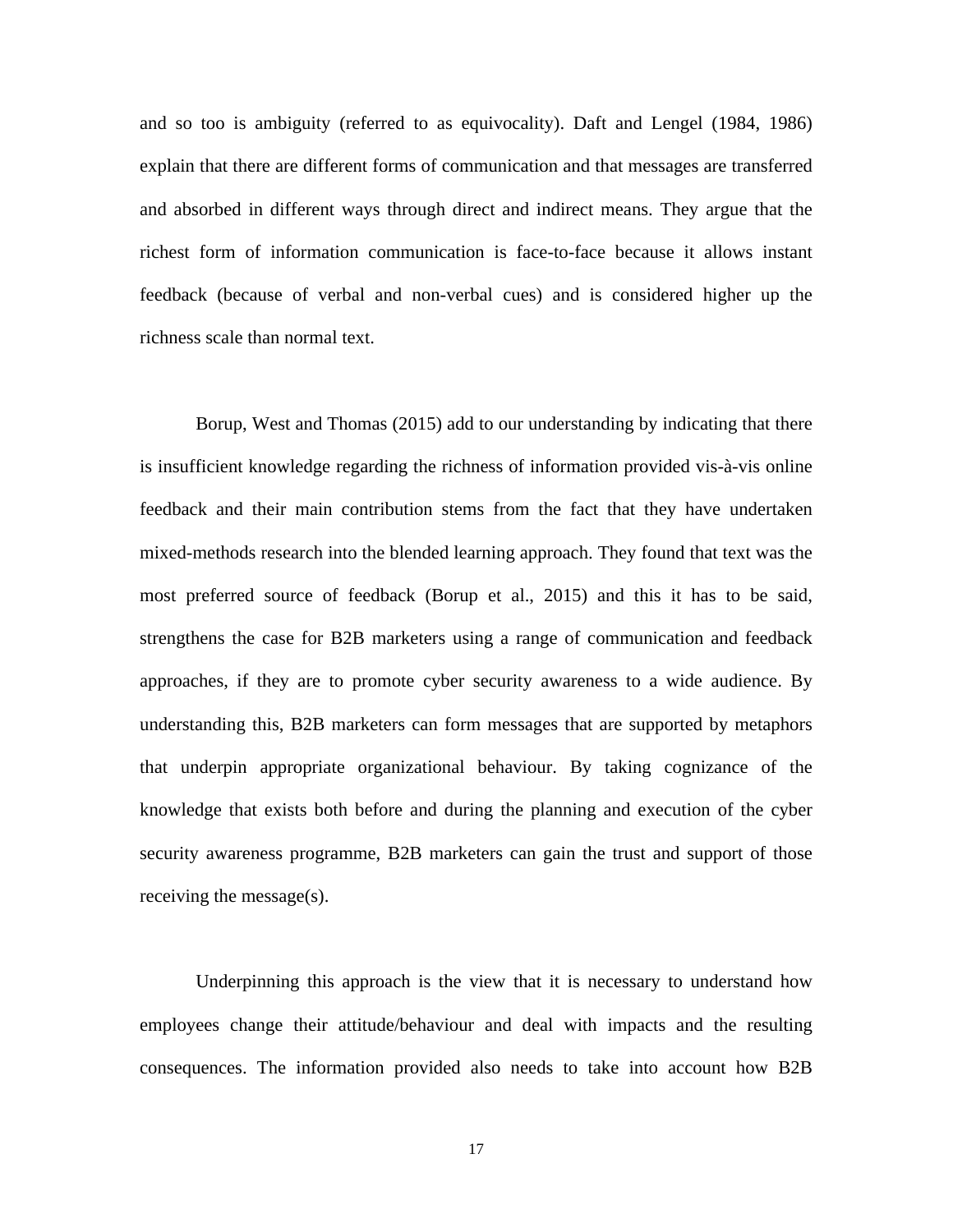marketers communicate and what knowledge they have in terms of using communications technology (eg., various social networks, apps, and tools). Hence security awareness is not just to be viewed in terms of how staff spend their time in the work environment, but it also requires a conscious behavioural change in the way computer communications technology is used outside the workplace. This is because hackers deploy various phishing techniques via social networking sites (eg., LinkedIn, MySpace, Facebook  $\&$  Twitter) to target and trap vulnerable and non-suspecting individuals (Abawajy, 2014) who are tricked into parting with company information.

## *2.4 Motivational studies*

In order to understand the motivational level of individuals, motivational theorists have undertaken research that explains how the motivation of individuals is related to their future intentions and as a consequence, functional theories of attitudes have been developed (Katz, 1960; Herek, 1987; Shavitt, 1989; Eagly & Chaiken, 1993). Functional theories of attitudes have been used over a number of years to comprehend the predictable intentions of individuals based on the different types of motivation that exist (Schade, Hegner, Horstmann & Brinkmann, 2016).

Shavitt (1989) and Wilcox et al., (2009) point out that motivational studies embrace attitudinal theories drawn from psychology, hence it is incumbent upon senior managers to know or make themselves aware of the various psychological functions that exist. For example, the knowledge function helps people to organize information and better understand their operating environment; the utilitarian function, relates to how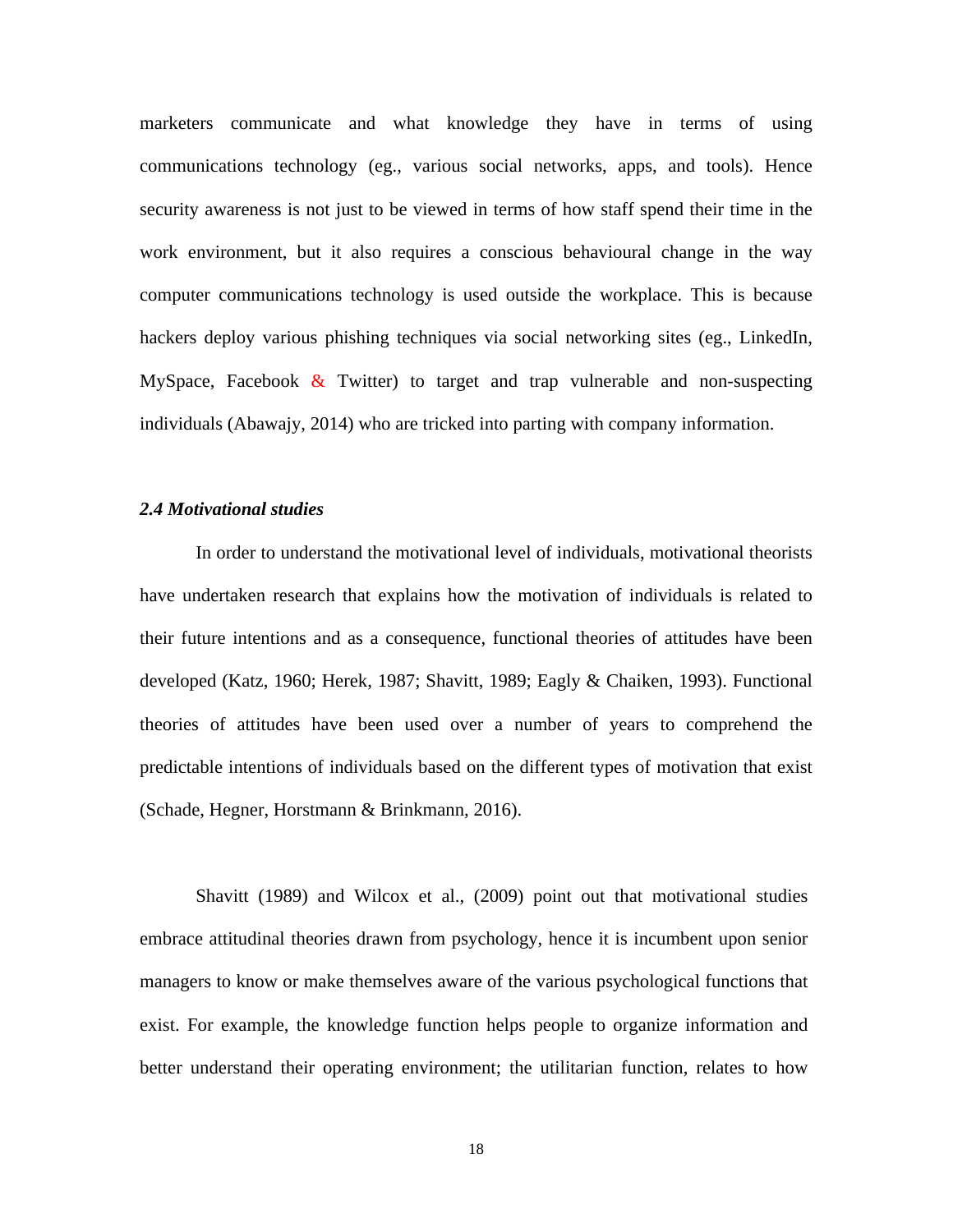people obtain rewards or minimise punishment; the ego-defensive function, works to protect the 'self' from unpleasant situations or threats and maintain self-esteem; and the value-expressive function (self-expressive, which is one of the social functions), revolves around an individual expressing their central values and beliefs to other people through their behaviour. It is also worth noting that people adhere to self-presentation (eg., social-adjustive function, which is another social function). Therefore, behaviour is related to an individual gaining social approval and maintaining relationships with their peer group.

We believe that the application of persuasive communication theory in conjunction with attitude functional theory can help senior managers to utilize information that relates to how staff develop their level of awareness of specific types of threat, so that staff resonate with and remain motivated in terms of adopting the organization's cyber security policy. It can be argued that this approach resonates with the view of how new knowledge is created within an organization. The work of Nonaka and Takeuchi (1995) is informative in terms how an organization develops knowledge and innovates. Their example of the development of a bread making machine through observation of how the main actor (bread maker) creates bread is replicated, eventually, by a machine. Much effort is put into identifying the issues that need to be addressed when developing a bread making machine that produces bread of the highest quality. Similarly, if senior managers are to produce and implement a security awareness programme successfully, they need to identify their staff's level of knowledge and motivation as well as establish their attitude towards cyber security issues. Reflecting on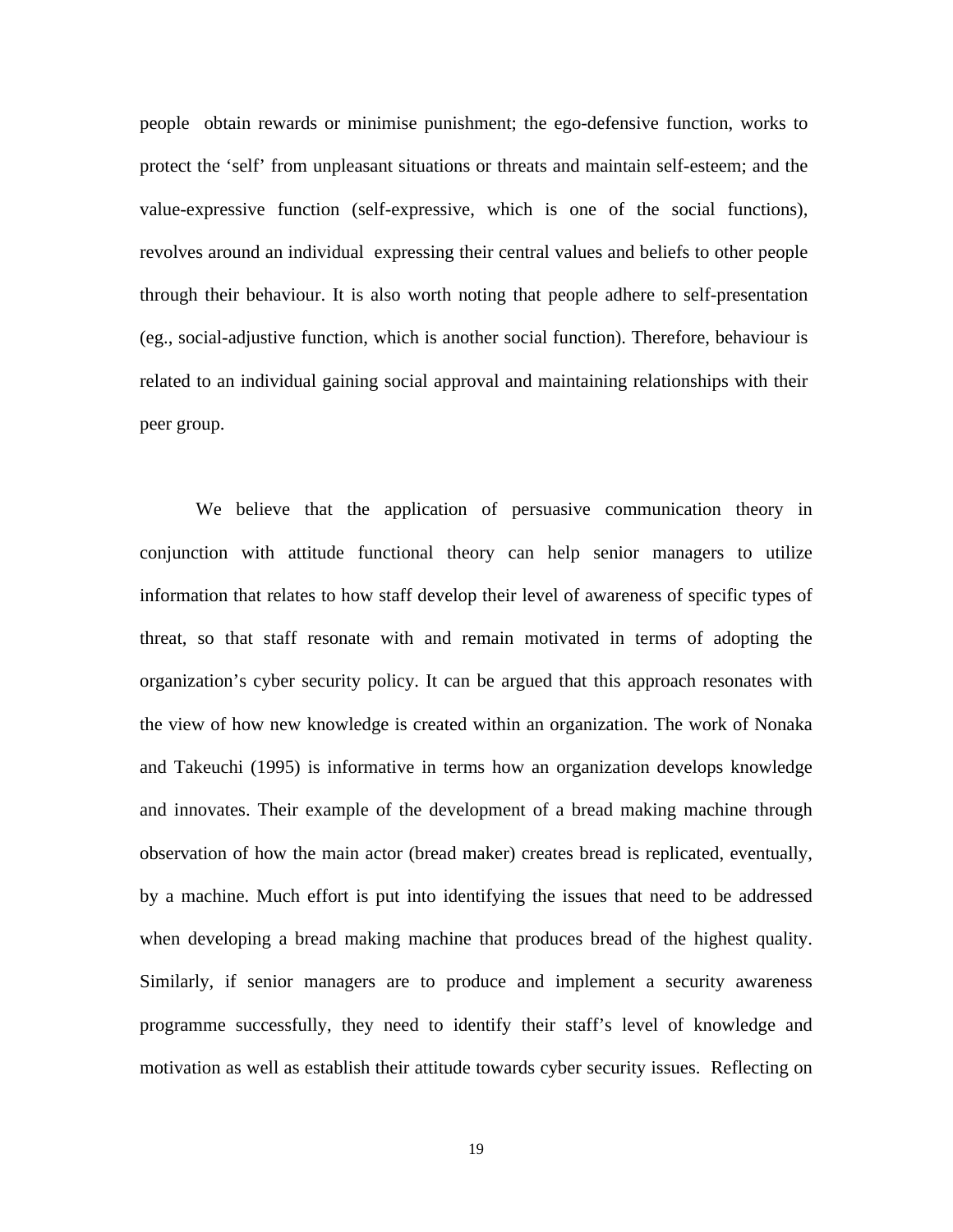the bread making example, we produced a framework (Table 1) that synthesized the functional theories of attitudes based on knowledge and motivation vis-a-vis the context of cyber security awareness issues. We believe that Table 1 will help senior managers to recognize and identify individual staff in a systematic manner based on different levels of motivation and knowledge that exist so that appropriate training programmes can be devised to increase cyber security awareness. This will help and encourage individuals to develop their cognitive learning capability as well as nurturing a security culture. The wider implications of this approach can be derived from the following quotation from Walters (2008, p.67): "Policies therefore need to be developed regarding user data needs, information risks, and the assignment of access rights. Ideally, standardization is desirable but customization of service level agreements will be necessary because of the need to interact with multiple channel members".

Based on various studies relating to consumption motivation (e.g. Wilcox et al., 2009; Schade et al., 2016; Sharma & Chen, 2017), it can be said that when individuals are conscious of how to express themselves in terms of 'self', 'image', and social status among their peer group, they are more likely to be influenced by either the 'selfexpressive' or 'social-adjustive' functions. However, when they are conscious of the need to save money, they are more likely to be influenced by the utilitarian function of attitudes. Hence, as regards the motivational aspect, we focus on the self-expressive, social-adjustive, and utilitarian functions.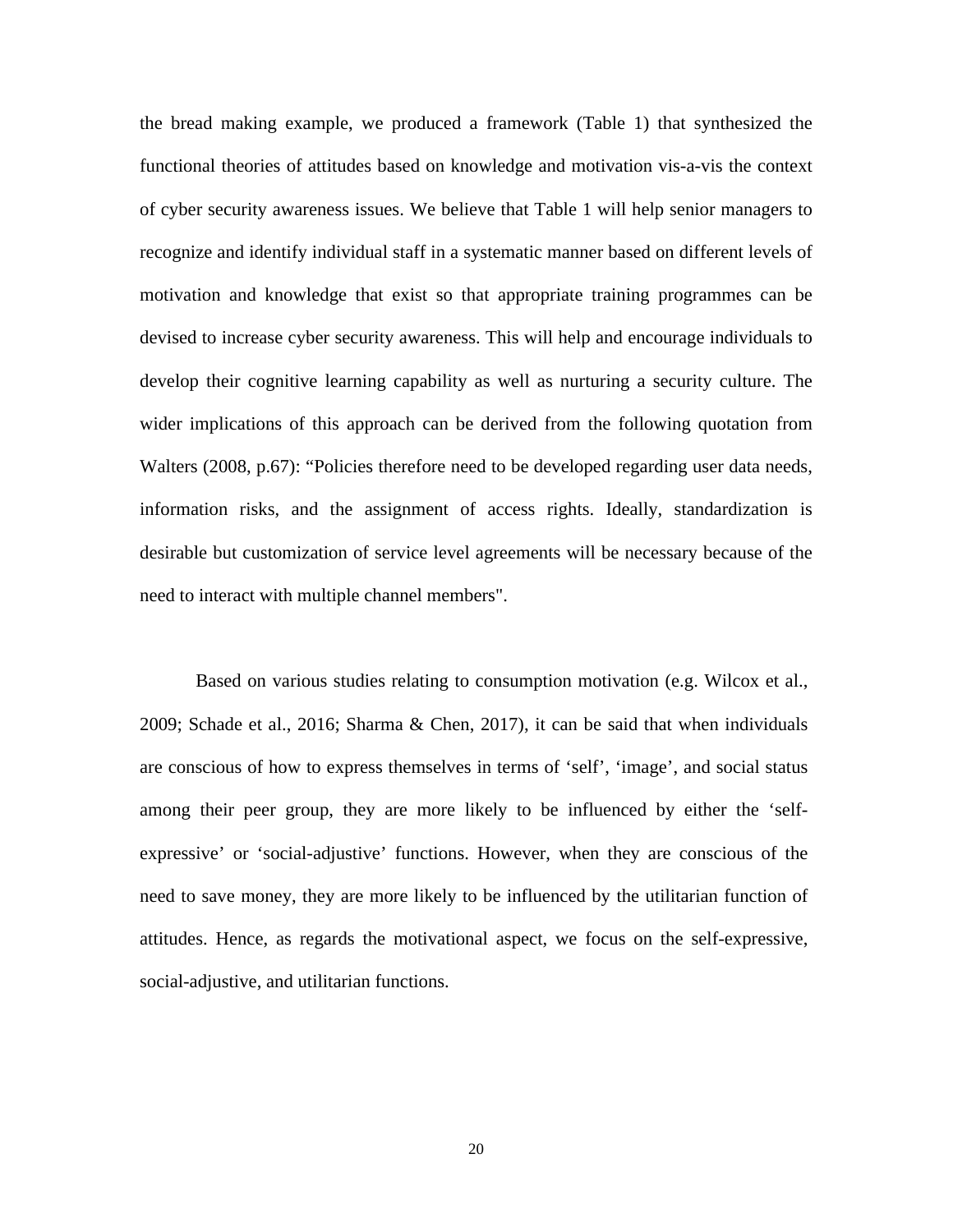**Table 1**: **Utilizing functional theories of attitudes to group individuals based on their knowledge and motivation towards embracing cyber security awareness issues**

|                                           | Knowledge                                                                                                                                |                                                                                                       |  |
|-------------------------------------------|------------------------------------------------------------------------------------------------------------------------------------------|-------------------------------------------------------------------------------------------------------|--|
| <i>Attitude</i>                           | Low in knowledge                                                                                                                         | <b>High in knowledge</b>                                                                              |  |
| Self-expressive<br>(Value-expressive)     | Highly motivated: need time<br>and assistance to absorb<br>complex information.                                                          | Highly motivated: able to<br>absorb complex<br>information and initiate<br>certain courses of action. |  |
| Social – adjustive<br>(Self-presentative) | Medium to low motivation:<br>need encouragement as well as<br>assistance to absorb complex<br>information.                               | Medium to low motivation:<br>need encouragement to<br>absorb complex<br>information.                  |  |
| <i><b>Utilitarian</b></i>                 | Low in motivation: need clear<br>direction about punishment and<br>rewards, and need assistance to<br>understand complex<br>information. | Low in motivation: need<br>clear direction about<br>punishment and rewards.                           |  |

As regards the issue of how to establish effective communication in relation to increasing cyber security awareness within an organizational context, various researchers (e.g. Ifinedo, 2012, 2014; Safa et al., 2015; Itzchakov, Uziel & Wood, 2018) suggest that staff's ignorance, lack of awareness or mischief is due to either a lack of experience in terms of dealing with cyber/information security and involvement, misunderstanding or a lack of understanding regarding the organization's policy and its normative beliefs as well as a lack of information security self-efficacy. Therefore, we reflect on normative beliefs and self-efficacy and how these influence attitudes and link with variables of persuasive communication (eg., knowledge and motivation). It can be argued that the 'knowledge function' is an important factor in determining the way an individual's attitude is shaped and how their behaviour is influenced. Also, the knowledge function is interconnected with other functions of attitudes (Wilcox et al., 2009; Sharma & Chan,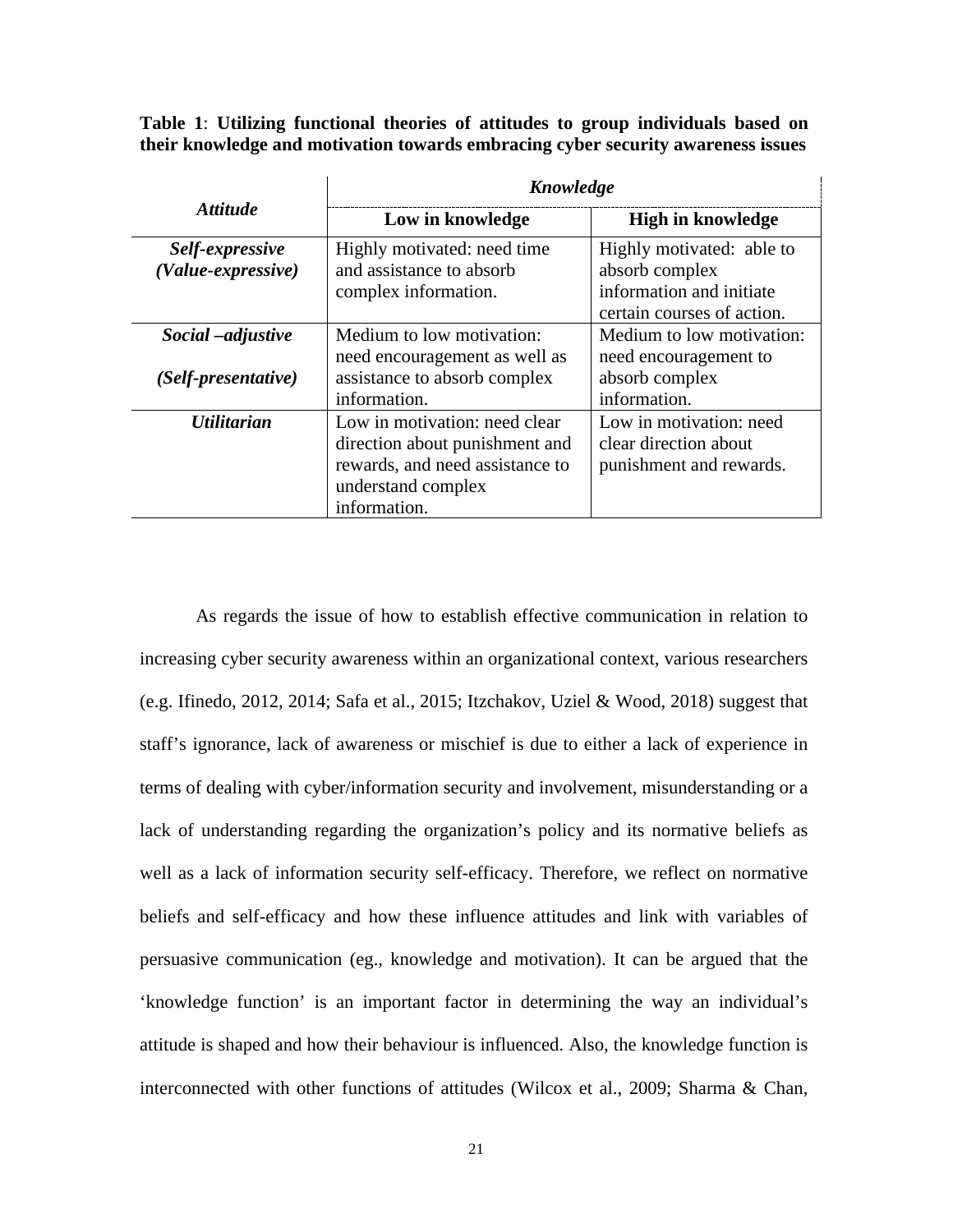2017). However, in order to understand fully how the knowledge function can influence attitude and instigate behavioural change in the context of cyber security awareness, it is necessary to pay attention to the gap between how an individual employee assesses their own 'self-efficacy' and their ability to deliver what their superior's expect them to in a timely manner based on understanding their organization's policy (normative beliefs). In addition, attention should be given to the motivation behind an individual's actions (eg., their ability to demonstrate their capability and progress their career or avoid punishment), as well as identifying necessary support that can be provided to help B2B marketers make daily decisions. This is because, if senior managers wish to increase staff engagement in cyber security awareness and reduce an organization's overall vulnerability, then they need to find a way to influence changes in behaviour and ensure that staff act in line with the organization's compliance policies and avoid costs associated with noncompliance for example (Bulgurcu et al., 2010).

Staff that have a high level of knowledge relating to the use of advanced communications technology and exhibit a value-expressive attitude towards cyber security awareness issues, are likely to be able to construe intense information and carry out their work in a positive manner as it involves expressing their values through reasoned argument. We denote such individuals as being highly influential. Staff engaged in monitoring network systems or carrying out routine tasks (eg., market analysis and pricing) also have a high technical knowledge and can be encouraged to raise their level of involvement by checking for fraudulent actions (eg., payments/invoices). Should this be the case, cyber security awareness will translate into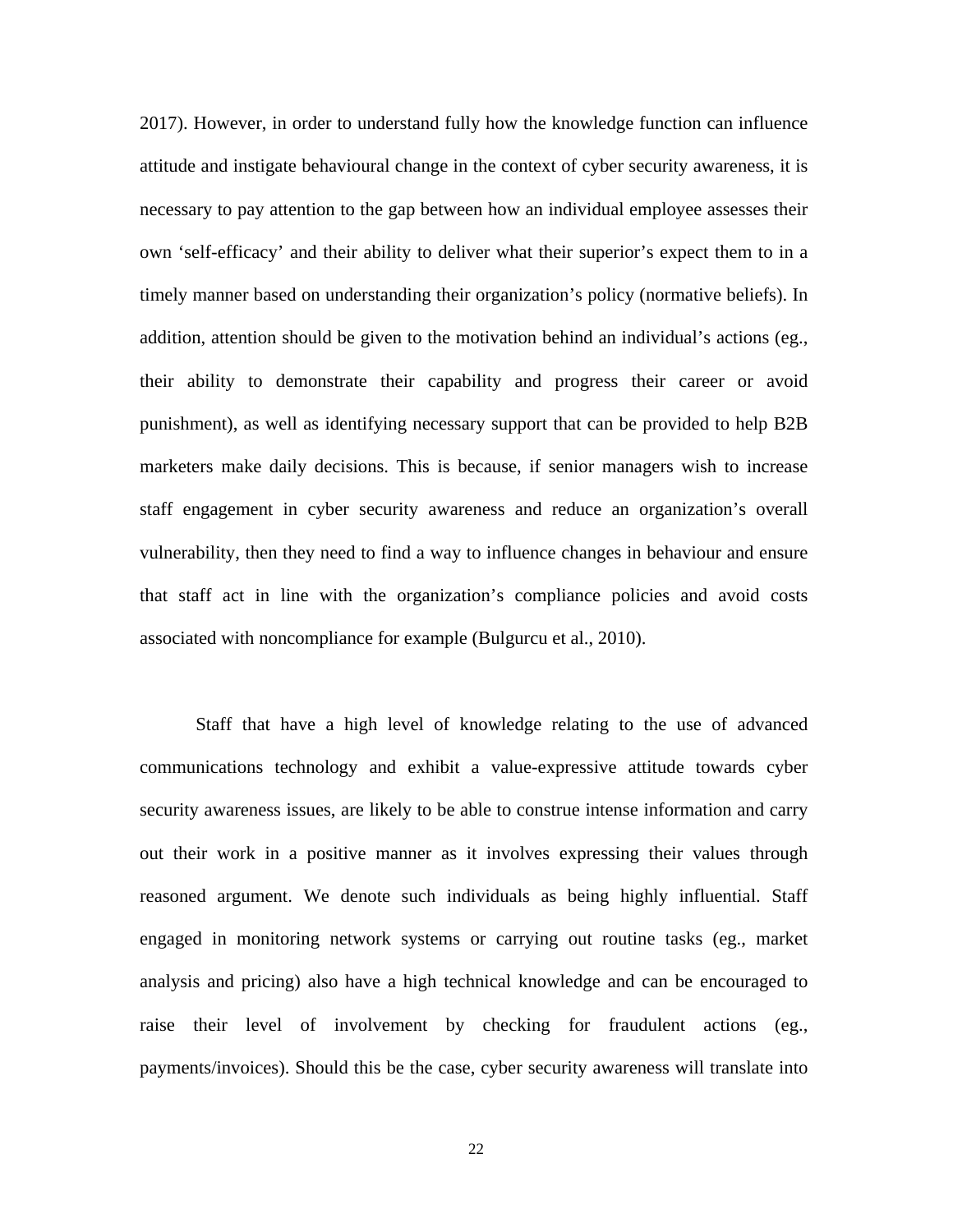an embracing security culture that ensures problems are dealt with in real time and do not escalate into a crisis. Staff that possess a high level of knowledge but have the predisposition of a 'social-adjustive' attitude, are possibly less willing to process complex information, but will carry out the tasks required in the way that they have been asked to. In other words, such individuals exhibit a flexible/changeable behaviour depending upon their involvement with their peer group members. Less knowledgeable individuals regarding the utilization of advanced communications technology, can be motivated to increase their awareness of cyber security issues through an awareness programme, and can be provided with appropriate assistance so that they appreciate more fully the role that communications technology plays. This can be done through a different level of intensity of information and by crafting the message(s) accordingly.

Our focus is on addressing how senior managers can influence the attitude of staff and encourage them to be more aware of cyber security issues. We concur with Areni's (2003) view that when discussing complex topics (eg., security), it is important to recognize the influences associated with expertise and knowledge. An open communication style facilitates information sharing and knowledge transfer within and between organizations (Levinthal & March, 1993) as it takes into account an individual's willingness and motivation to engage in change. Rewarding staff for reporting concerns and incidents should stimulate staff and raise the profile of security within the organization. But also, constructs such as policy and law are fundamentally important in placing security in context, and making the information more meaningful to a wider audience.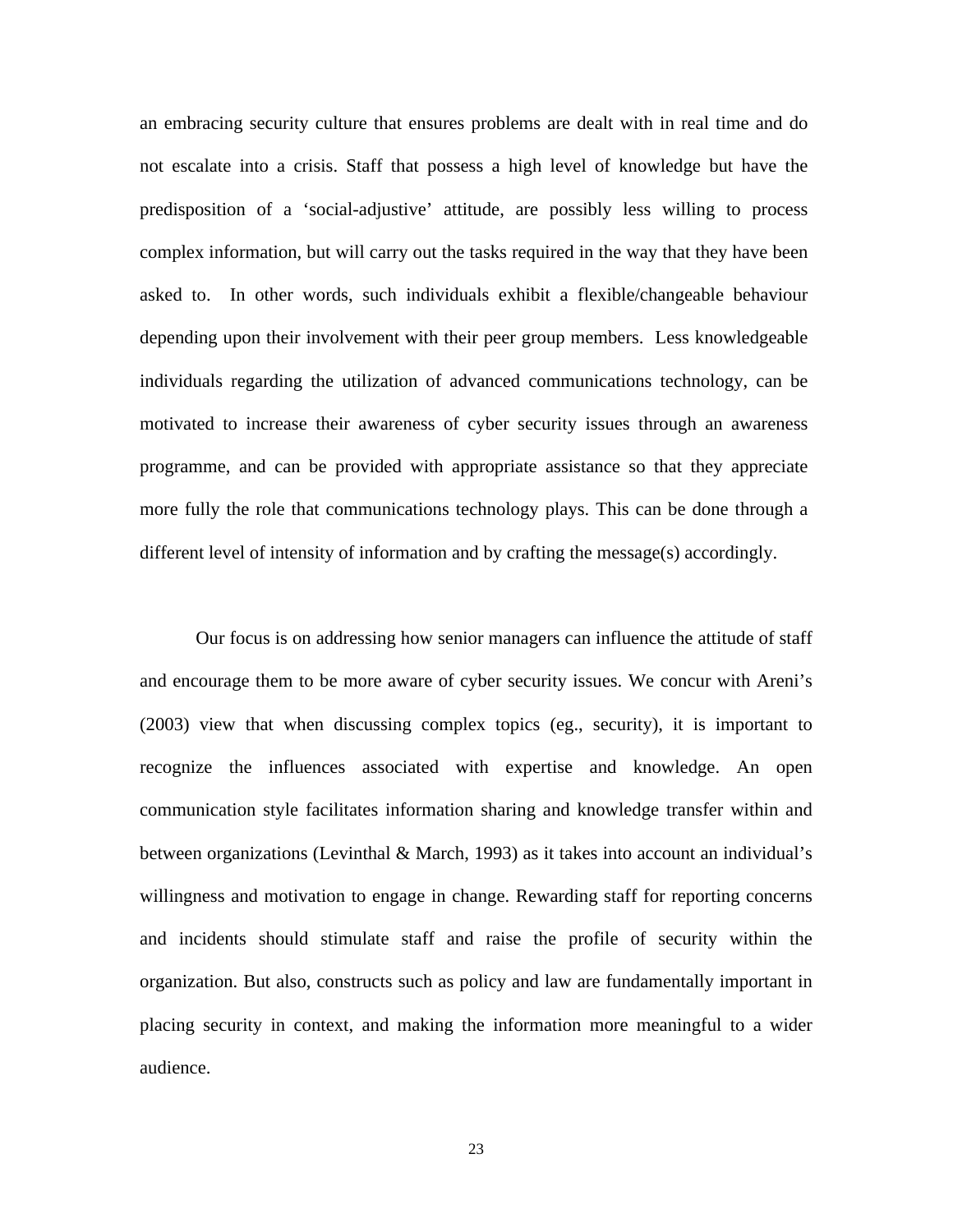#### **3.0 Methodology**

As we were seeking the knowledge of respondents in terms of their experience relating to security issues and how attitudinal behavioural change could be managed, we adopted the naturalistic enquiry method as outlined by Lincoln and Guba (1985) and the constant comparison method (Strauss & Corbin, 1990). The naturalistic enquiry method allowed the researchers to gain insights via real world examples and stories into how and why various security policies have evolved and been implemented in a B2B context. A strength of this approach was the embeddedness of the examples/stories within an organizational context that had a marketing component. The respondents in both sessions (critical friendship group and group interview) explained matters in their own words, which adhered to Denzin's (1989) approach whereby the interactions followed the form of a conversation. These research methods have been used by researchers such as Lenka, Parida and Wincent (2017) in their exploratory research and are viewed useful in terms of theory building.

By adopting the phenomenological approach (Patton, 1990), we focused on how security experts view the attitudes of staff in terms of managing security issues within an organization. We deployed a critical friendship group at first, and then, a group interview. When establishing the critical friendship group, we adhered and selected people based on the premise that the critical friend was able and willing to provide positive support (Bennett, Chapman, Cliff, Garside, Hampton, Hardwick, Higgins & Linton-Beresford, 1997) through the process of providing arguments and counterarguments. The advantage of this research strategy is that it allowed experts in different aspects of security that were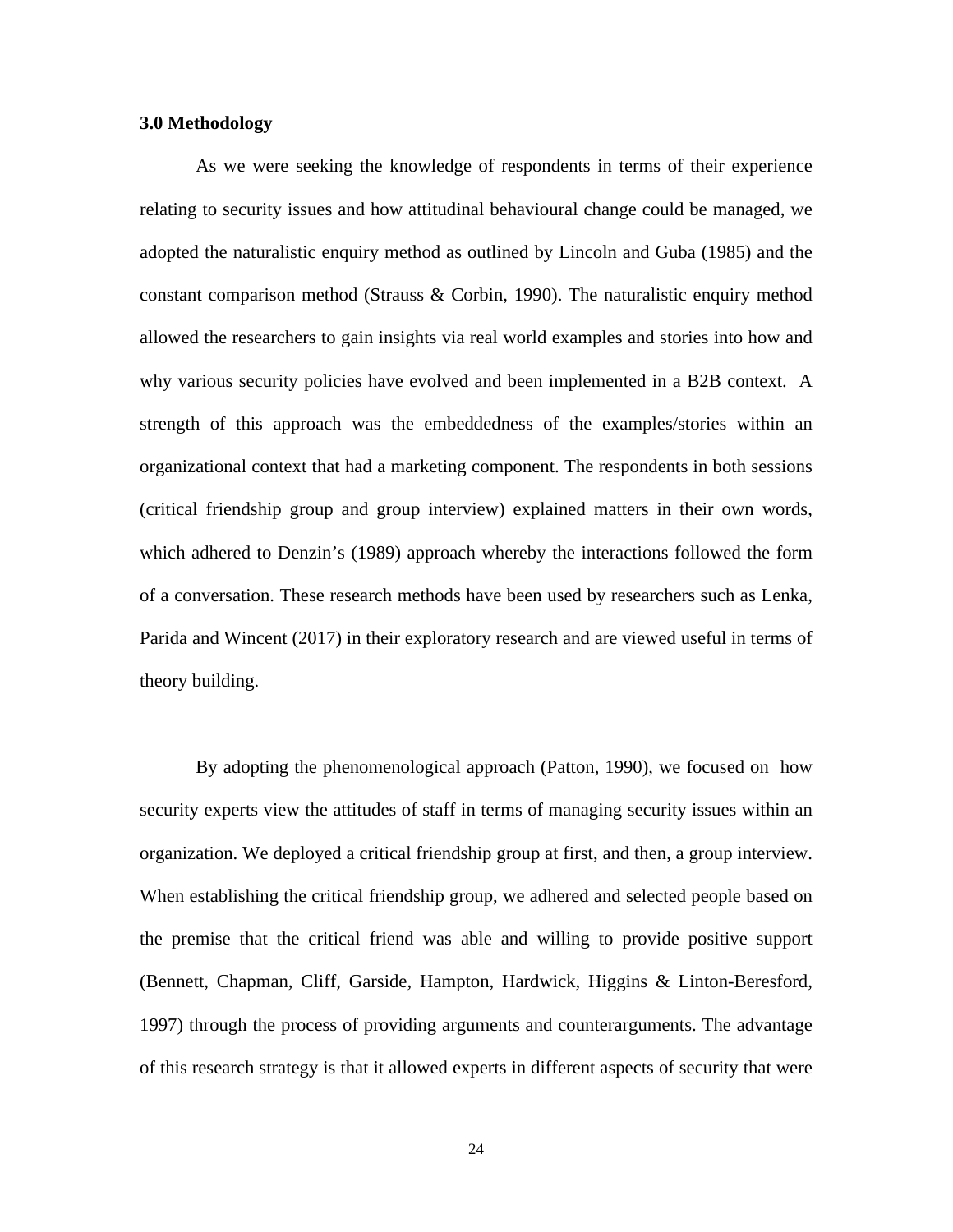employed in different industry sectors to come together and discuss their experiences and provide insights into creating a security culture. We took into account Whetten's (1989) view regarding sensitivity to context and how important it is to develop new knowledge. This is why we placed much emphasis on selecting individuals who we considered to be the most appropriate people to participate in the data collection process (i.e. those who had experience of negotiating deals with international partner organizations or who had facilitated international business deals). The academics involved in the critical friendship group also had experience of the international negotiation process as they had worked in several industries and had been involved in various government-industry partnership arrangements and research initiatives.

Those taking part in the critical friendship group and the group interview were highly experienced security experts (academics, government representatives, law enforcement personnel, individuals from the security services sector, and senior managers from a number of companies), all of whom had in excess of twenty years work experience and possessed both practical and operational knowledge of the topics covered (Sinkovics & Penz, 2011). Fourteen people took part in the data collection process. The men and women were mostly in their late forties or early fifties and were aware of the need for increasing security and developing a security culture within their own organization as well as other industry sectors. This was because the majority of the respondents had worked both in the public sector and the private sector, and were operating at senior management level. They were in the main associated with or affiliated with various industry advisory boards and advised UK government departments on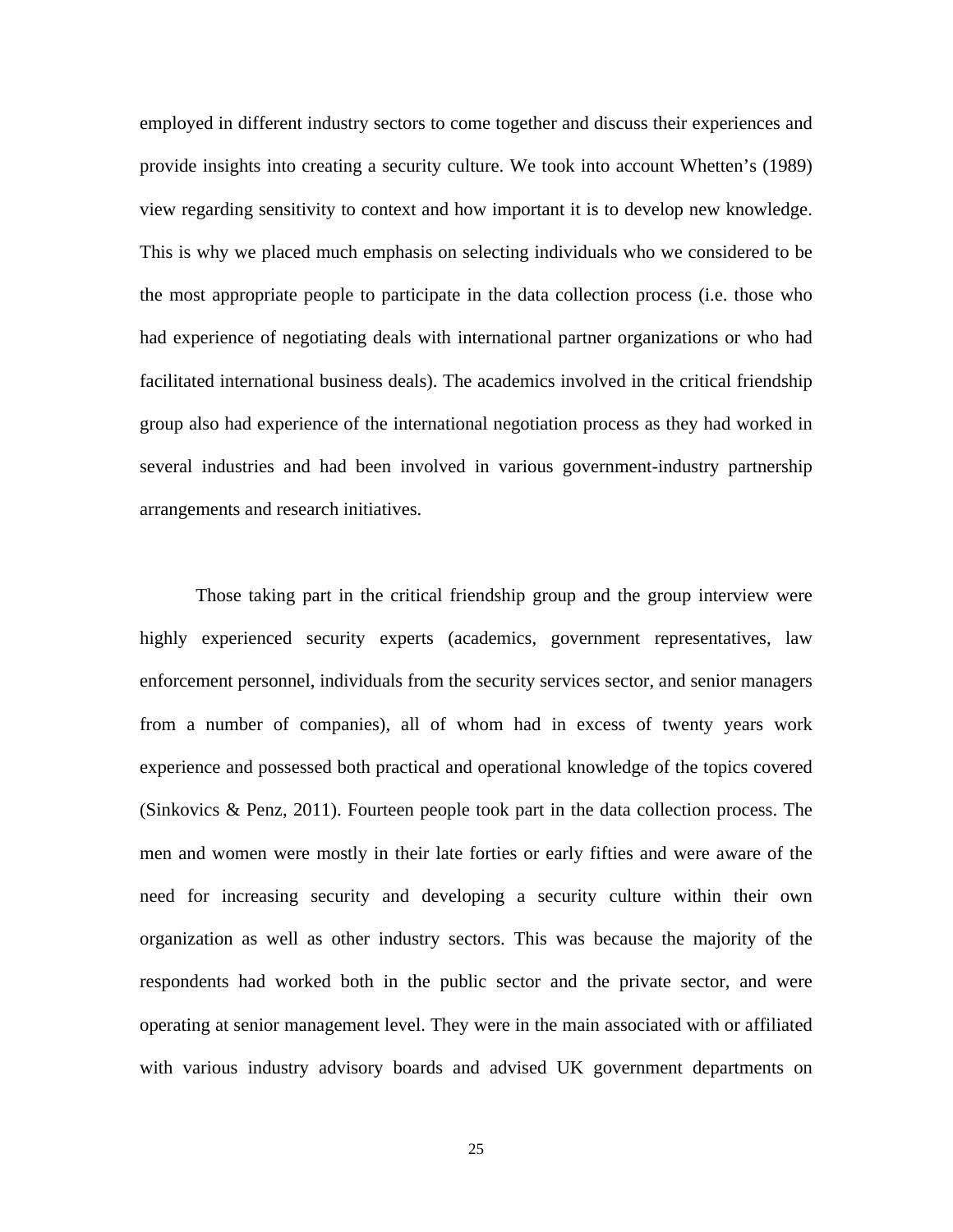matters of security. Recruited through personal networks over 12 months, the respondents were selected on the basis of their up-to-date knowledge of how illicit producers involved in counterfeiting, brand piracy and the production of fake websites for example, orchestrate attacks on reputable brands. The researchers had an appreciation of cyber security and security generally as they had attended a large number of security and intelligence workshops (either open to the public or closed and by invitation only). They had also attended various security and intelligence conferences over a long period of time, and had actively participated in a number of domestic and international security research networks. By attending such events, they developed an understanding of intelligence and security issues and this aided their learning process and allowed them to reflect on the information/experiences of others (Bennett et al., 1997). For example, one of the researchers had been involved in security and security related studies for two decades and had organized a number of security workshops (mainly at Birkbeck, University of London) and had established a number of critical friendship groups through time to facilitate the exchange of non-sensitive information and experiences. Through the process of forming various critical friendship groups, much had been learned about how to build bridges between academia, industry and government, and how to gain insights into how security threats manifest and change through time, and how society can be safeguarded from certain types of attack.

In fact, the respondents (critical friendship group and the group interview) were immersed in a highly interactive, supportive and caring community environment (Achinstein and Meyer, 1997; Bennett et al., 1997). Indeed, it can be argued that the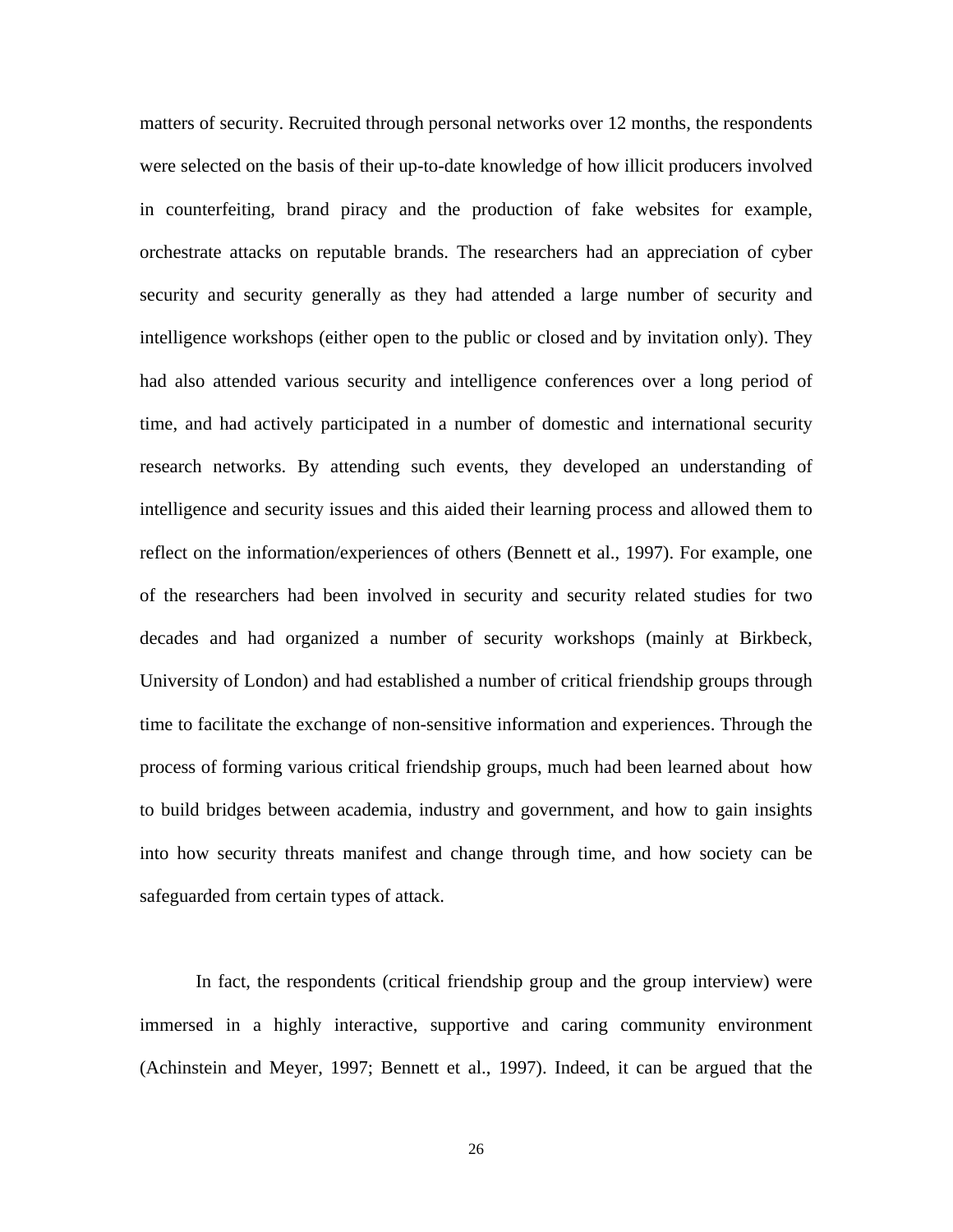respondents possessed a shared vision and were allowed to speak freely during the sessions (except where they were restricted by their organization's policy) and were free to challenge their peers and engage in counterarguments when appropriate.

The respondents gave their permission for the sessions to be audio recorded and each respondent was assigned a number and was not referred to by name in the transcript. The researchers analyzed the data in the transcripts on a line by line basis. This also allowed the researchers to reduce the possibility of bias as all the discussions were recorded verbatim (Boyd & Westfall, 1970). During the critical friendship group and the group interview, the insights and examples provided were challenged in an open and constructive manner, and although probing occurred, each respondent was respectful of the limitations of the respondents in terms of divulging sensitive data and information. The approach was fruitful in the sense that it provided an opportunity for security experts and the researchers to discuss in depth the different challenges and reflect on the views of others.

The critical friendship group session lasted approximately 120 minutes and was managed by two researchers. The two researchers played a different role from each other. One presented a holistic security paper and the other researcher chaired the session and played the role of a critical friend and encouraged the participants to provide their interpretation and challenge the examples and stories that surfaced. The researcher that chaired the session also took notes and these were typed up after the session and then read through by both researchers to check the accuracy. The alterative examples and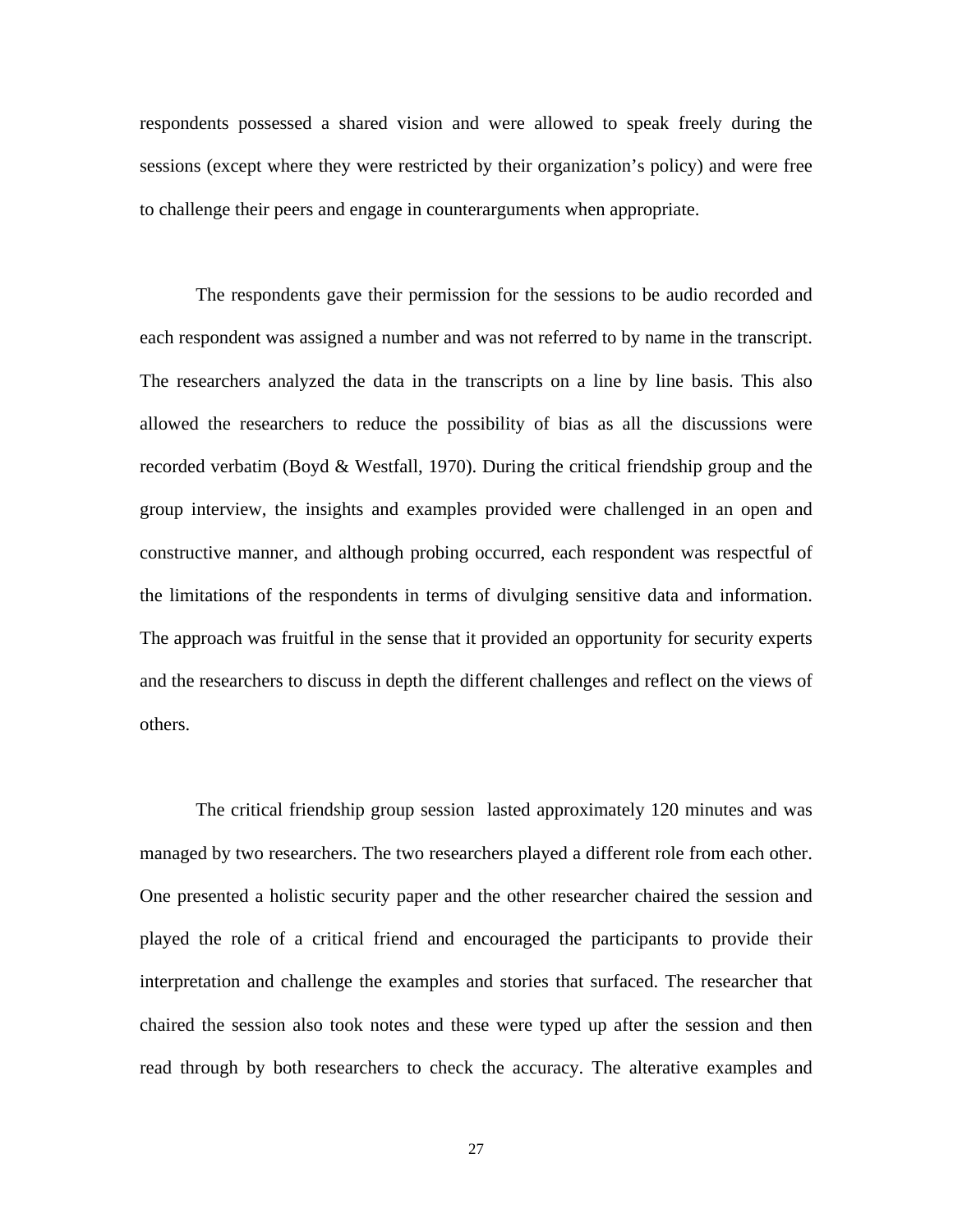stories that surfaced added depth to the discussions because they were contextually embedded and contained spontaneous episodes that gave rise to alternative examples (Boje, 1991). A number of topics were covered such as: a security culture; the link between intelligence and security; emerging business models and the strategic marketing paradigm; knowledge development and information processing; and marketing and communication. The objective was to establish the antecedents of a security culture and this was done through the process of raising questions, providing answers, and then reflecting on and challenging the assumptions relating to in-house security practices. Most importantly, the respondents considered that by engaging in critical reflection, it would allow the researchers to utilize their knowledge in terms of developing a cyber security framework and at the same time review their own practices and identify possible solutions that they could use in their own work environment (Golby & Appleby, 1997).

The group interview also took place in Bloomsbury at the University of London, two weeks after the critical friendship group, and the group interviewees were the same people that participated in the critical friendship group. The session lasted two hours and 30 minutes, and only two interviewees left before the interview had been completed as they each had another meeting to attend. The group interview method had the added advantage of allowing the researchers to explore the insights put forward by the interviewees (Brown, Collins & Duguid, 1989), and this allowed those involved to critically reflect on the linkage between the themes discussed. Three open ended questions were posed during the interview process, they were: (1) Which factors do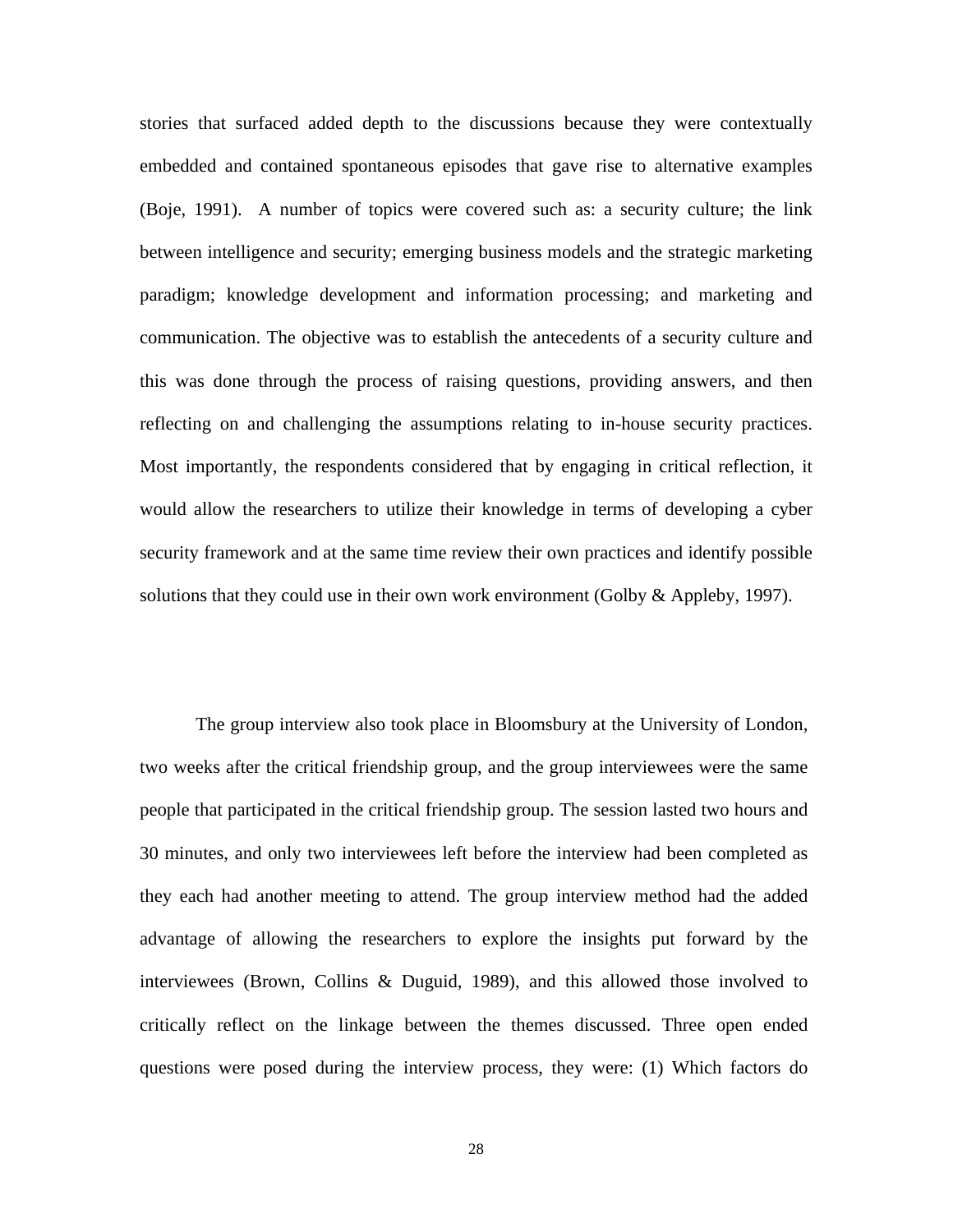senior managers need to take into account when developing a sustainable cyber security awareness programme? (2) How can the strategic marketing concept be extended to incorporate security awareness issues? (3) How can B2B marketers contribute to security awareness throughout an organization? This allowed for greater conceptual density and specificity (Strauss and Corbin, 1990). It can also be noted that during the group interview session, the researchers took notes and read their notes several times thereafter.

The research strategy allowed the researchers to obtain quality data in a two-step approach outlined by Patton (1990): (i) indigenous concepts, first it was important to identify the key topics, hence during the critical friendship group the researchers identified common themes that existed across business functions: and then they underwent the process of (ii) sensitizing concepts - in the sense that the researchers posed further questions during the critical friendship group and the group interview, and then analysed the data collected. It was important to note that the arguments put forward needed to be understood from different perspectives because of the complexity of the subject. The respondents were required to reflect and offer tangible solutions (real world examples in the context of what the law would permit). This being the case, the respondents challenged their own understanding of the subject matter and substantiated the knowledge claims made (Suddaby, 2006). The respondents engaged fully in the topics covered and interacted with one another. The researchers adhered to an established code of ethical practice throughout and the names of individuals and their organizations were not disclosed. This was due to the sensitivity of the topic being researched. The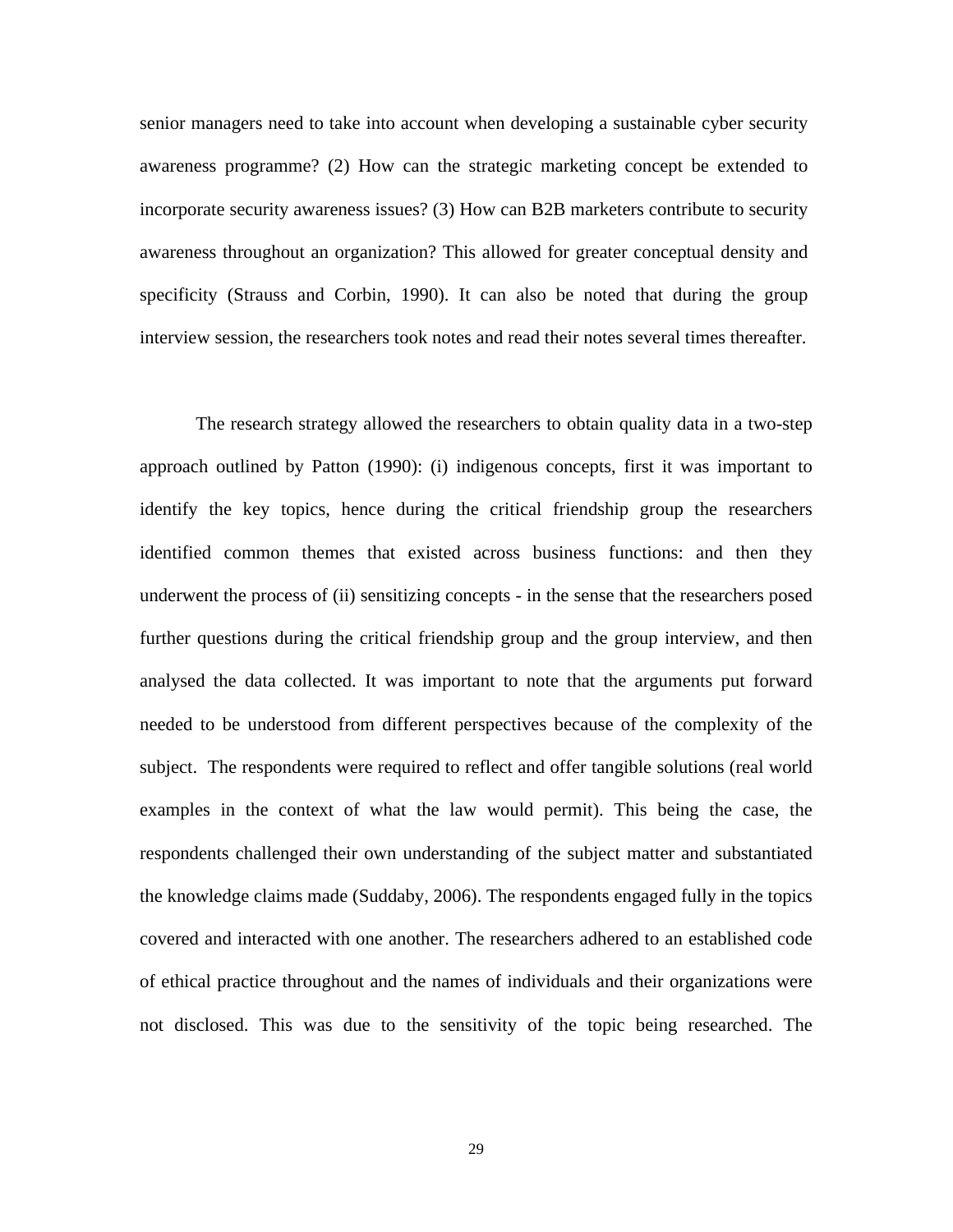researchers made their own field notes as indicated above and compared their findings and interpretations with the insights in the transcripts (Glaser & Strauss, 1967).

#### 4.0 *Analysis and Results*

The analysis went through various steps, such as a lengthy coding process of the transcripts to identify the themes. We applied the grounded theory approach (Strauss  $\&$ Corbin, 1990), in the sense that we followed the procedure of open, axial and selective coding for consistency of the data analysis. Phrases were identified and labels were assigned. Based on the findings from the critical friendship group, 29 themes (first order) were identified by establishing relationships and patterns in the data. They were: collectivist behaviour; decision making; trustworthy behaviour; group decision making; communication; rules of the organization; corporate intelligence; the Internet; online behaviour; organizational culture; organizational behaviour; organizational learning; outsourcing; proactive behaviour; transformational leadership; managing change; individual learning; marketing strategy; planning; security culture; strategy; risk management; strategic intelligence; information exchange; risk analysis; training; loyalty; organizational resilience; and relationship management.

The analysis was related to the "phenomenon" in relation to "action/interaction" in the context of cyber security. After the critical friendship group, we forwarded the findings to those that had taken part in the session and we also presented the findings again to them at the start of the group interview. This was to establish a common understanding and to achieve additional feedback. It also ensured that the researchers did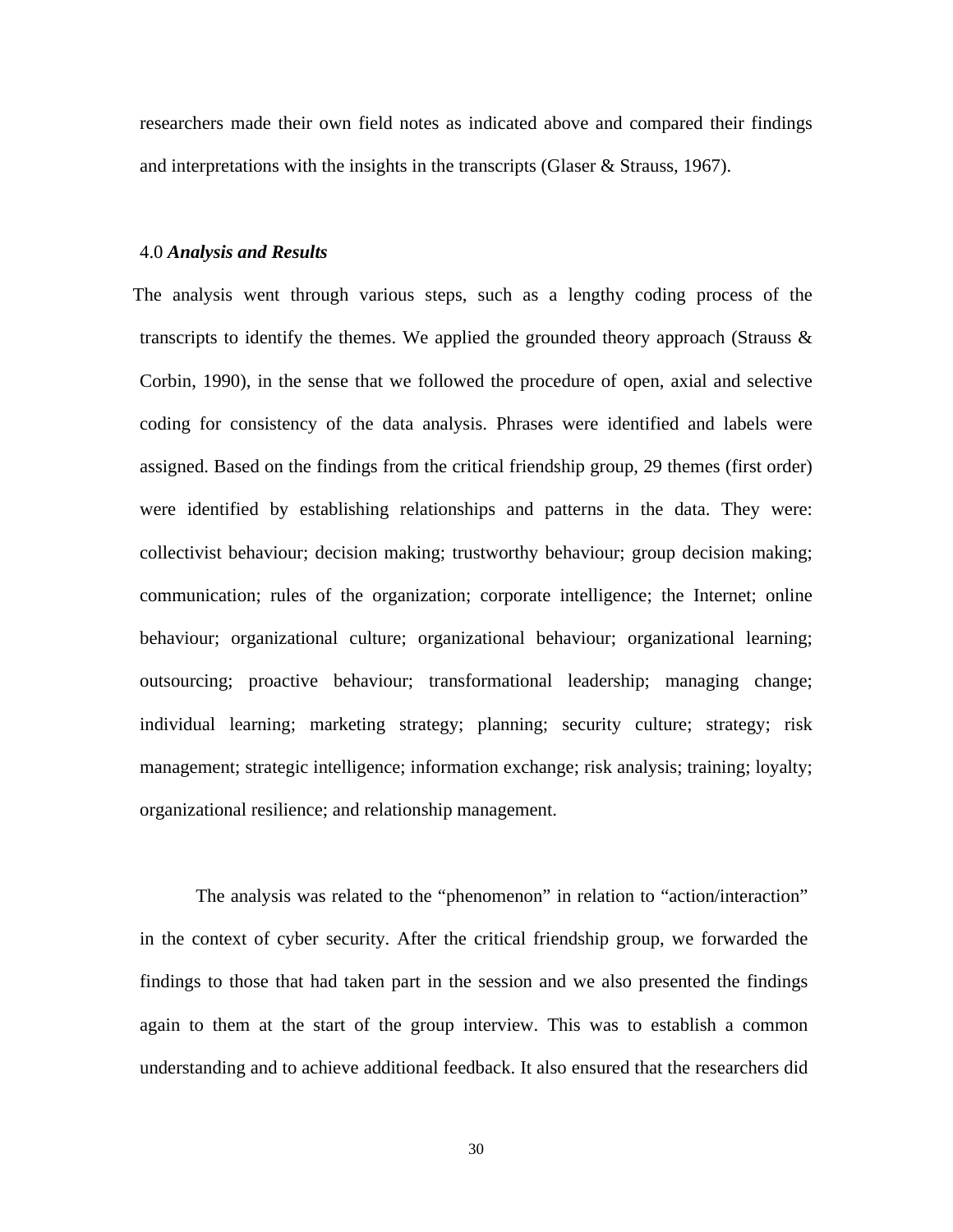not impose their views on the group and objectivity was maintained (Goldman, 1962). The interviewees were satisfied that the analysis was robust and representative. Based on the initial analysis of the critical friendship group, the researchers devised three open ended questions relating to how B2B marketers should relate to security personal involved with various security issues that affect the marketing operations of companies (as outlined above).

The researchers then proceeded with the group interview, and posed each of the three questions in turn. The usefulness of this approach was that by having the same respondents for both the critical friendship group and the group interview, they were familiar with the nature of the research and had the analysis of the critical friendship group in advance before they were involved in the group interview. The period of reflection proved useful in terms of thinking through the complex issues and challenges vis-à-vis increasing cyber security awareness. The advantage of providing the interviewees with the critical friendship group findings was that it allowed the researchers to get the respondents to establish, and identify with the "phenomenon", and validate the "phenomenon". By identifying and agreeing as to what constituted the phenomenon, the researchers were able to focus on how to manage the "intervening conditions" in order to manage the "action/interaction" in relation to establishing how to reduce an organization's vulnerability from a cyber attack. As regards the analysis of the group interview, we focused on the selective coding process and provided conceptual density (Strauss & Corbin, 1990; Lee & Trim, 2008), and revisited the data set from the critical friendship group to ensure that all the aspects were reflected on regarding the intervening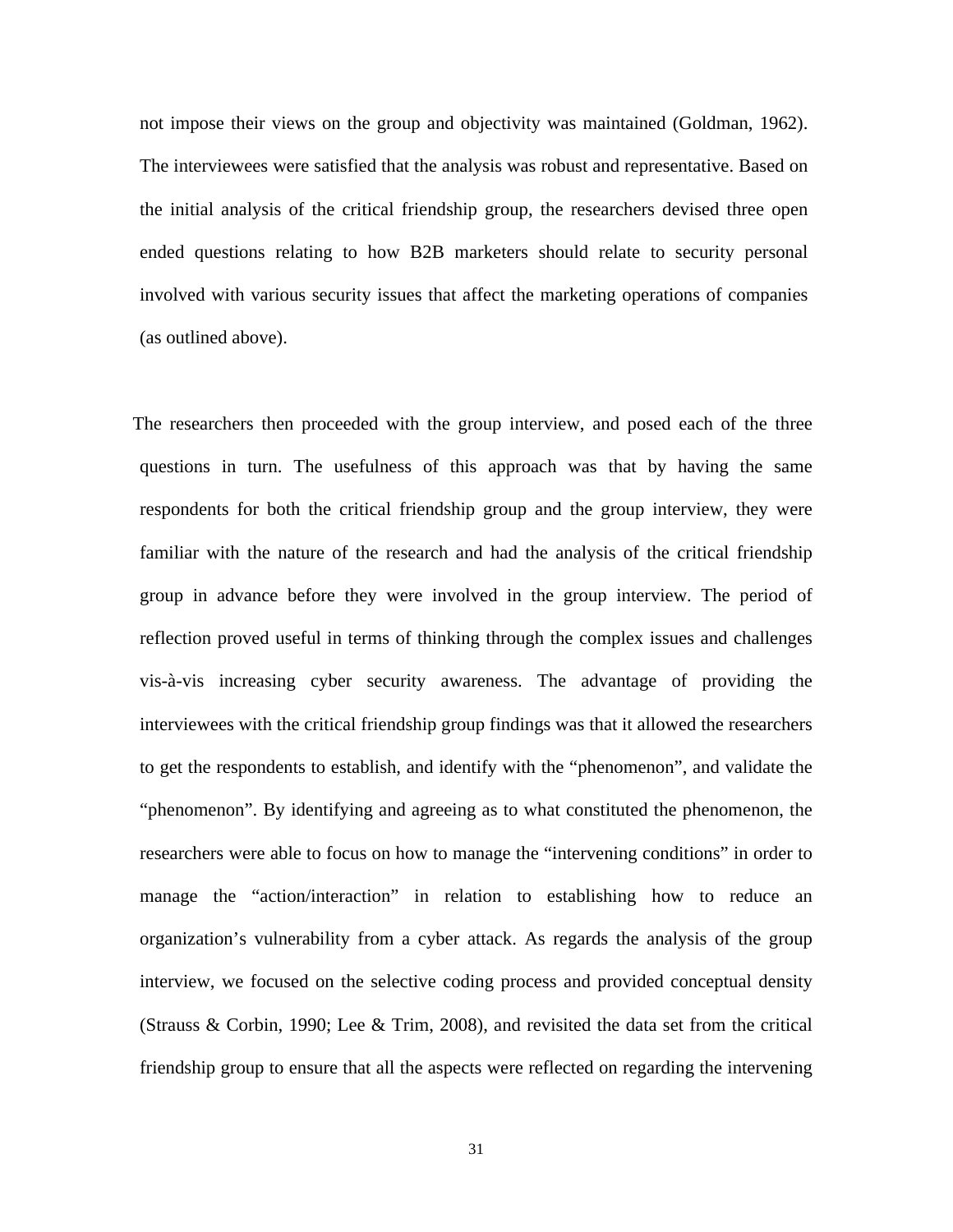conditions. Having done so, we considered that it was necessary to reduce down the number of themes further and decided to carry out a further analysis by reinvestigating the data set to identify and better understand the phenomenon, the action/interaction, the intervening conditions, and what the consequences/outcomes were. This enabled us to identify 13 themes (second order) and then through further reduction, 5 themes (third order) (see Table 2).

**Table 2: Second and third order** themes **relating to developing a cyber security behavioural awareness programme** 



The emerging themes (third order) were: the nature of decision-making; different forms of communication; the use of intelligence; the growing influence of the Internet; and managing cultural change and learning. To ensure the rigorousness of the data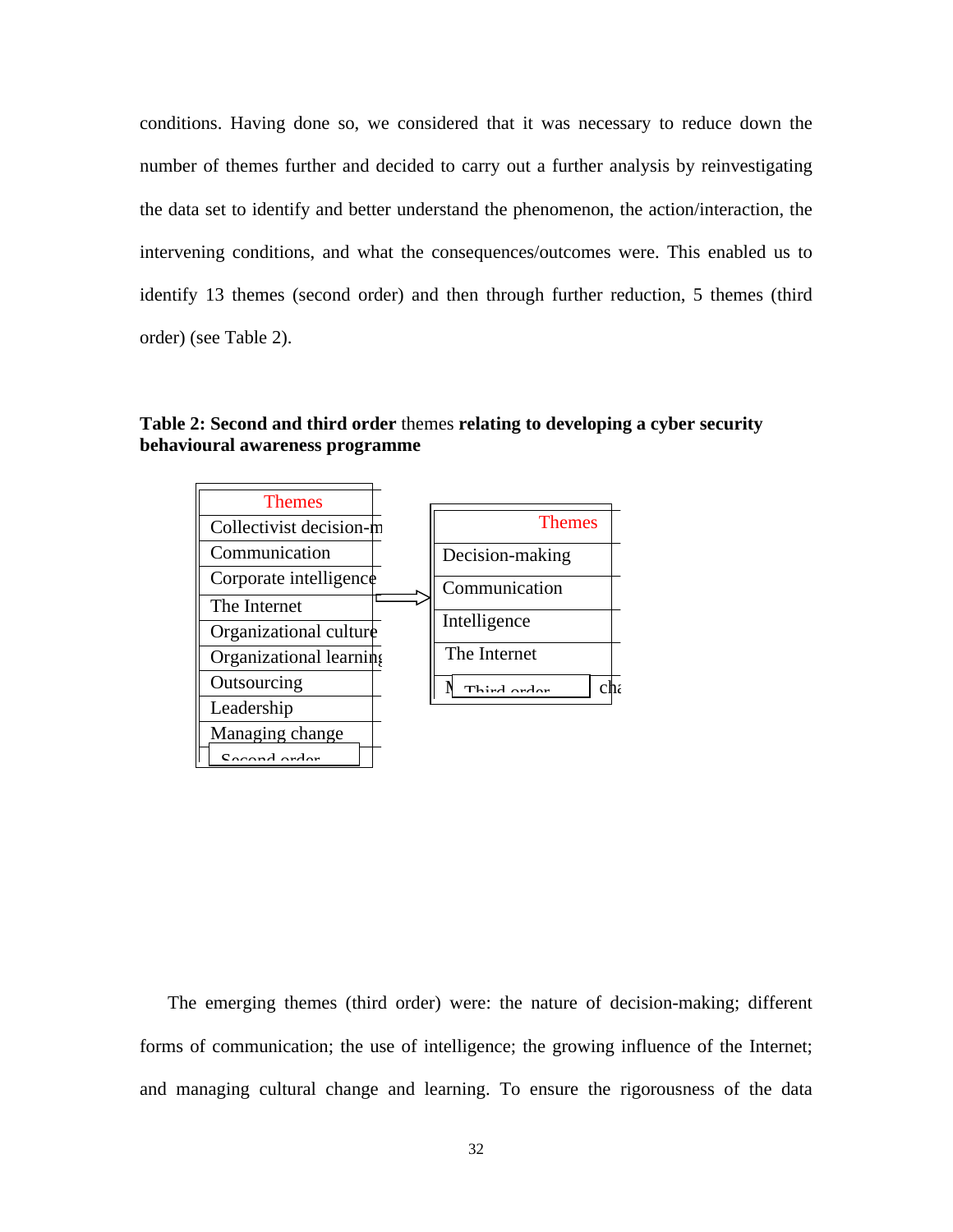analysis, the researchers read the group interview transcript separately a number of times and then came together to analyze the data, and then they checked what the other researcher had done. By referring back to their own notes, the researchers checked that the thematic groupings they had made note of matched those in the transcripts and this ensured that they were robust in their approach and were within the same "truth space" (Miles & Huberman, 1984a; Miles & Huberman, 1984b).

The themes and key insights from the group interview appear in Table 3. The data suggests that senior managers are required to identify organizational vulnerabilities and be aware of how employees deploy online behaviour. Hence individual managers need to look out for inappropriate behaviour and keep up with trends in online crime as indicated by Esteves et al., (2017). Any background checks carried out on potential employees will no doubt go through an ethical process. By understanding the importance that security plays in safeguarding the firm's operational capability, it can be suggested that staff will be motivated to change and adhere to the information/messages reinforced through the security awareness programme. As regards ensuring that the organization remains resilient, it emerged from the discussions that managers need to undertake risk management on a formal and continuing basis, and appropriate risk analysis tools need to be deployed. This represents a challenge because when the business environment is undergoing constant and rapid change, B2B marketers may find that the various risk analysis tools in use may be ineffective and alternative ones need to be developed.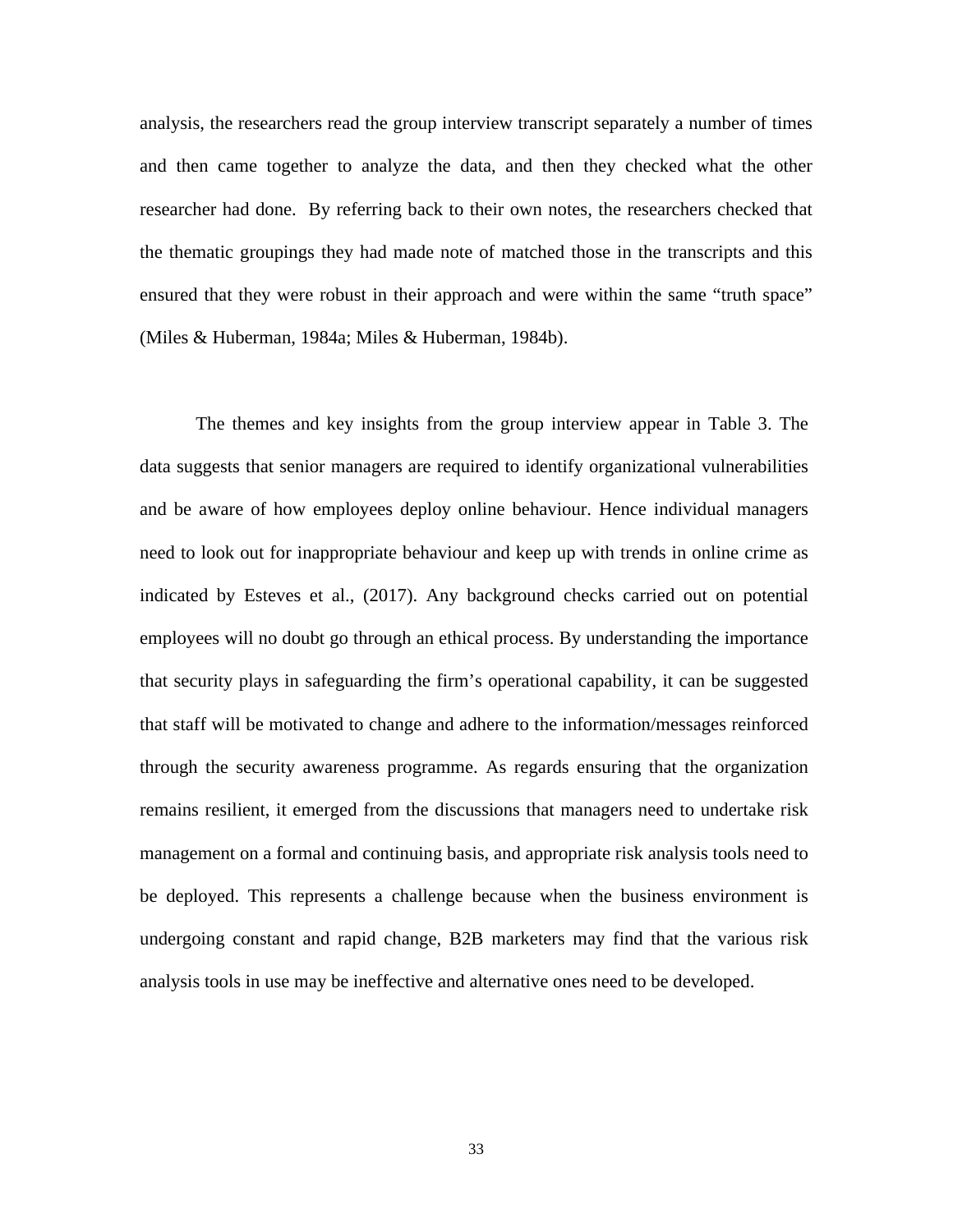## **Table 3: Themes and key insights relating to developing a cyber security behavioural awareness programme**

| <b>Themes</b>                               | Key insights                                                                                                                                                                                                                                                                                                                                                                                                                                                                                                                                                                                                                                                                                                                                                                                                                                                                                                                                                                                                                                                                                                                                                                                                                                                                                     |
|---------------------------------------------|--------------------------------------------------------------------------------------------------------------------------------------------------------------------------------------------------------------------------------------------------------------------------------------------------------------------------------------------------------------------------------------------------------------------------------------------------------------------------------------------------------------------------------------------------------------------------------------------------------------------------------------------------------------------------------------------------------------------------------------------------------------------------------------------------------------------------------------------------------------------------------------------------------------------------------------------------------------------------------------------------------------------------------------------------------------------------------------------------------------------------------------------------------------------------------------------------------------------------------------------------------------------------------------------------|
| Decision-making                             | A community environment that promotes trustworthy behaviour. Establish appropriate<br>intra-group and inter-group decision-making procedures and ensure that staff in human<br>resource management are aware of the needs required and what systems need to be put<br>in place.                                                                                                                                                                                                                                                                                                                                                                                                                                                                                                                                                                                                                                                                                                                                                                                                                                                                                                                                                                                                                  |
| Communication                               | A continual process of negotiation that convinces people what is being done is<br>appropriate. A newsletter/workshop can be used to assist the internal process of<br>communication. As well as the converted, disaffected people need to be incorporated<br>in the communication process so that they are convinced of what needs to be done.<br>The rules of the organization need to be made known and reinforced.                                                                                                                                                                                                                                                                                                                                                                                                                                                                                                                                                                                                                                                                                                                                                                                                                                                                            |
| Intelligence                                | Undertake research of the operational environment and establish how information can<br>be shared with relevant government organizations (law enforcement, security and<br>intelligence for example). Undertake economic trend analysis and develop industry<br>related competitive intelligence tools.<br>A strategic approach should be adopted that utilizes forecasting and has a strategic<br>intelligence focus that also focuses on resource needs. Senior managers need to be<br>aware and understand that stakeholders may change through time and therefore<br>strategic intelligence needs to be firmly linked with the concept of organizational<br>resilience.<br>Relationship management is perceived as necessary and underpins the customer<br>relationship approach. Reputation management needs to be embraced by managers and<br>they need to work with in-house intelligence and security specialists.                                                                                                                                                                                                                                                                                                                                                                        |
| The Internet                                | Ensure that sensitive information is secure and that proper procedures are followed at<br>all times.<br>Identify organizational weaknesses and establish what aspects of employee's cyber<br>lives (and especially their social networking on-line behaviour) may result in an<br>organizational vulnerability. In addition, bad (insider) behaviour needs to be identified<br>and dealt with and e-crime and various forms of threats (counterfeited products) need<br>to be known about. A formal approach needs to be taken with regards to background<br>checks on people recruited (both nationally and internationally).                                                                                                                                                                                                                                                                                                                                                                                                                                                                                                                                                                                                                                                                   |
| cultural<br>Managing<br>change and learning | A clearly defined and benevolent organizational value system needs to be in place and<br>loyal staff are rewarded.<br>A formalized approach is adopted that is aimed at reducing friction between people<br>and which highlights the need for cooperation and which discourages opportunistic<br>behaviour. Career counselling, training and retraining are perceived as important and<br>ongoing and need to be embedded in the organization's learning model, which should<br>be aimed at raising the organizational skill base. Where possible, support can be<br>provided for educational programmes at universities but it is important to have a hands<br>on approach vis-à-vis content and standards.<br>Various pro-active leadership approaches can be used and it is important to engage<br>with people lower down the hierarchy. Individual managers need to think in terms of<br>reinforcing the organization's reputation and how and why organizational behaviour<br>should be adapted or changed. In particular, senior managers need to ensure that<br>information security is a shared responsibility and the issues and challenges are dealt<br>with across functions as soon as they arise.<br>An appropriate organizational architecture needs to be in place so that highly |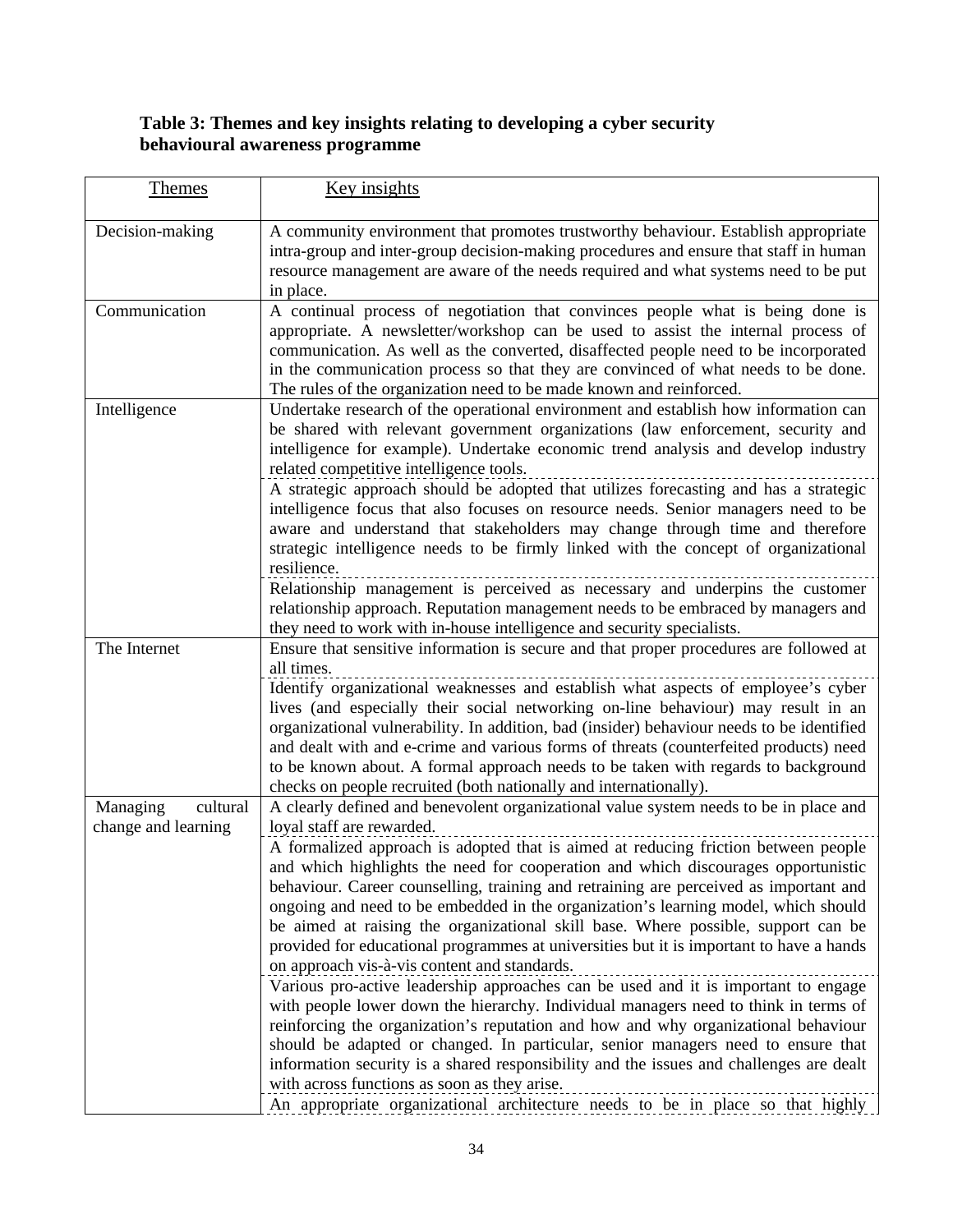| motivated people can devise and implement change in a proactive manner.                  |
|------------------------------------------------------------------------------------------|
| Risk management needs to be formalized and continual monitoring of risks is required     |
| so that actual and potential threats can be quantified and an appropriate impact         |
| analysis made. Managers need to ensure that risks are differentiated so that it is clear |
| which risks relate to which aspects of the business and its operations. The              |
| organization's approach to risk management needs to be reviewed continually and          |
| appropriate risk analysis tools deployed.                                                |
| Priorities need to be set and attention given to cultural issues (organizational and     |
| national) and increased attention should be given to potential supply chain              |
| vulnerability.                                                                           |
|                                                                                          |

#### **5.0 Discussion**

#### *5.1 Establishing a security culture*

It is clear from Table 3 that senior managers need to be aware of the growing importance attached to the human element of interaction with technology dimension and how the process of change is managed. The findings from the group interview highlight the fact that the security decision making process is ongoing and needs to take into account the interactions between functions (eg., intra-company and inter-company) (Håkansson et al., 1977). Inter-functional co-operation and decision-making allows security policy to be integrated into marketing policy and the use of communications technology should be monitored by IT (Information Technology) staff through the company's compliance policy and information/cyber security policy (Ifinedo, 2014). B2B marketers facilitate cooperation with internal financial staff regarding pricing, product investment and market entry decisions, and can undertake market analysis and formulate continuity of supply reports, competitor analysis reports and marketing contingency plans.

In order to synthesize the research findings with the literature review, we reflected upon the knowledge spiral concept (Nonaka & Takeuchi, 1995; Nonaka et al.,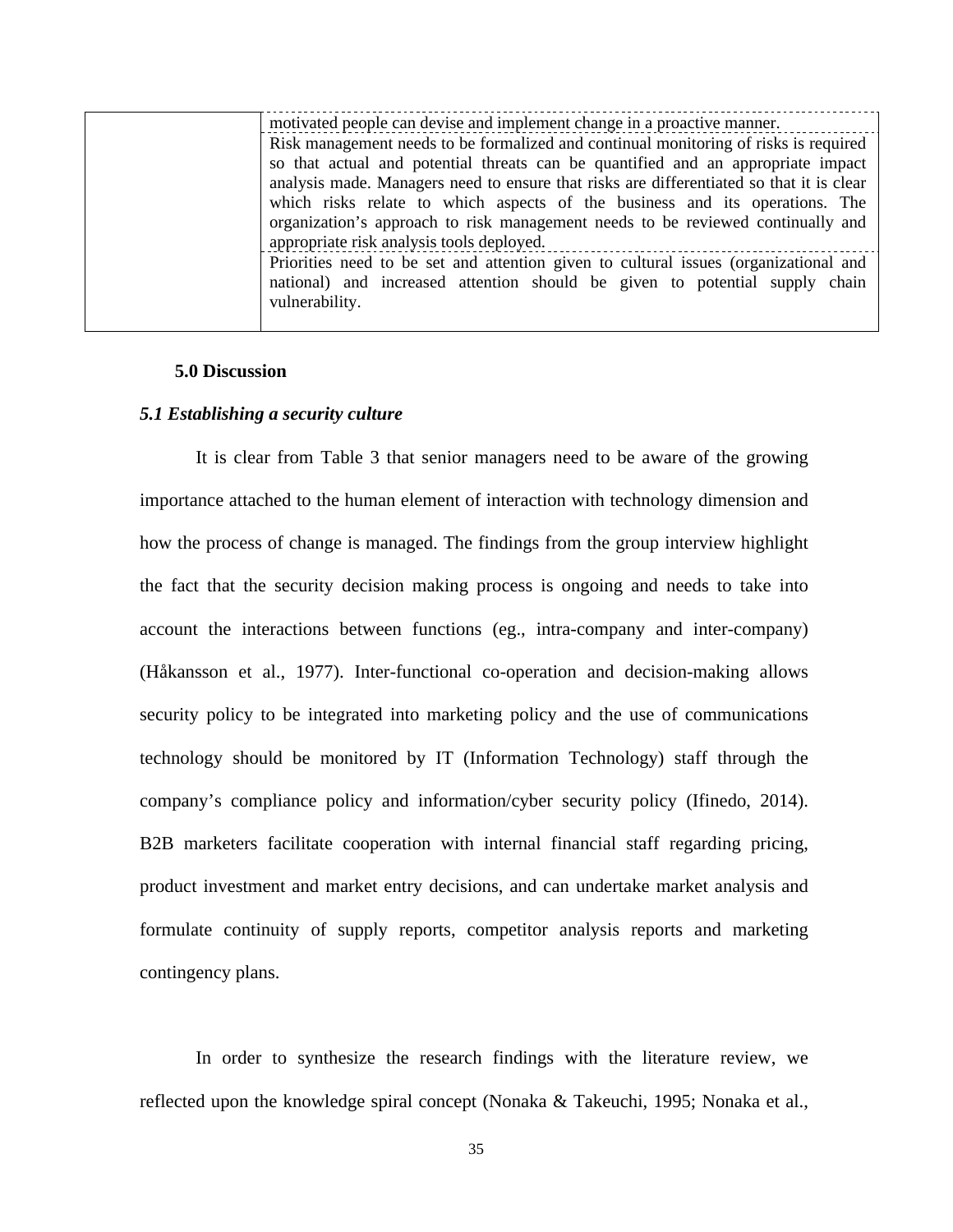1996). This is because cyber security is a new phenomenon and cyber attacks can affect business operations and the continuity of the business. Hence, senior managers need to know how the organization is to create new knowledge across functions and the organization's boundaries, so that staff can counteract the actions of computer hackers. In other words, as well as coordinating and communicating across functions and beyond the organization's boundaries, managers should also know how they can stimulate their staff to embrace a cyber security culture and gain additional knowledge and skills through a continual process of self development. By recognizing that staff possess a different level of knowledge and motivation (Table 1), and relate to cyber threats differently, managers can understand what needs to be done in order to bring staff up to the required level of behavioural awareness. Table 3 outlines how managers engage with staff and allow them to identify with the values of the organization. By understanding the different attitudes and the reasoning behind these attitudes, senior managers can devise appropriate training and staff development programmes within the organization to promote cyber security awareness programmes at all levels.

Based on our interpretation of the information in Table 1 and Table 3, we identified the factors that influence attitude/behavioural change of the six groups and we then formed six B2B staff groups (see Table 4). We also drew on the work of Cacioppo, Harkins and Petty, (1981) into cognitive response and provided insights (Seidman, 1991) into behavioural change. (Appendix 1 contains information relating to the definition of each group). From Table 4, the reader will note that the right hand column contains suggestions regarding how senior marketing managers can develop the message(s)/filter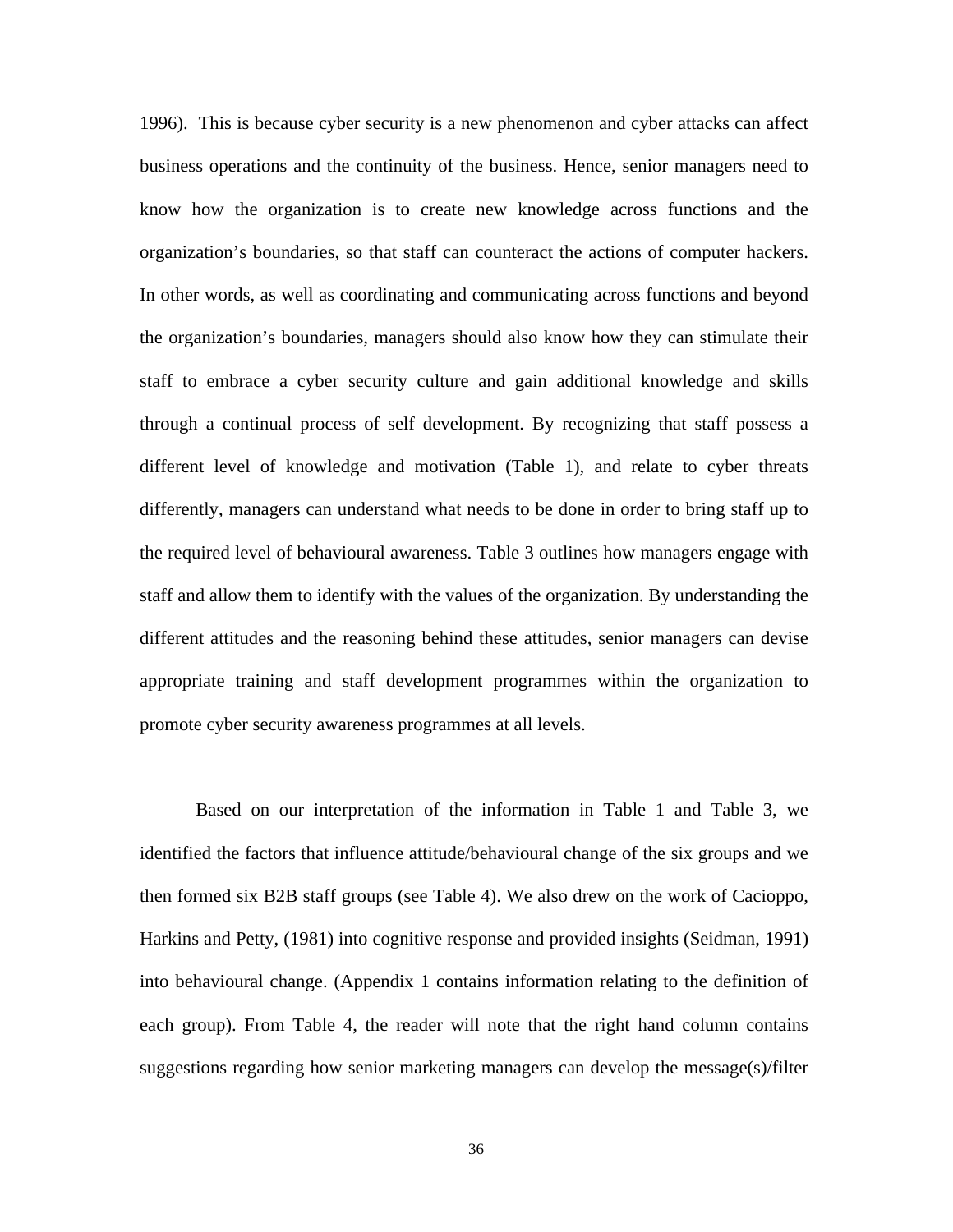information in relation to the level of knowledge and motivation by embracing and influencing the learning behaviour of each group. By differentiating between the groups in terms of their level of knowledge and motivation, senior managers can devise different types of training that contain different levels of knowledge. This is necessary because changing behaviour relates to the level of knowledge, the information possessed and the way the information or message is perceived (Acquisti & Grossklags, 2007). By making the risk explicit, staff can be influenced into changing their behaviour through the process of understanding the threats involved (Venkatesh & Bala, 2008; Tsai et al., 2016).

At this juncture, we would like to emphasize the role of the B2B marketer and consider that they undertake the role of co-ordinator (eg., through the process of social exchange), and contribute to the knowledge creation process within the organization (Nonaka & Takeuchi, 1995; Håkansson & Waluszewski, 2005). Individuals deemed to have a high motivation/knowledge as opposed to a low motivation/knowledge are likely to interpret the main message differently as they take into consideration the logic of the argument, the supporting arguments as well as the authenticity/reliability of the information source (eg., the person delivering the message) (Petty, Rucker, Bizer & Cacioppo, 2004). Those that are deemed to have a low motivation are not likely to develop a cognitive approach to understanding the information but are likely to pay attention to the attractiveness of the message and how other people identify with it (Daft & Lengel, 1986; Livingstone, 2004; Mason & Leek, 2012; & De Meulenaer et al., 2015).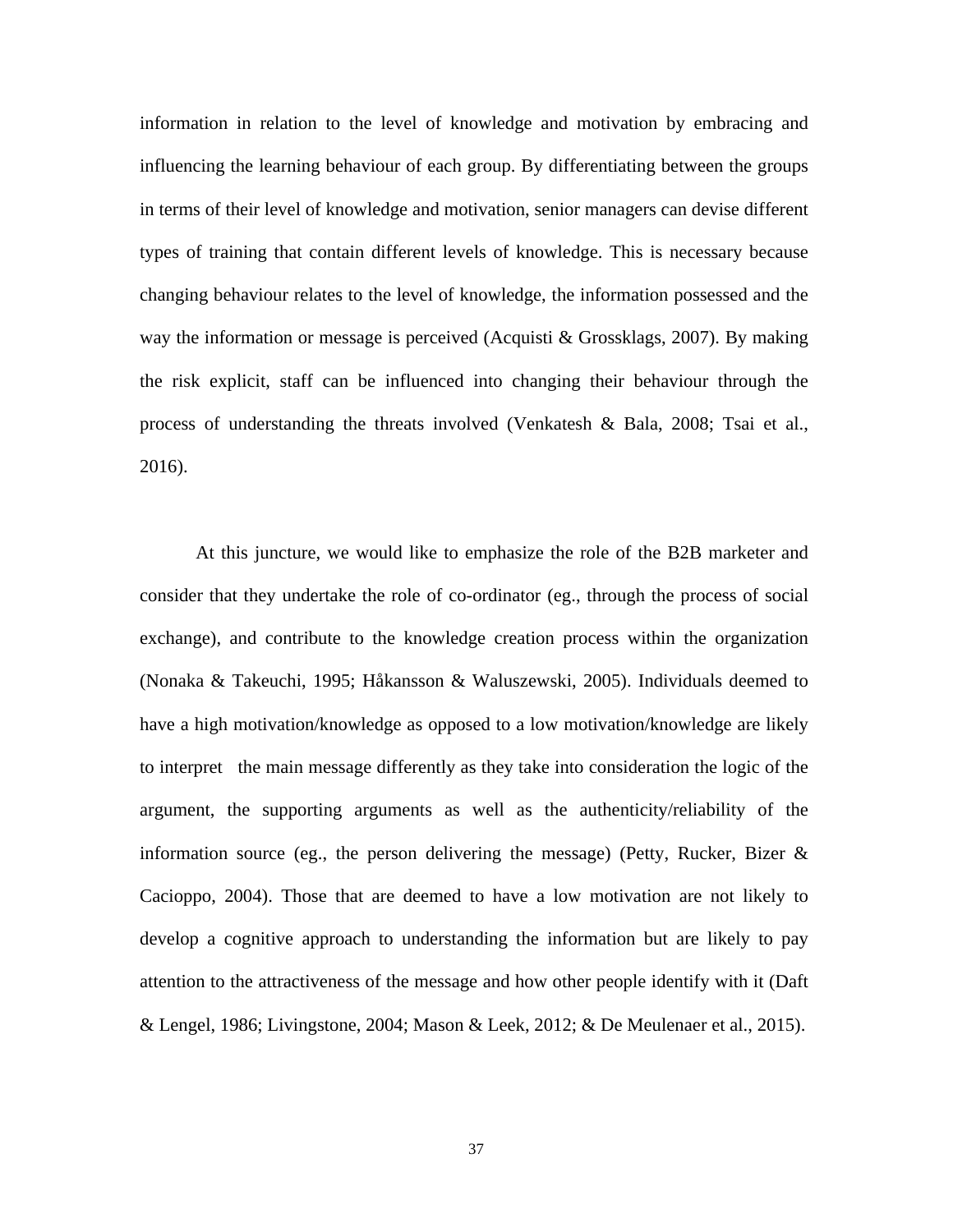# **Table 4: The characteristics and the influences associated with the different B2B staff groups.**

| <b>Characteristics of each group</b>                                                                                                                                                                                                                                                                                                                   | Information source for effectively influencing<br>attitude/behavioural change                                                                                                                                                                                                                                                                                                                                                                                                                                                                                                                                                                                                                                                                                                                                                                                       |
|--------------------------------------------------------------------------------------------------------------------------------------------------------------------------------------------------------------------------------------------------------------------------------------------------------------------------------------------------------|---------------------------------------------------------------------------------------------------------------------------------------------------------------------------------------------------------------------------------------------------------------------------------------------------------------------------------------------------------------------------------------------------------------------------------------------------------------------------------------------------------------------------------------------------------------------------------------------------------------------------------------------------------------------------------------------------------------------------------------------------------------------------------------------------------------------------------------------------------------------|
| <b>Star</b><br>People that possess a high level of knowledge, are<br>highly motivated in cyber security awareness issues.<br>This group possesses a high self-expressive (value<br>expressive) attitude.                                                                                                                                               | Stars value information that comes from a reliable/credible source(s) as<br>they are reliable and capable of dealing with complexity. The cognitive<br>approach to problem solving is important in terms of relating the<br>information to the source.                                                                                                                                                                                                                                                                                                                                                                                                                                                                                                                                                                                                              |
| <b>Adaptor</b><br>People that possess a low level of knowledge but are<br>highly motivated in cyber security awareness issues.<br>This group possesses a high self-expressive (value-<br>expressive) attitude.                                                                                                                                         | This group appreciates both the technical and human complexities<br>associated with cyber security challenges and try their best to improve<br>their level of knowledge and adjust their attitude/behaviour in order to<br>deal with the various threats that arise from time to time. Adaptors need<br>and seek more explanation from credible sources and are pro-active in<br>their approach. The cognitive approach to problem solving is viewed as<br>important in terms of relating the information to the source.                                                                                                                                                                                                                                                                                                                                            |
| Leader<br>People that possess a high level of knowledge but<br>are moderately motivated in cyber security<br>awareness issues. This group possesses a social-<br>adjustive attitude, and needs additional<br>encouragement to be more involved in cyber<br>security/cyber security awareness issues.                                                   | Leaders relate to information/messages that are episodic in nature and<br>they relate affectively to the various cyber security issues and<br>challenges as and when they occur. Their intelligence and support<br>capability is appreciated. The cognitive approach to problem solving<br>and the affection exhibited are just as important as the source of the<br>information.                                                                                                                                                                                                                                                                                                                                                                                                                                                                                   |
| Semi-adaptor<br>People who possess a low level of knowledge and<br>are moderately motivated in cyber security<br>awareness issues. This group possesses a social-<br>adjustive attitude, and need encouragement to be<br>more involved in cyber security/cyber security<br>awareness issues. They also need assistance to<br>comprehend matters fully. | Semi-adaptors relate to information/messages in episodic form and<br>relate affectively to the various cyber security issues and challenges.<br>Semi-adaptors absorb technical information/messages and require<br>detailed information that uses limited technical jargon. The cognitive<br>approach to problem solving is viewed as important and individuals can<br>follow/relate to the information/message, however, further assistance is<br>appreciated in order that they can comprehend technical information.<br>Affection and the credibility of those associated with the information<br>are viewed as important.                                                                                                                                                                                                                                       |
| <b>Satisfier</b><br>People who possess a high level of knowledge but<br>possess low motivation in cyber security awareness<br>issues. This group is associated with the utilitarian<br>attitudinal function.                                                                                                                                           | Satisfiers possess a high level of knowledge and the capability to<br>process information but are not motivated. Hence, in order to influence<br>attitudinal change, the message needs to be focused on feelings<br>(affection) in the first instance and needs to reinforce the satisfier's<br>technical understanding. The information/message needs to be episodic<br>based and needs to make the group feel that they should pay attention<br>to cyber security issues. The source of the information needs to be<br>viewed from the perspective of likability in order to stimulate the<br>required response.                                                                                                                                                                                                                                                  |
| <b>Reformer</b><br>People who possess a low level of knowledge and a<br>low level of motivation in cyber security awareness<br>issues. This group is associated more with the<br>utilitarian attitudinal function.                                                                                                                                     | Reformers possess a low knowledge and are not motivated. They may<br>well place the organization at risk because they are not vigilant and pay<br>little attention to cyber security issues. In order that their attitude is<br>influenced in a positive manner, the message needs to be focused on<br>feelings (affection) at first, and reinforced by information/messages that<br>explain in detail, with limited technical jargon, the key points that need<br>to be understood and acted upon. The information/message needs to be<br>simplified so that they resonate with it. The information/message needs<br>to be episodic based and make people feel that they need to pay<br>attention to cyber security issues. The source of the information needs<br>to be viewed from the perspective of likability in order to stimulate the<br>required response. |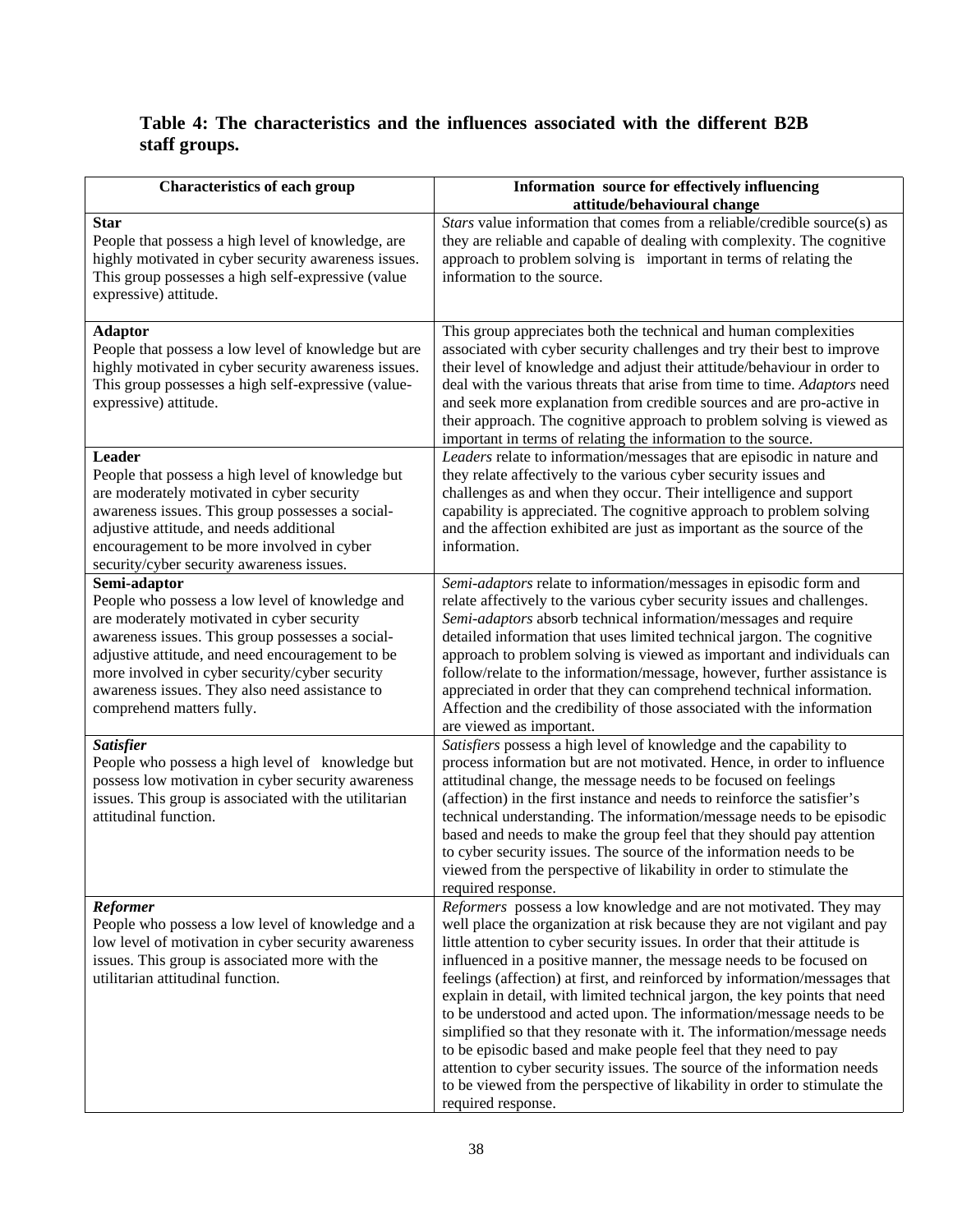## *5.2 Six groups placed in a B2B context and how they contribute to cybersecurity awareness*

*Stars* possess both a high level of knowledge regarding technology and are highly motivated and keen to be involved in cyber security awareness issues. For example, individuals in this group demonstrate that they are able to undertake market analysis, advise about inventory stock levels, and delivery methods and schedules. They communicate well and provide and receive relevant information from the right people based in different functions/organizations in real time by utilizing communications technology so that staff are able to reduce costs and improve the use of assets, and raise the quality of service for example (Lichtenthal & Eliaz, 2003). *Stars* prove highly influential in terms of establishing strong security awareness and a strong security culture. This group resonates with the metaphors and messages relating to cyber security awareness and are able to provide feedback as and when required. The *Adaptors* are highly motivated and advocate the need for cyber security awareness. However, at times they need assistance as regards understanding technical terminology. As these two groups share common characteristics and have similar values and beliefs (Katz, 1960; Snyder & De Bono, 1985) they are committed to improving the quality of their performance by adopting communications technology so that they are effective and efficient as regards adhering to the organization's cyber security policy (Safa et al., 2015). It is worthwhile to note however, that the *Adaptor* has a lower self-efficacy than a *Star*, nevertheless they are committed to performing their tasks to the standard required. Due to a lack of special knowledge to assess which communications technology is more effective, they just follow the guidelines provided by the firm. Therefore, the *Adaptor* needs to be subject to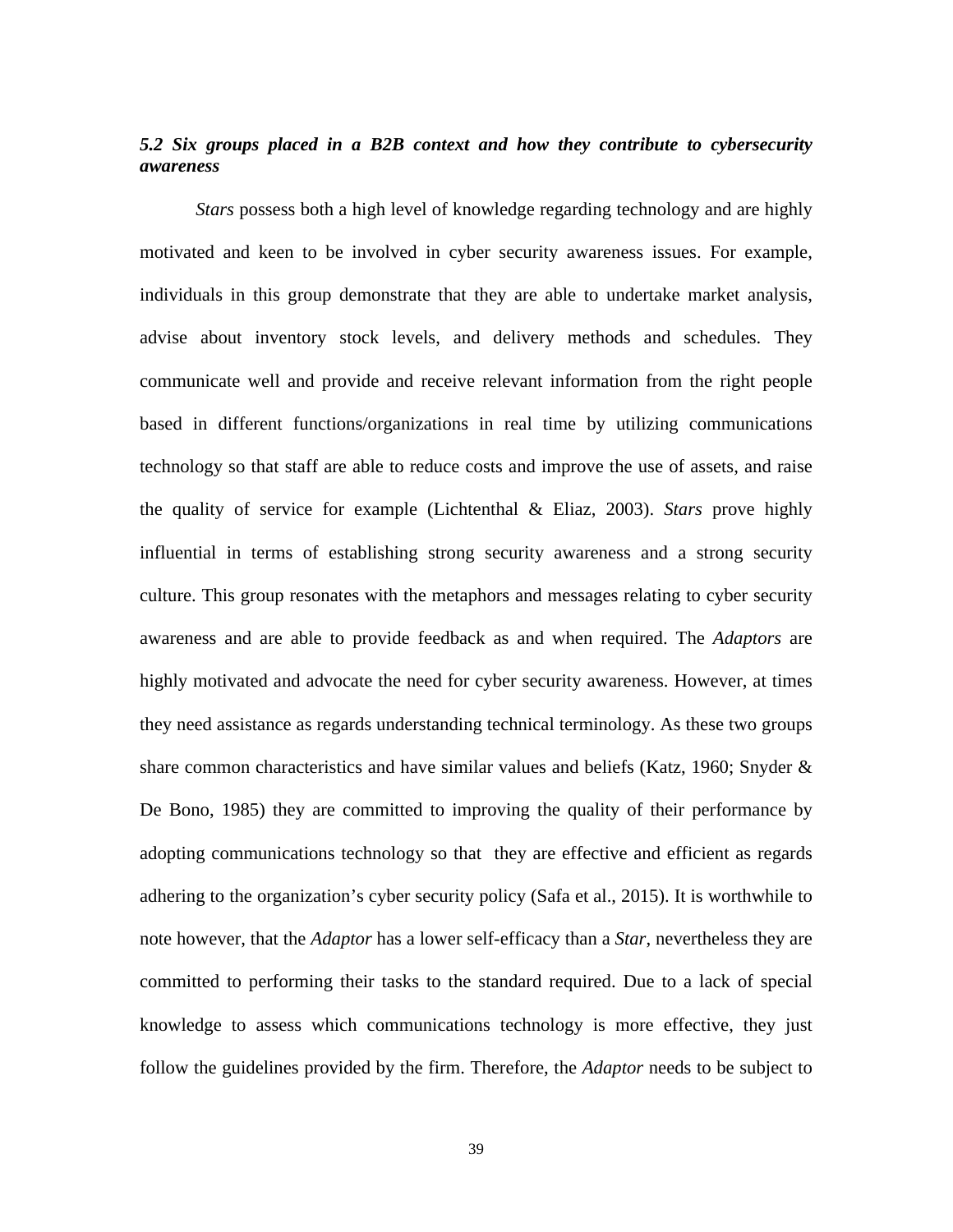a more detailed explanation. This means that the metaphors used to convey the message(s) should be jargon free and the message itself needs to be clear and unambiguous. The *Stars* and the *Adaptors* learn cognitively and observe continually how technology influences society. As these groups pay attention to the source of the information and its authenticity, they contribute to strategic marketing intelligence and forecasting through observing and communicating changes in customer requirements.

*Leaders,* although they possess a high level of knowledge and the capability to understand technology and cyber security issues, they tend not to be highly motivated or they exhibit a medium to low involvement in cyber security issues. In order to encourage them to adopt the required behavioural compliance, they need to be made responsible for issues affecting them (Ifinedo, 2014). *Semi-adaptors* tend not to be very motivated or wish only to exhibit a medium to low involvement in cyber security issues (Furnell, Khern-am-nuai, Esmael, Yang & Li, 2018). They have a lack of knowledge and find it difficult to absorb complex information. The common characteristic of these two groups is that they possess moderate interest in cyber security issues, but their level of interest and motivation changes depending upon the attitude/behaviour of other groups they identify with and whether they will be admitted to the group that they aspire to join (social-adjustive) (Smith, Bruner & White 1956; DeBono, 1987). In order to motivate these groups, attention needs to be given to how information is formulated in the sense that emotion and intellectual appeal prove stimulating, and interactive feedback is used to promote secure behaviour (Furnell et al., 2018). This suggests that senior management need to deploy various pro-active leadership approaches so that they can increase the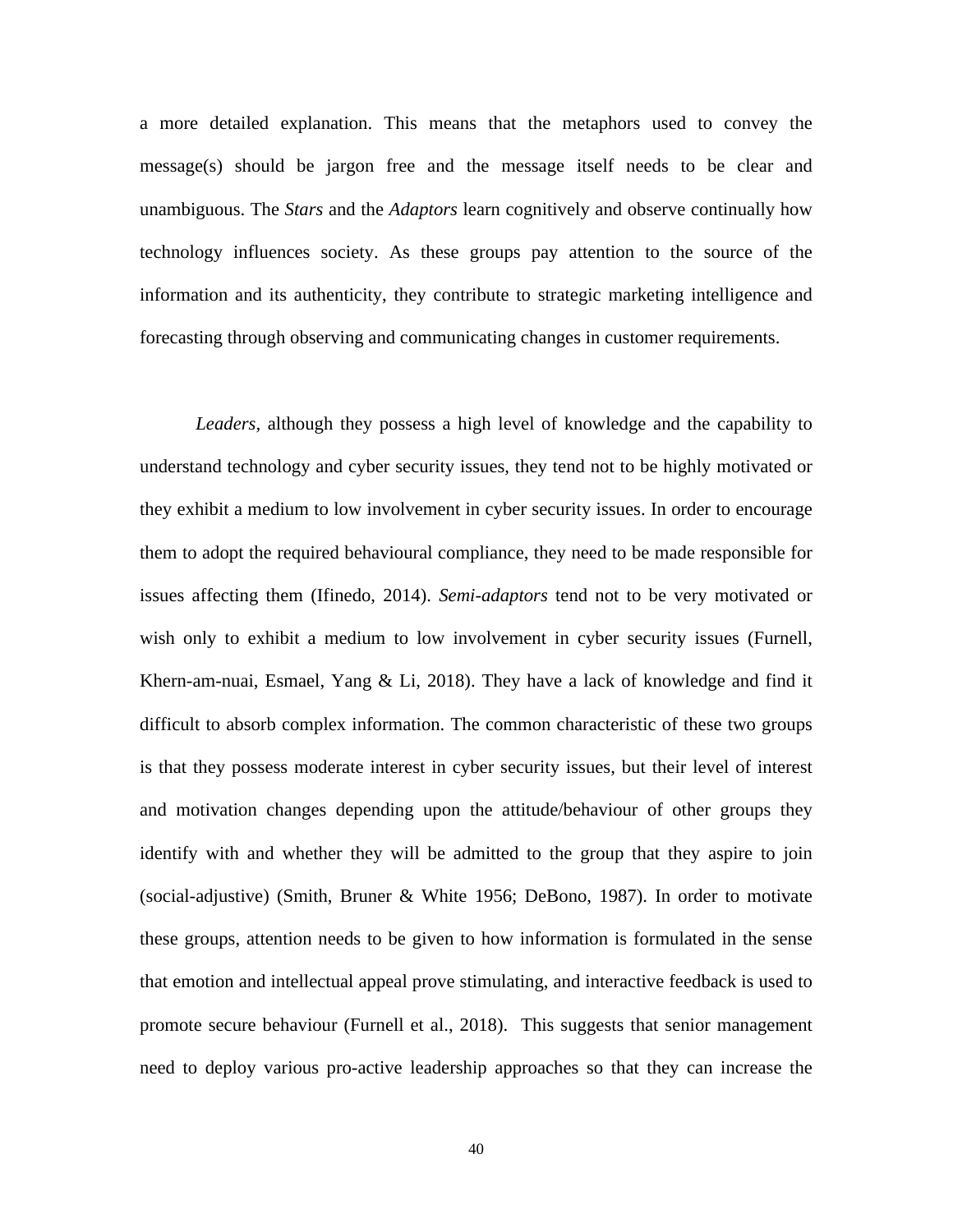level of engagement with staff lower down the organizational hierarchy. By persuading staff that there are different types of risk associated with the firm's operations, it should be possible to convince staff that there is a need to continually monitor the risks identified and communicate openly, so that management can deal with the various threats in real time. Bearing these points in mind, the communication approach needs to take into account peer group association (eg., face-to-face interaction that is either physically or technologically-mediated) and the main message needs to be reinforced continuously due to the motivational level of the group members.

The *Satisfiers* possess a high level of knowledge but are not motivated to be involved in cyber security awareness issues or cyber security activities. They are apathetic and are not inclined to utilize their knowledge vis-à-vis understanding technology usage and its effect on social change. In order to attain the required behavioural change, it is important that this group is subject to fear-inducing arguments (Johnston & Warkentin, 2010). As regards the *Reformer*, this group lacks both motivation and knowledge regarding cyber security awareness issues. *Reformers* are not motivated and accept that they have a lack of knowledge regarding the subject and do not wish to be exposed and receive criticizm from their peers. They exhibit no interest in the subject of cyber security awareness. *Reformers* need to be made aware of the severity of the situation through fear appeals (Johnston & Warkentin, 2010) and they also need to be made aware of the punishments that exist for noncomplying with company policy in terms of an information breach for example. However, fear appeals may not have the desired effect because the message conveyed may be misunderstood or forgotten (Evans,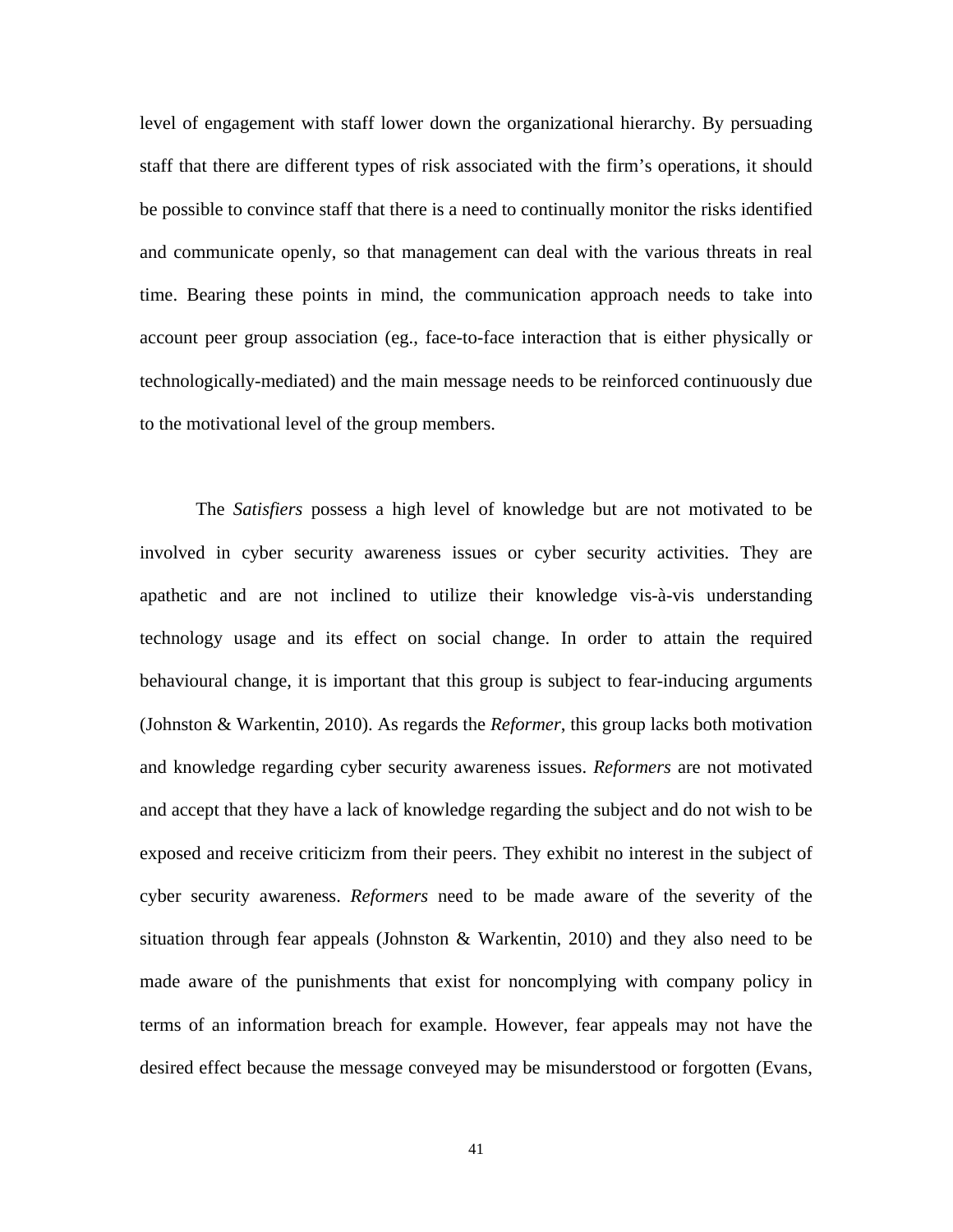Maglaras, He & Janicke, 2016). The *Satisfiers* and the *Reformers* are not interested in cyber security but they are keen to avoid punishment or be exposed to embarrassment. In other words, we interpret the behaviour of *Satisfiers* and *Reformers* from a defensive stance as they try to disguise their lack of knowledge and/or their low self-esteem and in addition, try to be self-equable and avoid potential anxieties that arise from internal and external threats, and are keen to minimize punishments (Smith et al., 1956; Katz, 1960; Eagly & Chaiken, 1993). In order to motivate and encourage *Satisfiers* and *Reformers* to be involved in cyber security awareness issues, attention needs to be given to how the message is formed and the emotional underpinning of the message. This is particularly true as regards the *Reformer.* Referring to the *Satisfier*, the emotional approach is important but the information contained in the message should appeal to their cognitive capability as they tend to possess the capability to evaluate information in a logical manner, especially if they feel there are punishments or rewards related to the consequences of their actions (behaviour) for example. Hence, these groups value the effort put into supporting staff counselling, training and retraining, as this is perceived as a commitment to improving the skill set of staff. Those in-charge of the training programmes should ensure that the key messages used are transparent and the organization's social networking technology can be used for communication purposes (Leonardi, 2015). Staff also need to be aware of the rewards on offer as well as the punishments, because as Itzchakov et al., (2018) suggest, individuals may be governed by habit or the lack of ability to deliberate and think through a situation and act accordingly. Both, the *Satisfiers* and the *Reformers* need to be exposed to messages over a period of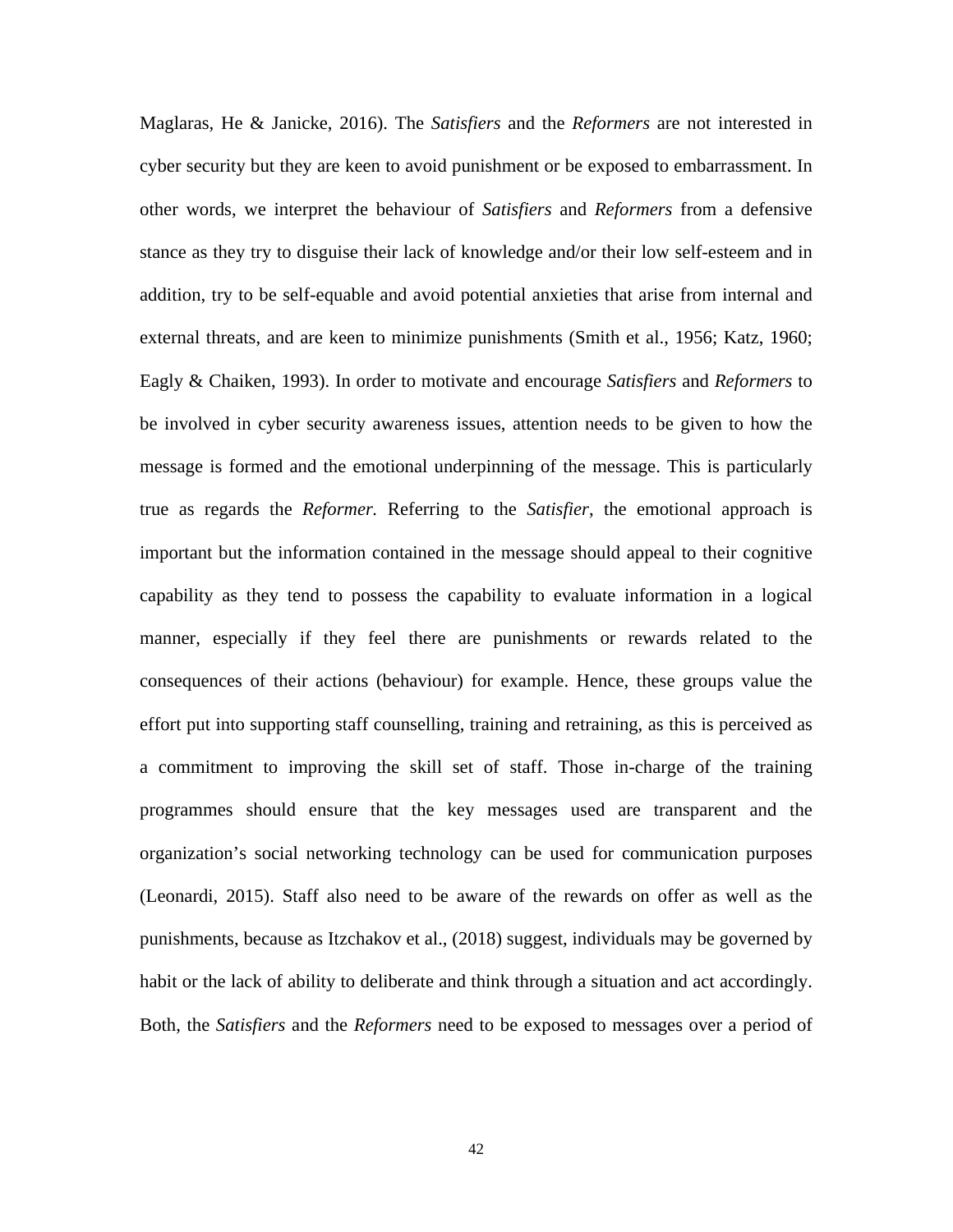time that are aimed at integrating episodic events that are reinforced by metaphors that highlight the advantage of appropriate security behaviour.

Different levels of cyber security training should be developed based on the needs of each group in terms of their level of knowledge, their motivation, their skill set and the type of support required. There are four points to consider: (i) the quality of the information received; (ii) the additional information needed but which staff do not have access to; (iii) the ability of the group members to integrate the information; and (iv) the ability of the group members to engage in critical appreciation as defined by Livingstone (2004) and Acquisti and Grossklags (2007). A pro-active approach to providing the level of support needed to bring an individual up to the required standard involves identifying future resources for training and learning support and allows structures to be put in place (Håkansson & Waluszewski, 2005). Training and support programmes can help individuals to reduce the gap between "self-efficacy" and their confidence level so that they perform their tasks appropriately (Ajzen, 2002; Bulgurcu et al., 2010). It can be argued that the process of interaction, which involves the sharing of tacit and explicit knowledge, supports organizational learning as it creates metaphors that are used to influence behavioural change.

### *5.3 Behavioural awareness and attitudinal change*

It is clear from the forgoing that a cyber security behavioural awareness programme can be placed in the context of persuasive communication and help staff to counteract cyber threats. By paying attention to how a message is structured and how the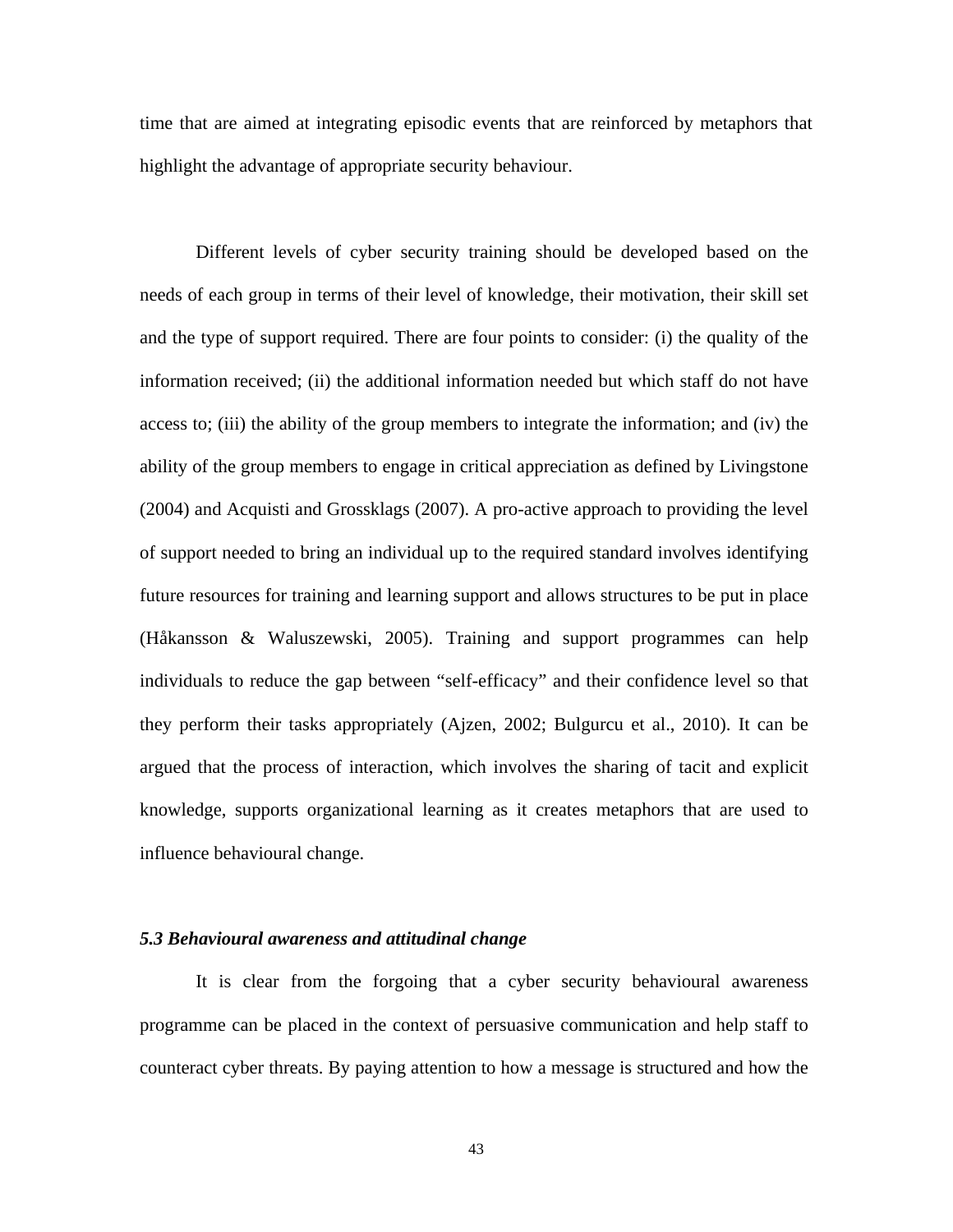message is decoded, B2B marketers can use feedback through continual interactions to fine tune the metaphors used so that the desired outcome is achieved. It is for this reason that B2B marketers should take into account the seven postulates of the persuasive communication model, which are: correctness; the elaboration continuum; multipleroles; objective-processing; biased-processing; trade-off; and attitude strength (Petty & Cacioppo, 1986; Petty et al., 2004). The postulates allow the B2B marketer to differentiate the message content so that a required change in behaviour is accommodated. Please see Figure 1.

Figure 1 can be used as a framework to establish a clear communication style/method to assist individuals in terms of recognizing the various cyber security related issues of relevance and how the threats identified are to be dealt with. More specifically, the cyber security behavioural awareness programme framework can be used by senior managers to think through the messages that are to be used to influence behavioural change. For example, by taking into account the interactions between individuals, it is possible to establish how explicit knowledge is turned into tacit knowledge and how tacit knowledge is turned into explicit knowledge (Nonaka et al., 1996). By understanding how individuals share experiences and reflect on why they are required to act in the way specified, managers can develop a common mental model relating to how cyber threats are perceived, interpreted and dealt with. The advantage of this approach is that managers can devise a sustainable knowledge creation process for dealing with evolving cyber security threats.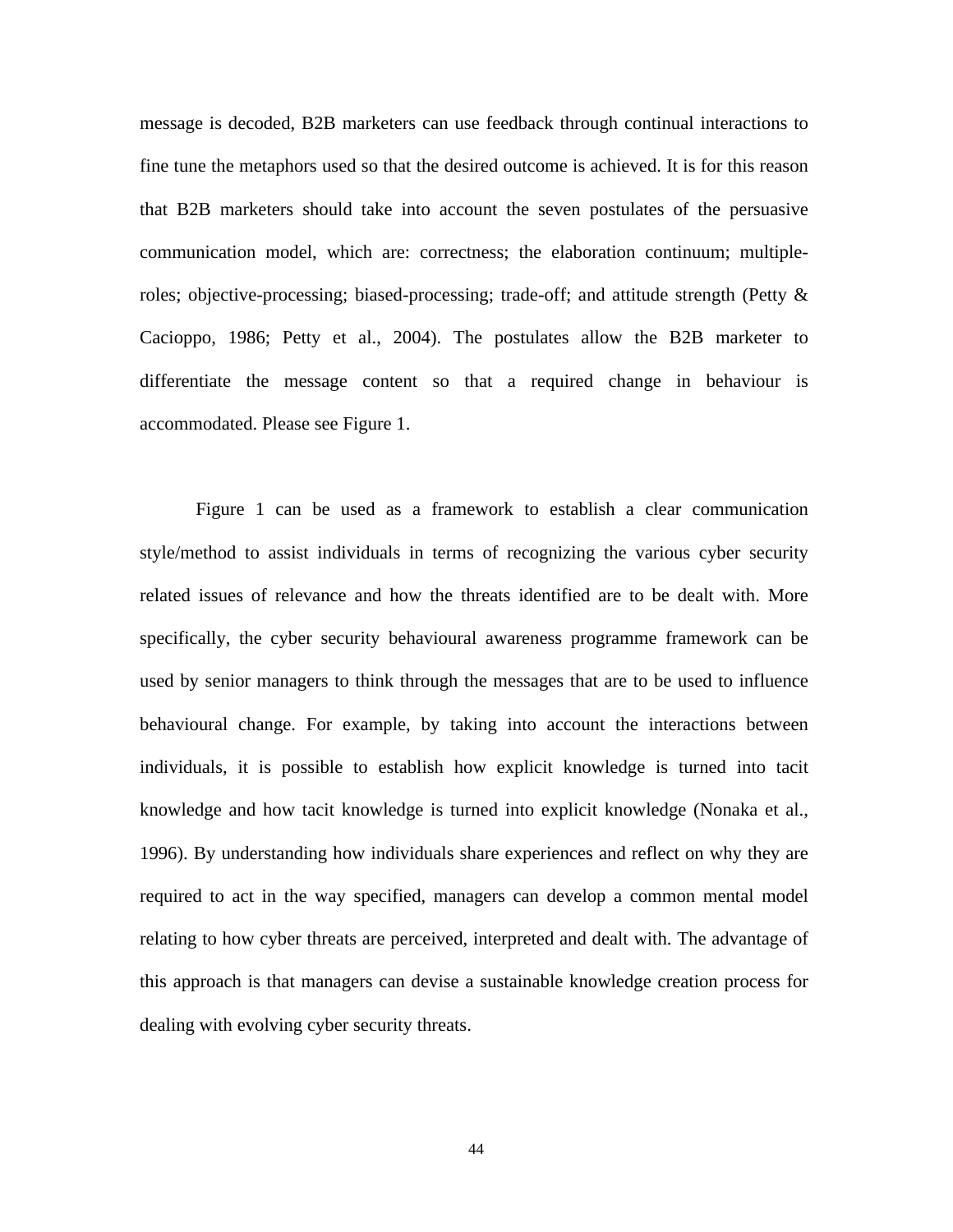As regards the knowledge elaboration process, those forming the message(s) need to highlight the actual source of the information (eg., company staff, relevant government agency, media) so that an employee can check and validate matters. This is important because there will be more than one source of the information and some sources may be more influential than others. In addition, it is important to establish the truth of the message and provide evidence or draw on actual facts so that those exposed to the message accept it and change their behaviour in line with company policy.

## **Figure 1: Cyber security behavioural awareness programme framework encouraging staff involvement and attitudinal change**

#### **Persuasive communication** (*correctness*)

A holistic view of security is required. Cyber security is viewed as a component of security and results in a shared responsibility among multiple stakeholders.

#### **Issue-relevant information** (*the elaboration continuum*)

People process information in a quantitative and/or qualitative manner and make value judgements based on high elaboration (security is perceived as necessary and an investment in protecting people as opposed to a cost and is unnecessary).

#### **Variable and elaboration processes** (*multiple-roles*)

Key variables influence attitudes towards cyber security in a number of ways because of the high personal relevance associated with cyber (individuals and organizations are actively undertaking activities online and may be vulnerable to attack). An individual's mood can be influenced by news of a cyber attack and its consequences.

**The truth of a message** (*objective-processing*)

Evidence is provided and people understand that cyber attacks have harmful consequences. The message perceived is that they are becoming more sophisticated, therefore putting individuals, the company and society at greater risk.

It is likely that arguments will be put for  $\alpha$  suggesting that society is society is society in  $\alpha$ 

**Counteracting arguments** (*biased-processing*)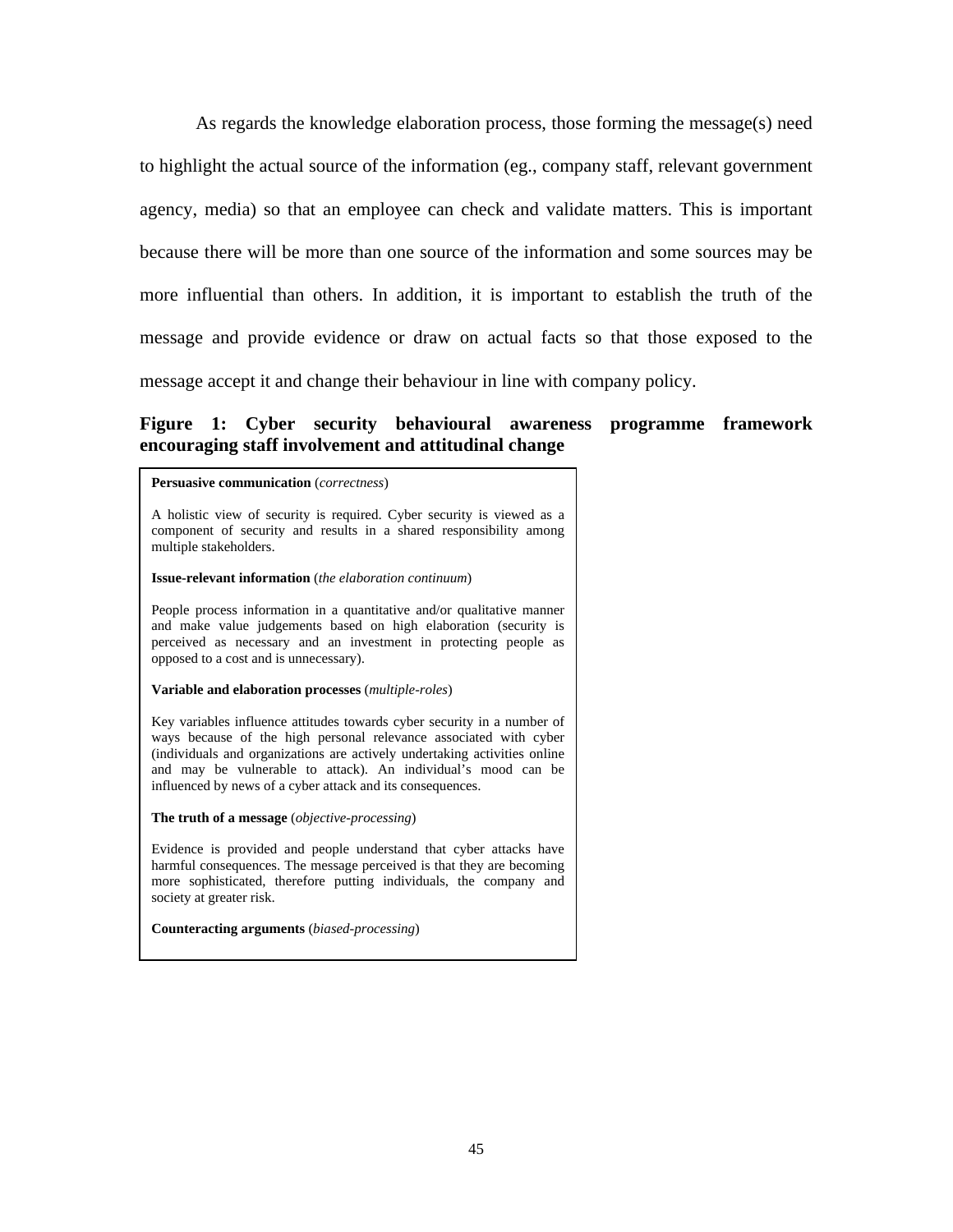As discussed above, the difference in the level of knowledge and motivation of individuals affects the way the information is interpreted. Hence, it is important that senior managers pay attention to how information is structured and how the different B2B staff groups relate to it based on their knowledge, group identity, and their intention to comply with company policy. How it triggers curiosity from the perspective of the source of the information itself and how the different themes in the information account for changes in attitude/behaviour (Petty et al., 2004) are also of importance. By senior managers being able to build curiosity/intrinsic attraction into the information, it should provoke individuals into inter-group/function activity. An example of this, is the "continual process of negotiation", which is featured in Table 3. It can be suggested that a "continual process of negotiation" is needed in order to involve B2B staff and make them feel that they are part of the security process. Such a process helps to establish a common understanding of how regulations apply to the organization as well as preventing information from being leaked. The following quotation provides evidence of why B2B staff need to be fully engaged in security issues:

"…we can talk about …how people leak information and sometimes it is done deliberately because they are disillusioned,… you have to say what is appropriate ….sometimes people leak information deliberately to cause damage, ..you know what is the disciplinary situation…" (Participant 2).

*Reformers* and *Satisfiers* need special attention as they are the groups most likely not to want to believe in reality and be apathetic in terms of adopting security measures. One participant in particular was very firm in their view as to why this may be the case:

"Why people sabotage or leak information …they have stopped identifying with the organization [and] they have stopped identifying with the value system of the organization and that is why they are behaving like that .."(Participant 8).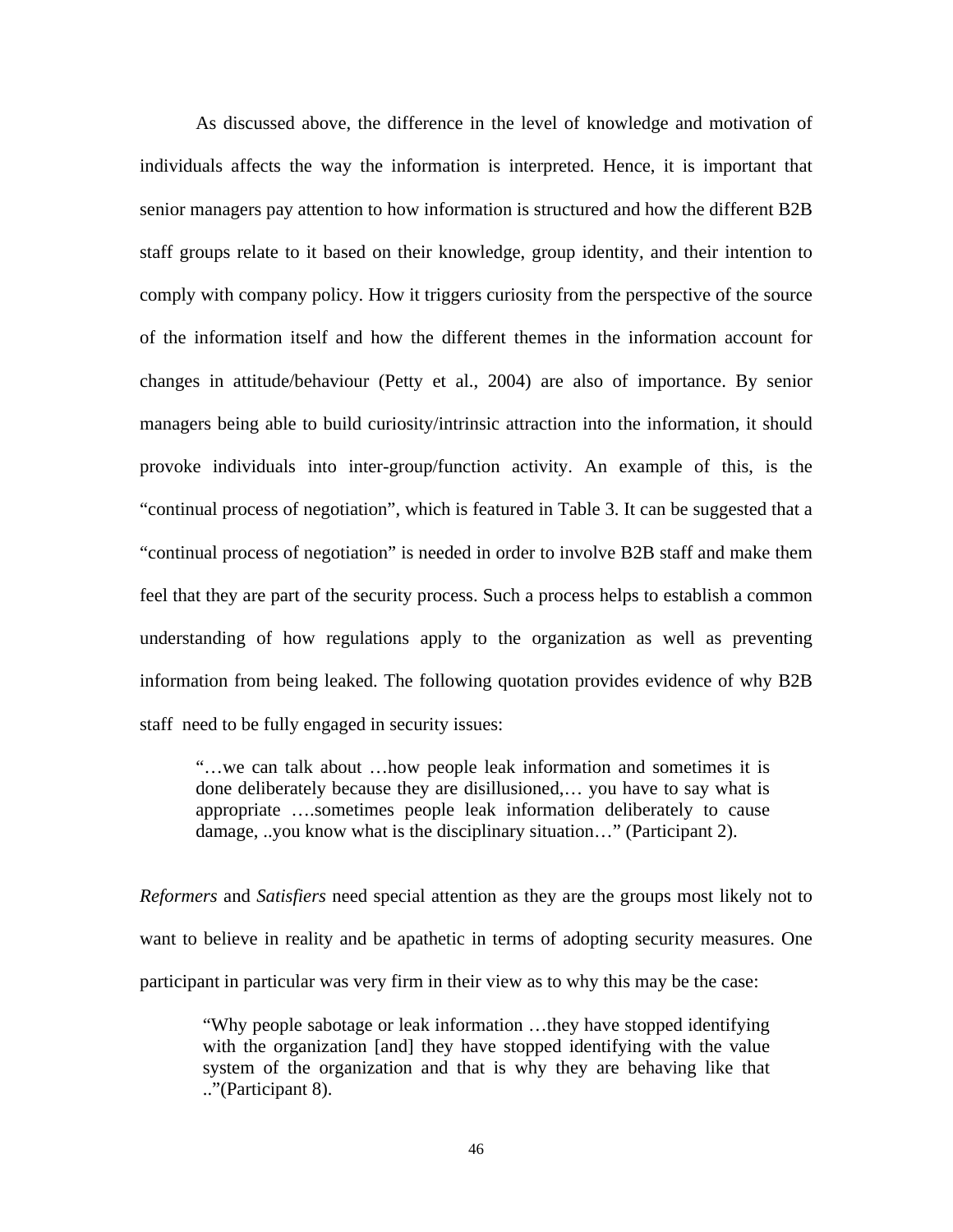With respect to counteracting arguments, the work of activists and anti-government and anti-business organizations cannot be ignored. The dilemma that surfaces is made clear in the following quotation:

"This brings up one of the key issues about how we look at security issues. Do we look at every security threat or do we start to prioritize the security threat depending upon the situation? If we prioritise them, it means we put resources there to counteract that potential threat". (Participant 5).

*Leaders, Semi-adaptors, Reformers* and *Satisfiers* need to be made aware of the opportunity cost(s) so that they are able to understand why the company is investing in security. The following quotation is evidence of this train of thought:

"…being aware of what we know is important, knowing how to anticipate a threat is absolutely crucial, knowing what to safeguard is key, knowing how it needs to be safeguarded is very important, assigning responsibility for security is absolutely key..." (Participant 2).

By establishing a clear understanding of what type of behaviour is acceptable, senior management can establish a set of rules, which have clear rewards and punishments (this is especially necessary for *Satisfiers* and *Reformers*). Having said this, senior management also need to create detailed information that reinforces the fact that everybody in the organization (as well as key staff in partner organizations) are required to take responsibility for their actions. By establishing a common understanding and increasing security awareness, B2B staff will take into account the different views in society and how society is absorbing change. Hence, senior management need to place security awareness in the context of organizational change and how the cultural value system encourages staff to be more open minded and proactive in terms of discussing security issues. The following quotations support this view: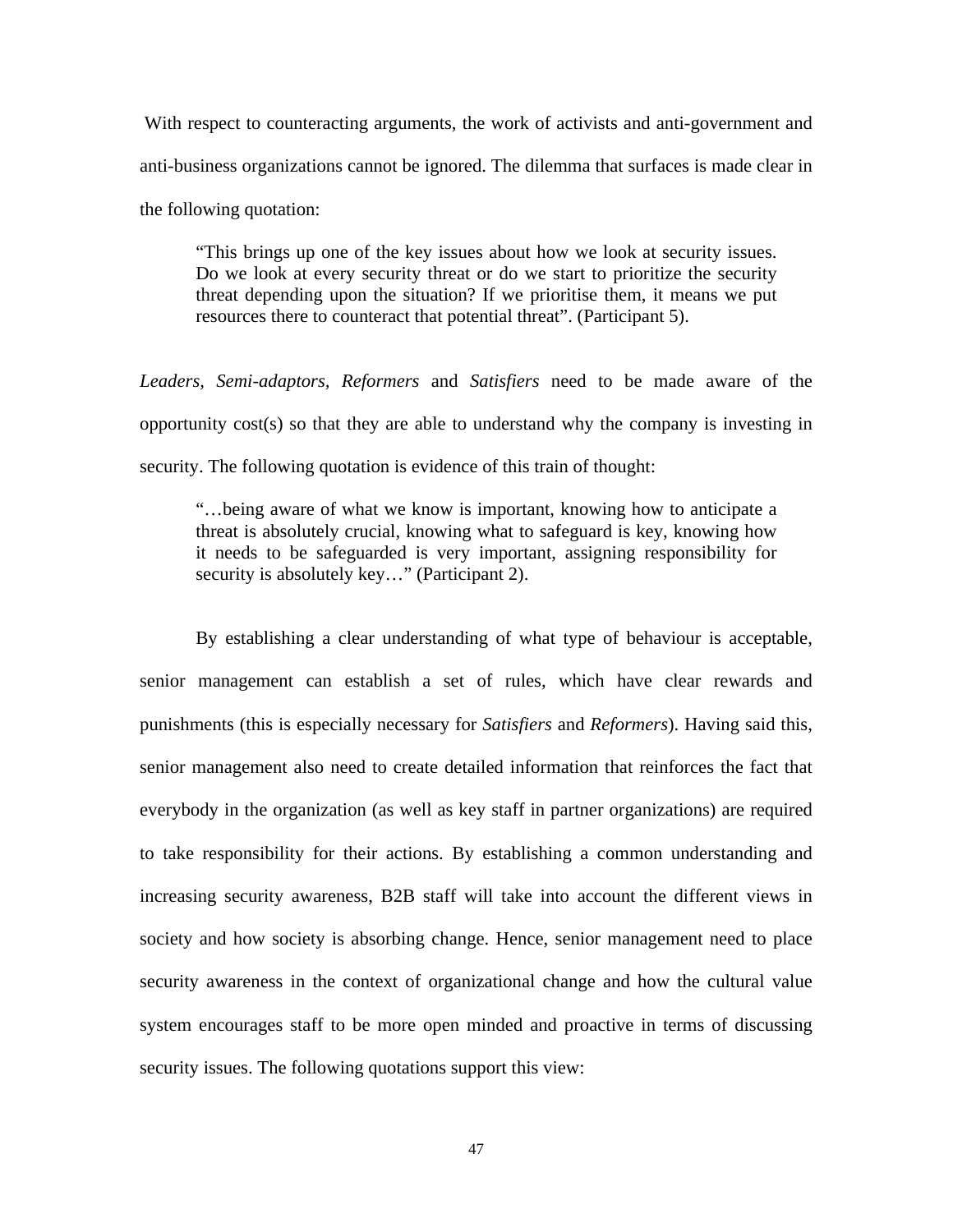"Sometimes we have to understand that if something is fundamentally wrong within the organization ……..then somebody's got to be brave enough to stand up and say you know… we're heading in a direction we should never go, and that causes a lot of pain and a lot of conflict…." (Participant 2).

".. unless you change the perception of people it does not matter what models you bring in there will be no transformation …. organizational value systems have to be produced which are logical …." (Participant 5).

As regards the elaboration process, those providing information need to highlight its actual source so that an employee can validate matters and seek guidance if necessary. They also need to establish the truth of the information source and provide evidence that results in a change of behaviour and reward the individual for moving from the *Reformer/Satisfier* group to a higher order of learning group. The *Adaptors* although highly motivated, need to be given support in order to champion cyber security initiatives. How can the individuals in this group be involved? It is clear from the following statements what senior management can do:

"Open communication is very, very important. ….We can have a newsletter that goes round and makes the key points available to people….We have to understand that people need to be trained and educated so that they have a proactive stance". (Participant 2).

"Some organizations are now being proactive and they are putting suggestion boxes around the building to get people to give them ideas as to how they can improve systems and methods……….so maybe e-mail systems, discussion groups, informal group activity, the election of role models are all things that we can think of to change organizational value systems". (Participant 4).

By reinforcing the fact that cyber attacks are becoming more sophisticated and the level of the threat is intensifying, the *Stars* can act as message enforcers and help promote cyber security measures through word-of-mouth. This can be backed-up by electronic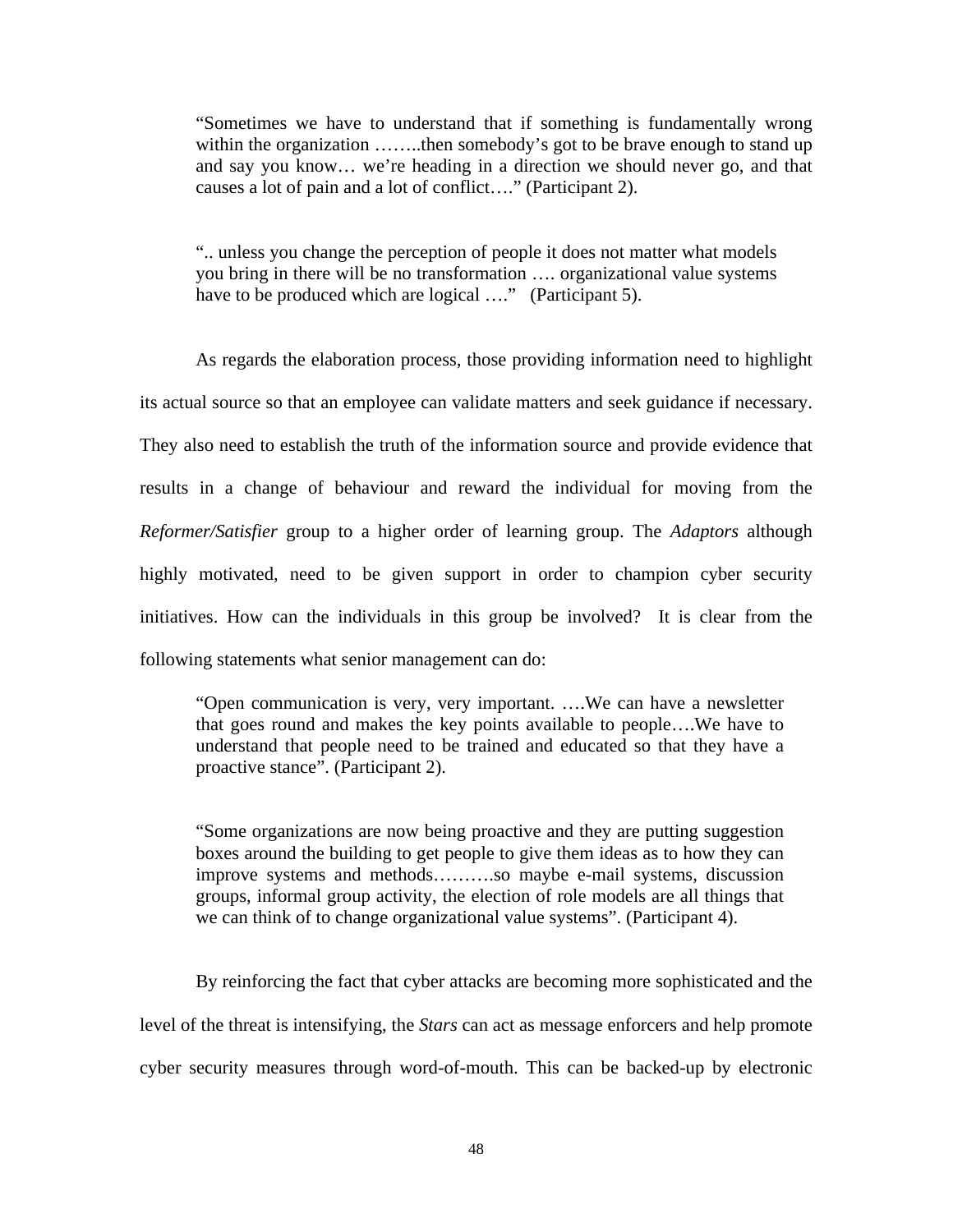word-of-mouth (eg., newsletters, bulletins, company notices and video clips) that contain episodic events that illustrate different views and complexities. Indeed, research undertaken by Siamagka, Christodoulides, Michaelidou and Valvi (2015) indicates that social media can be used in a B2B context to enhance an organization's image. Electronic word-of-mouth (eWOM) can be used to support information credibility (Hussain, Guangju, Jafar, Ilyas, Mustafa & Jianzhou, 2018) and the message processing component can be reinforced by drawing on correspondence/examples from law enforcement bodies. However, the information needs to be validated and placed within a context that B2B staff are able to understand. In-house seminars and workshops can be used to reinforce the message(s) and rewards can be used to encourage staff to report incidents quickly and thus help to strengthen security policy and harden security culture. The following quotation underpins the fact that a formalized security process and can be put in place:

"My own company runs security seminars every year, for two days, and all the country managers have to come into it and they have to sign up to it and I have to train all the senior managers in the UK on security" (Participant 3).

As can be seen from the quotation above, senior managers also need to undergo a security awareness training programme and are held responsible for doing so (Esteves et al., 2017). This shows that the security awareness programme is ongoing and permeates through all the layers of the organization. Having a clear and well defined cyber security awareness programme in place is essential bearing in mind the vulnerabilities associated with outsourcing and offshoring. For example, B2B staff and marketers in particular, need to monitor how external vendors keep the company's confidential/sensitive data secure, and what standards they invoke in terms of buying in products (including software) from other external vendors. This can be viewed from the building relationship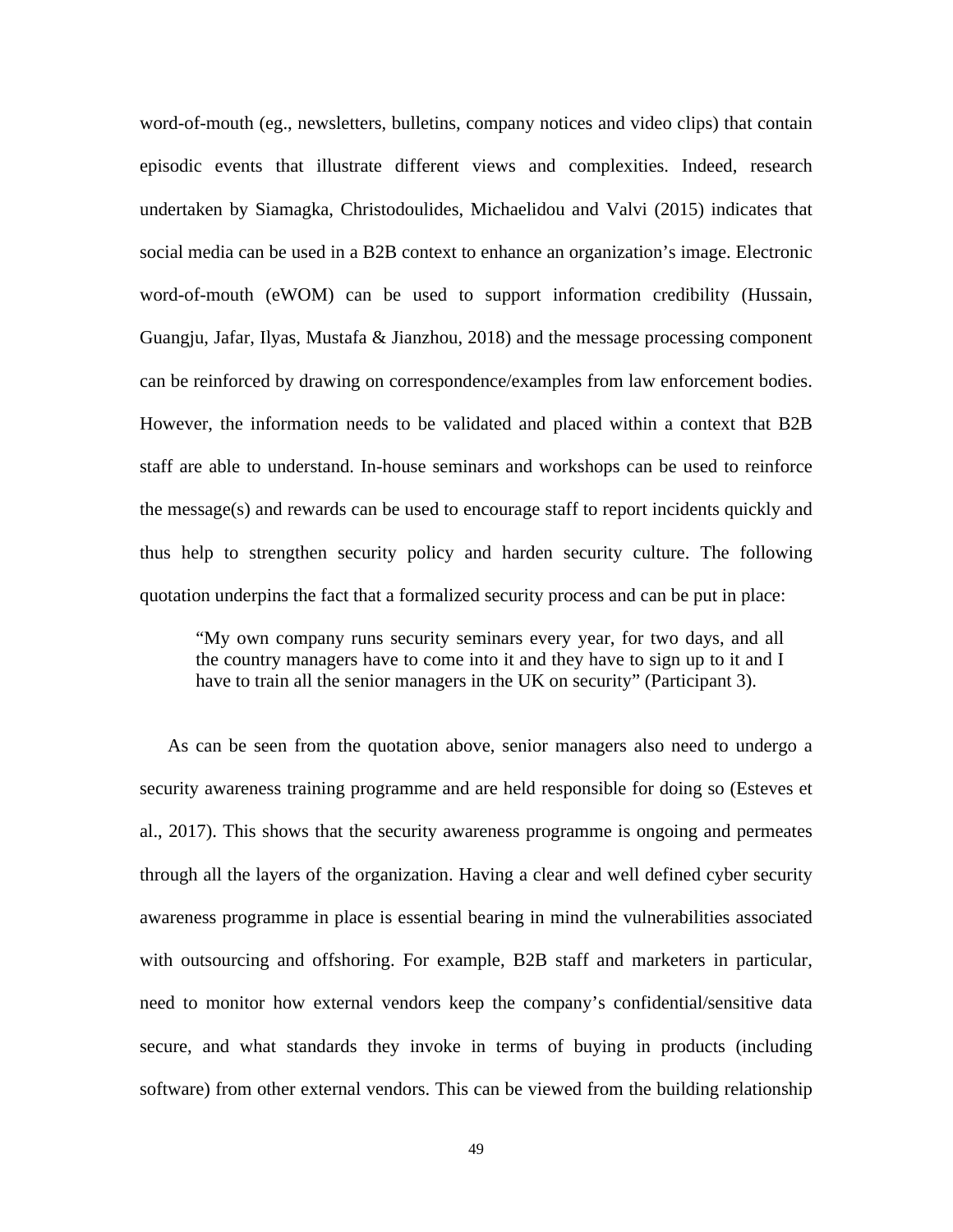perspective and embraces what is known as structural bonding (Han, Kim, Oh & Chung, 2008). Harnessing the commitment of staff in this way will increase operational effectiveness (Slater & Narver, 1995; Porter, 1996) and allow the organization to be more resilient and achieve a reliable reputation.

## **6.0 Conclusion**

Although cyberspace is providing business opportunities, it is evident that B2B marketers need to pay attention to how to reduce the vulnerabilities associated with the use of communications technology. To reduce the possibility of a data breach, senior management need to increase threat awareness through the development of an awareness programme by relating an individual's knowledge and attitude to their change in behaviour. By drawing on functional theories of attitudes, we explained why and how staff can be catergorized according to their level of motivation and knowledge, and we linked this with persuasive communication theory, and established how B2B marketers can influence and change staff behaviour so that an organization minimizes its level of vulnerability. We did this by identifying six different groups of staff so that a security awareness programme could be tailored to help the cognitive learning process of individuals. The outcome of our research elaborates further how the knowledge spiral concept, advocated by Nonaka and Takeuchi (1995), and Nonaka et al., (1996), can be used in the context of increasing cyber security awareness and resilience. By identifying the gap between 'self-efficacy' and confidence that affects attitudes and motivation, we started to uncover the complexities associated with the various levels of learning, and the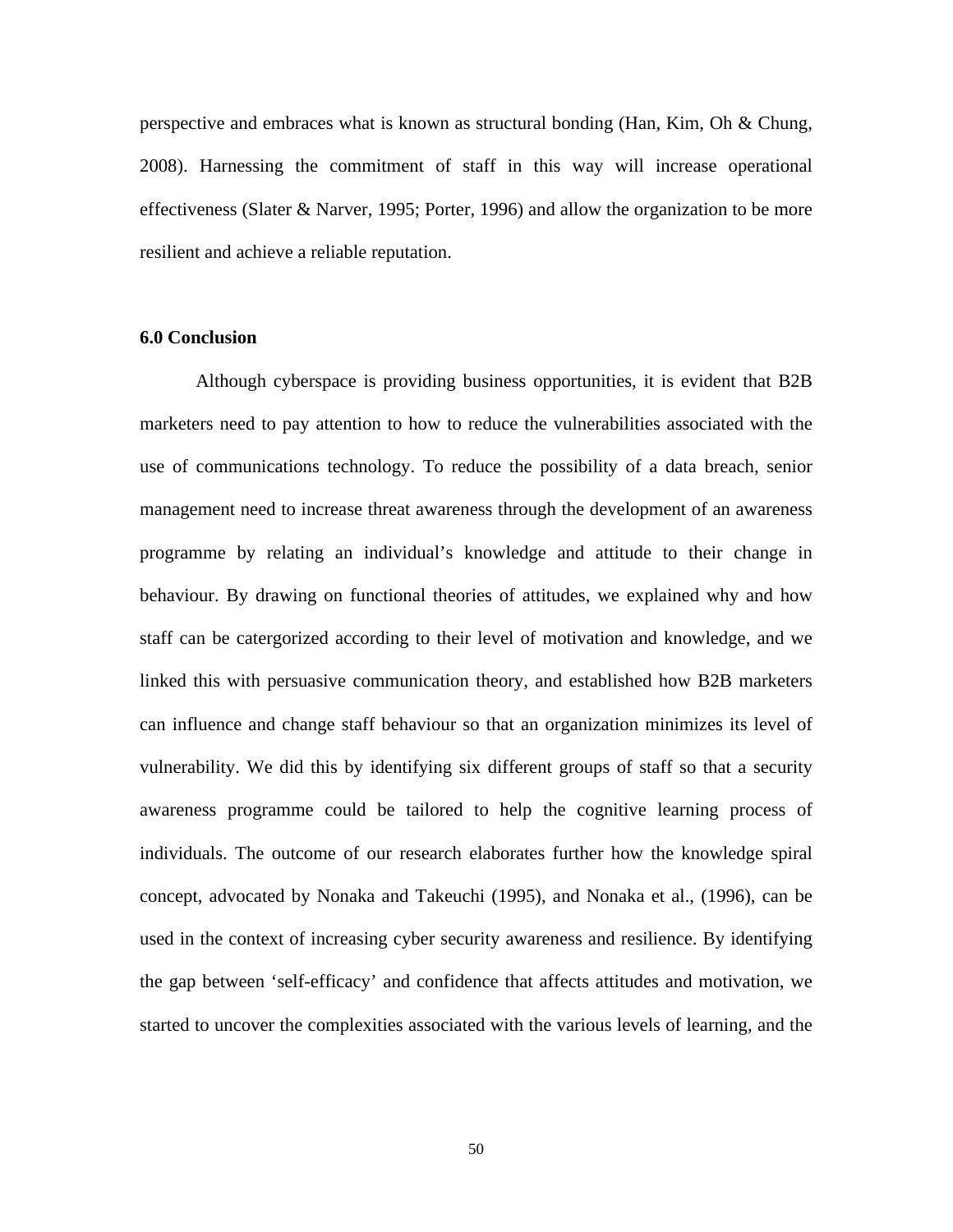importance of establishing a clear communication framework for consistency and transparency.

 To be effective however, B2B marketers will need to explain to senior managers how and why persuasive communication theory can be used in conjunction with motivation theory, and how a cyber security awareness programme can be formed. This is so that a mechanism is put in place for keeping employees up-to-date about the current and evolving nature of cyber attacks. Hence, as well as creating awareness and offering guidance as to how to prevent cyber attacks from being successful, advice can also be provided as regards preventing disillusioned employees from causing damage to the company by accessing marketing data bases and tampering with customer data and information. The cyber security behavioural awareness programme framework outlined in this paper provides a basis upon which the behaviour of staff can be influenced so that they use communications technology without fear of putting the organization at risk. This is important because of the continual move towards doing business online and the skill and knowledge employees need to undertake their tasks.

B2B marketers are knowledgeable about building and maintaining relationships with staff in other business functions, and can develop these relationships further by contributing to the documents that outline the organization's security policy and procedures. To ensure that B2B staff view security from a holistic perspective, the security policy needs to be integrated into the organization's marketing policy so that B2B marketers are involved in the creation of knowledge, which can be utilized to turn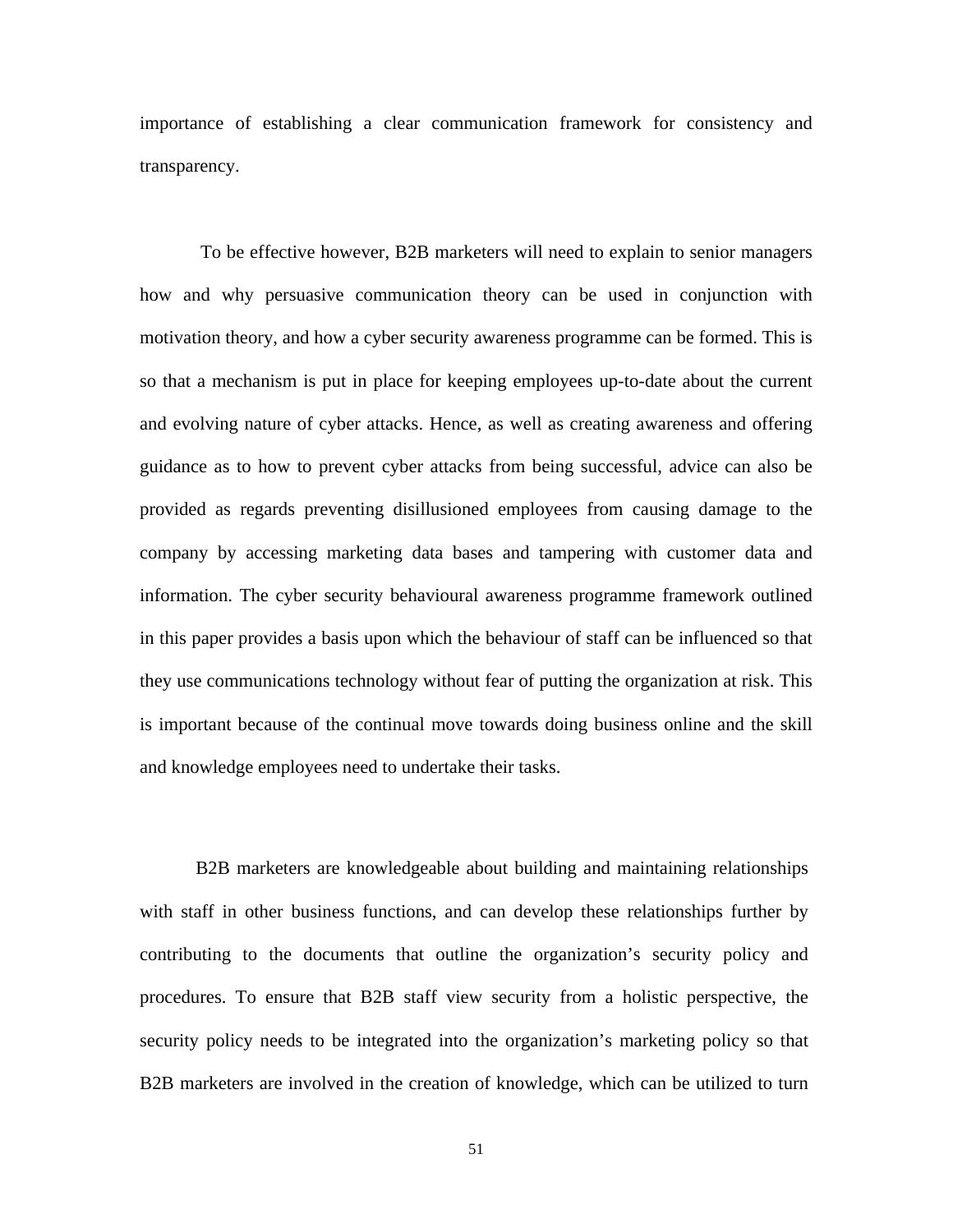explicit knowledge into tacit knowledge and vice versa. As a consequence, the knowledge building process will be placed in the context of a learning organization. Furthermore, new working procedures and approaches will evolve that enable the organization to be less vulnerable to cyber attacks, which are in fact becoming more sophisticated and more persistent (HM Government, 2016). Through the process of identifying staff's level of knowledge and motivation as well as establishing their attitude towards cyber security issues, it should be possible to construct appropriate training programmes that nurtures an individual's cognitive learning capability and inspires them to gain additional knowledge and skills through a continual process of selfdevelopment. A pro-active approach to counteracting cyber threats will help senior managers ensure that security is viewed as a shared responsibility. This will assist B2B marketers because they need to develop a better appreciation of what risk management involves in order to include cyber threats in the strategic marketing intelligence process along with competitor threats for example.

#### **6.1 Recommendations for managers and future research**

It is clear that senior managers can as Williams (2005) suggests, combine an inward-directed approach (staff behavioural change) with an outward directed approach (relationship building with external stakeholders such as employees of partner organizations and law enforcement personnel) to counter the threats posed by cyber attackers. Reflecting on this view and the points above, a number of recommendations can be suggested: (1) Senior management need to adopt a more pro-active approach to cyber security awareness and integrate cyber security within the strategic marketing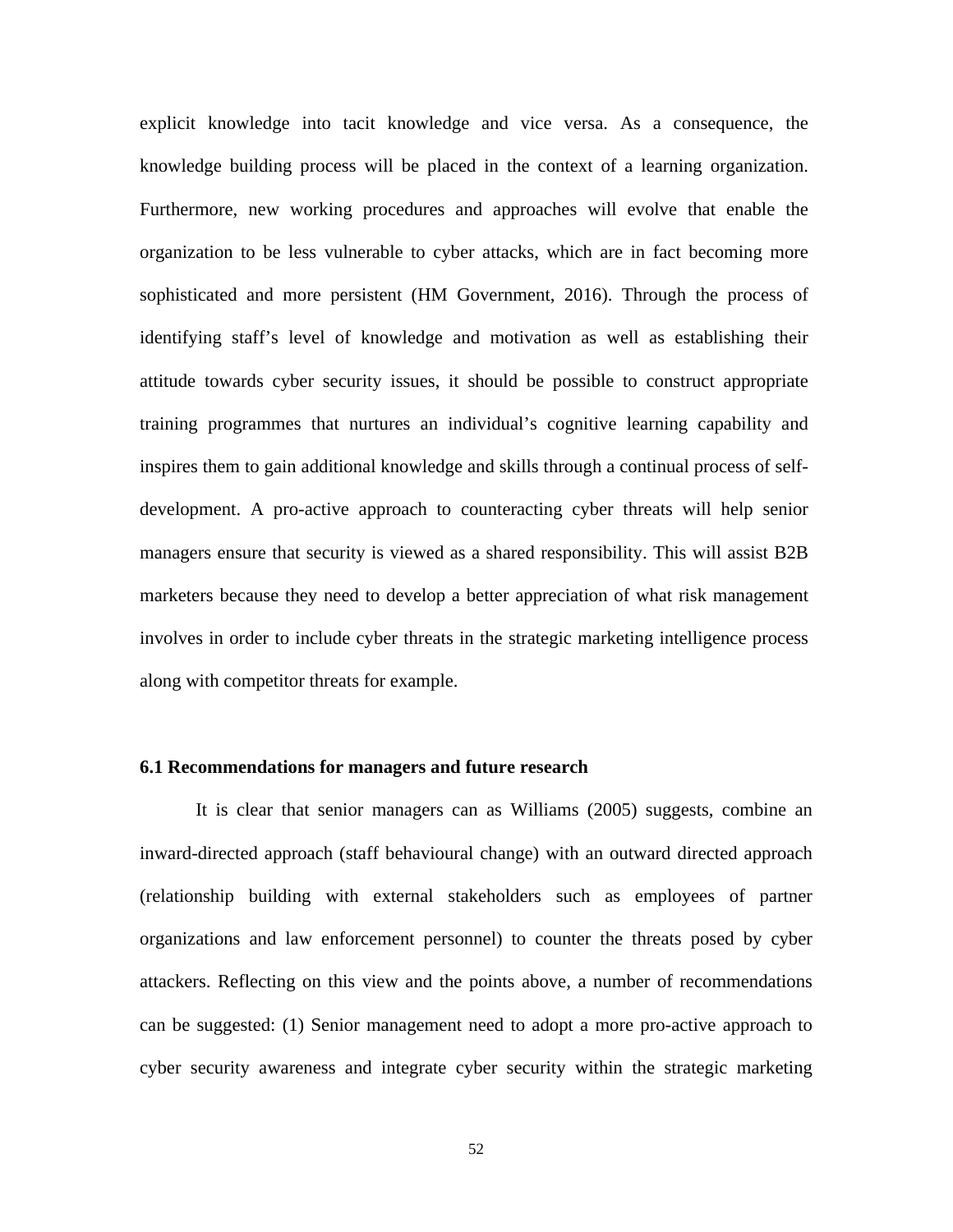intelligence planning process. (2) A range of cyber security educational and training/support programmes can be made available to employees and managers operating at different levels, so that they are made aware of the range of cyber attacks that exist. By individualizing training and ensuring that the training programme matches an individual's learning style, it should be possible to maximize the learning outcome. In addition, the support provided can uncover underlying conditions and attain relevant insights into learning needs. (3) Senior management need to promote an in-house security culture and engage with senior staff in partner organizations to ensure that they introduce and maintain appropriate security measures. For example, through the application of persuasive communication, management can develop an industry focused security awareness programme that ensures that the company's security strategy is communicated clearly throughout the organization and its partner organizations (eg., the supply chain particularly). The advantage of this is that a shared security culture will evolve that extracts expertise from the organizations concerned and individual managers will be able to mobilize "the learning of all its members in a process of continuous selftransformation" (Starkey, 1998, p.545). (4) Senior management need to ensure that risk assessment and risk analysis are incorporated within foresight planning. (5) Senior management need to ensure that a programme of continual learning is embraced that deals with risk communication, governance and compliance.

Reflecting on the above, six areas of future research can be identified. First, research can be undertaken to establish what type of cyber security training and staff development programmes need to be devised to develop the higher cognitive skill levels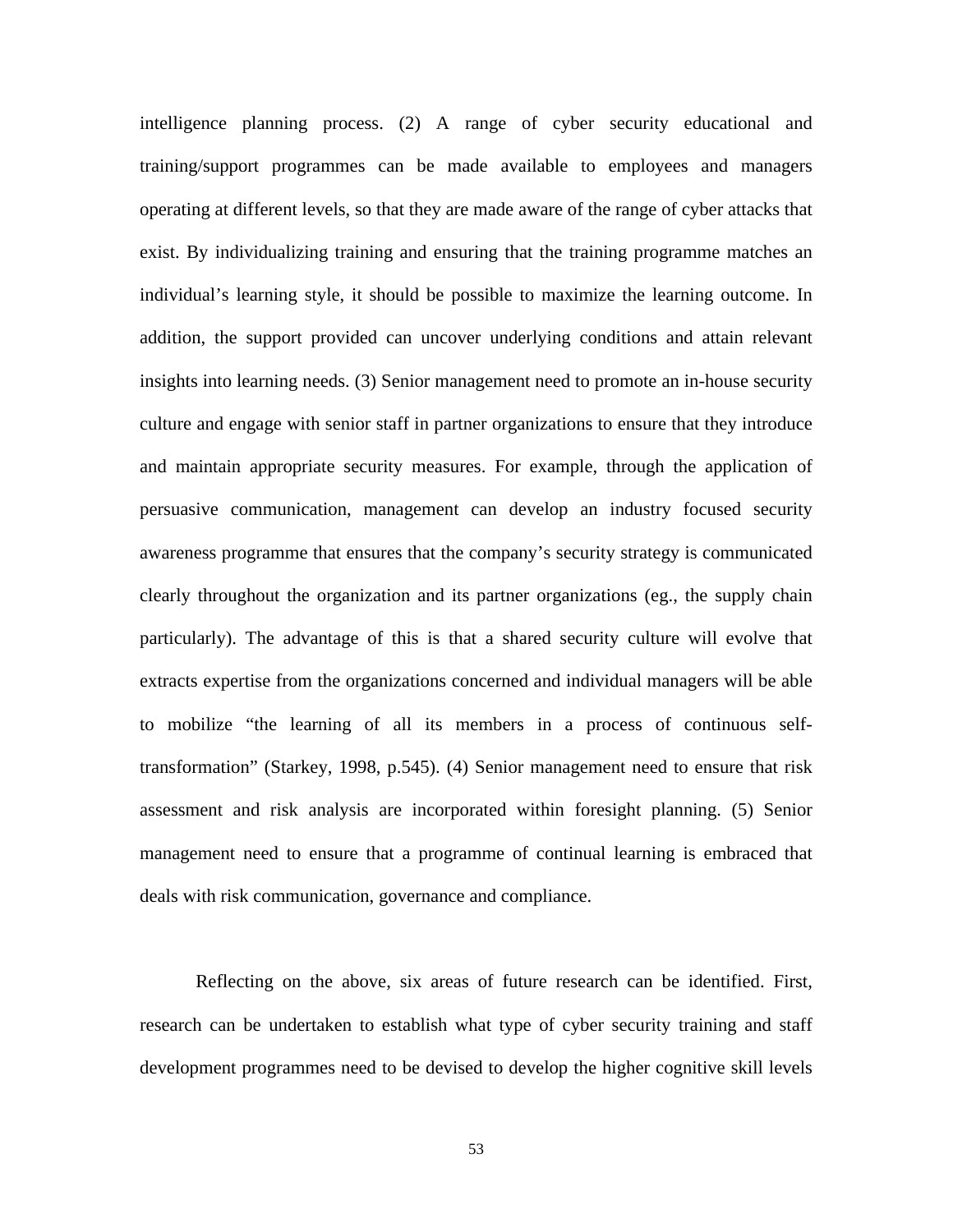of staff. Second, a study can be undertaken to establish how computer networks are transforming the company's business model and where the cyber vulnerabilities are in the supply chain. Third, research can be undertaken into how B2B marketers can assist senior management to deal with the issue of ego-depletion. Fourth, a study can be undertaken to establish how B2B marketers can devise appropriate cyber security behavioural awareness programmes in cooperation with staff in partner organizations so that security is viewed as a shared and co-operative activity and responsibility. Fifth, the communication and relationship building process is increasingly being viewed from the perspective of electronic word-of-mouth and digital communication (eg., ease of use and speed), however, it is still appropriate to use face to face communication as well because of the advantages associated with immediate feedback and the need for social interaction. Research can be undertaken to establish what is appropriate in terms of facilitating the interaction of staff in various business functions within the organization and in partner organizations. Sixth, future research can be undertaken into how B2B marketers are encouraged or discouraged from using communications technology for business purposes.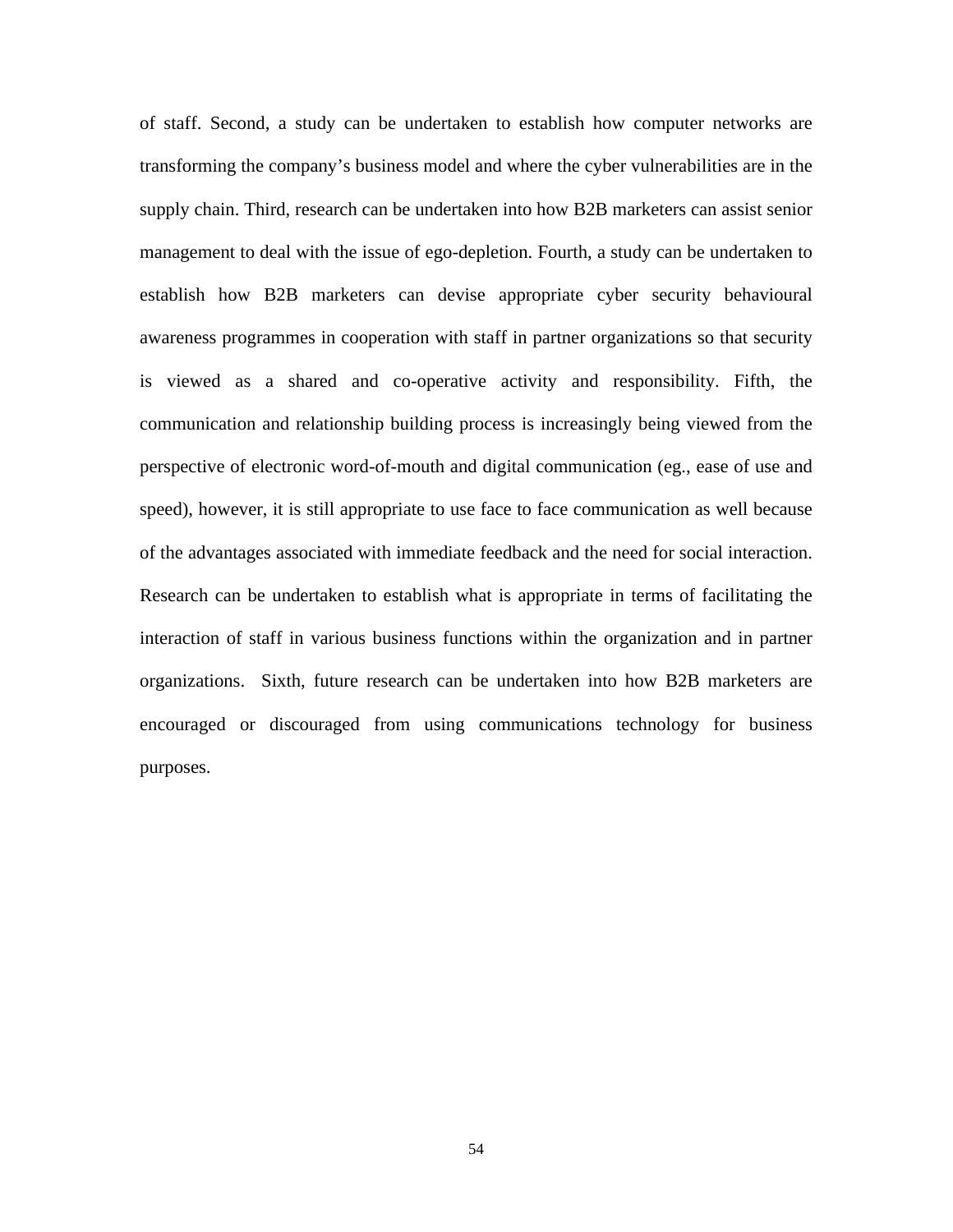## **Appendix 1***: Definitions of the B2B staff groups*

The word *Star* can be traced to Latin, "stella" and Greek, "*aster",* and relates to the constellation and a character/person being considered influential to other people in terms of behaviour and/or achievements.

An *Adaptor* is somebody that adapts well to a certain situation(s) and is known to be reasonably flexible and supportive of others.

A *Leader* is someone who provides direction and takes it upon themselves to show others how to achieve something.

A *Satisfier* is an individual who is easily satisfied in terms of meeting their own expectations.

As regards a *Reformer*, we interpret this as somebody that wants to change their everyday existence and also the world in which they live.

## **Acknowledgements**

The authors of the paper would like to express their gratitude to the reviewers of the earlier drafts of the paper for their in-depth and constructive feedback and the insights they provided.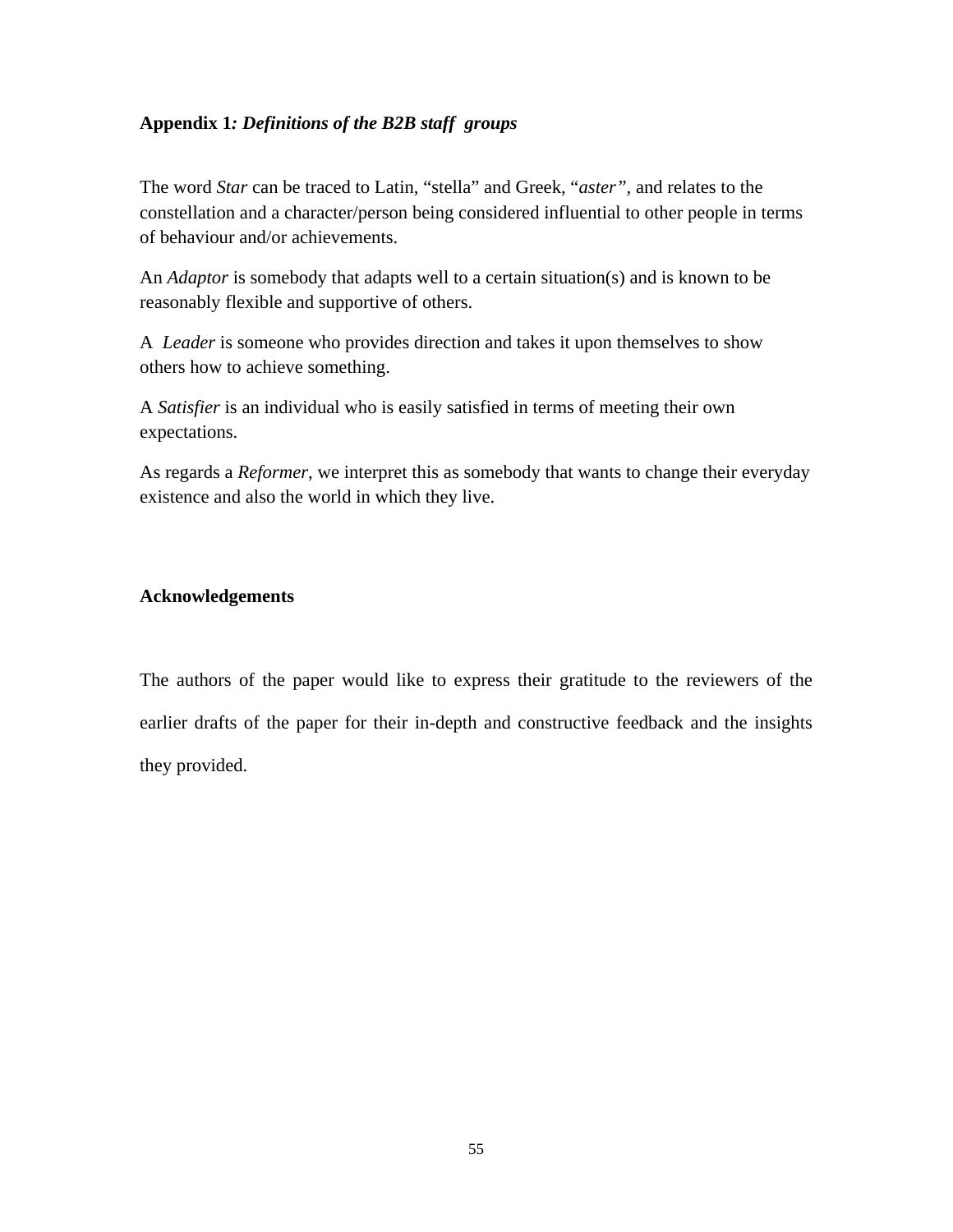#### **References**

- Abawajy, J. (2014). User preference of cyber security awareness delivery methods. *Behaviour & Information Technology*, 33 (3): 236-247. <http://dx.doi.org/10.1080/0144929X.2012.708787>.
- Achinstein, B., and Meyer, T. (1997). The uneasy marriage between friendship and critique: Dilemmas of fostering critical friendship in a novice teacher learning community, pp.1-21. *Annual Meeting of the American Educational Research Association*, Chicago, Illinois (24<sup>th</sup> to 28<sup>th</sup> March).
- Acquisti, A. (2004) Privacy in electronic commerce and the economics of immediate gratification (pp.21-29). *EC' 04 Proceedings of the 5th ACM conference on Electronic commerce*" (17<sup>th</sup> -20<sup>th</sup> May). New York.
- Acquisti, A., and Grossklags, J. (2007) What can behavioral economics teach us about privacy? (pp.363-380). *Digital Privacy: Theory, Technologies and Practices*. New York & London: Auerback Publications/Taylor & Francis.
- Ajzen, I. (1991). The theory of planned behaviour. *Organizational Behaviour and Human Decision Processes,* 50 (2): 179-211. DOI: 10.1016/0749-5978(91)90020-T.
- Ajzen, I. (2002). Perceived behavioural control, self-efficacy, locus of control, and the theory of planned behavior. *Journal of Applied Social Psychology*, 32 (4): 665-683. DOI: 10.1111/j.1559-1816.2002.tb00236.x.
- Arachchilage, N.A.G., and Love, S. (2014). Security awareness of computer users: A phishing threat avoidance perspective. *Computers in Human Behavior*, 38 (September): 304-312. http://dx.doi.org/10.1016/j.chb.2014.05.046.
- Arachchilage, N.A.G., Love, S., and Beznosov, K. (2016). Phishing threat avoidance behaviour: An empirical investigation. *Computers in Human Behavior*, 60 (July):185- 197. http://dx.doi.org/10.1016/j.chb.2016.02.065.
- Areni, C.S. (2003). The effects of structural and grammatical variables on persuasion: An Elaboration Likelihood Model perspective. *Psychology & Marketing*, 20 (4): 349- 375. DOI: 10.1002/mar.10077.
- Bada, M., and Sasse, A. (2014). *Cyber Security Awareness Campaigns. Why do they fail to change behaviour?* Global Cyber Security Capacity Centre: Draft Working Paper. Oxford: Oxford University. (July).
- Bennett, C., Chapman, A., Cliff, D., Garside, M., Hampton, W., Hardwick, R., Higgins, G., and Linton-Beresford, J. (1997). Hearing ourselves learn: The development of a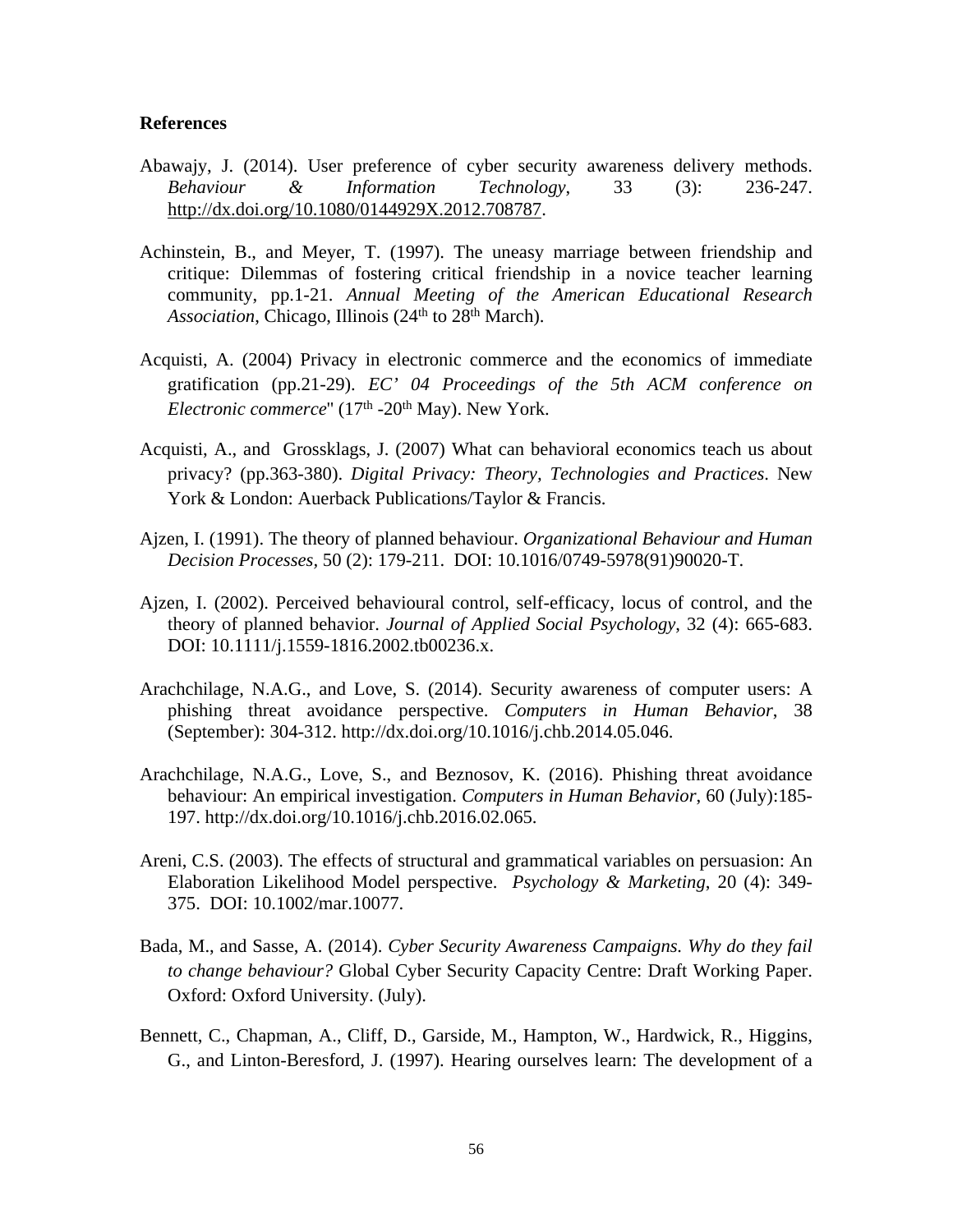critical friendship group for professional development. *Educational Action Research*, 5 (3): 383-402. DOI: 10.1080/09650799700200035.

- Boer, Henk., and Seydel, Erwin R. (1996). Protection motivation theory. In M. Conner & P. Norman (eds), *Practicing Health Behavior: Research and Practice with Social Cognition Models*, pp.95-120. Maidenhead, BRK, England: Open University.
- Boje, D.M. (1991). The storytelling organization: A study of story performance in an office-supply firm. *Administrative Science Quarterly,* 36 (1): 106-126. DOI: 10.2307/2393432.
- Borup, J., West, R.E., and Thomas, R. (2015). The impact of text versus video communication on instructor feedback in blended courses. *Education Technology Research Development*, 63 (Issue 2): 161-184. DOI: 10.1007/s11423-015-9367-8.
- Boyd, H.W., and Westfall, R. (1970). Interviewer bias once more revisited. *Journal of Marketing Research*, 7 (2): 249-253. DOI: 10.2307/3150117.

Brown, J.S., Collins, A., and Duguid, P. (1989). Situated cognition and the culture of learning. *Educational Researcher*, 18 (1): 32-42. <Https://doi.org/10.3102/0013189X018001>032.

- Bulgurcu, B., Cavusoglu, H., and Benbasat, I. (2010). Information security policy compliance: An empirical study of rationality-based beliefs and information security awareness. *MIS Quarterly*, 34 (3): 523-548.
- Cacioppo, J.T., Harkins, S.G., and Petty, R.E. (1981). The nature of attitudes and cognitive responses and their relationships to behavior. In R. Petty, T. Ostrom, & T. Brock, (Eds.), *Cognitive Responses in Persuasion* (pp.31-54). Hillsdale, New Jersey: Erlbaum.
- Camp, L.J. (2009). Mental models of privacy and security. *IEEE Technology and Society Magazine* (Fall), pp.37-46. DOI: 10.1109/MTS.2009934142.
- Cortez, R.M., and Johnston, W.J. (2017). The future of B2B marketing theory: A historical and prospective analysis. *Industrial Marketing Management*, 66 (October): 90-102.http://dx.doi.org/10.1016/j.indmarman.2017.07.017.
- Daft, R.L., and Lengel, R.H. (1984). The nature and use of formal control systems for management control and strategy implantation. *Journal of Management*, 10 (1): 43- 66. Https://doi.org/10.1177/014920638401000105.
- Daft, R.L., and Lengel, R.H. (1986). Organizational information requirements, media richness and structural design. *Management Science*, 32 (5): 554-571. Https://doi.org/10.1287/mnsc.32.5.554.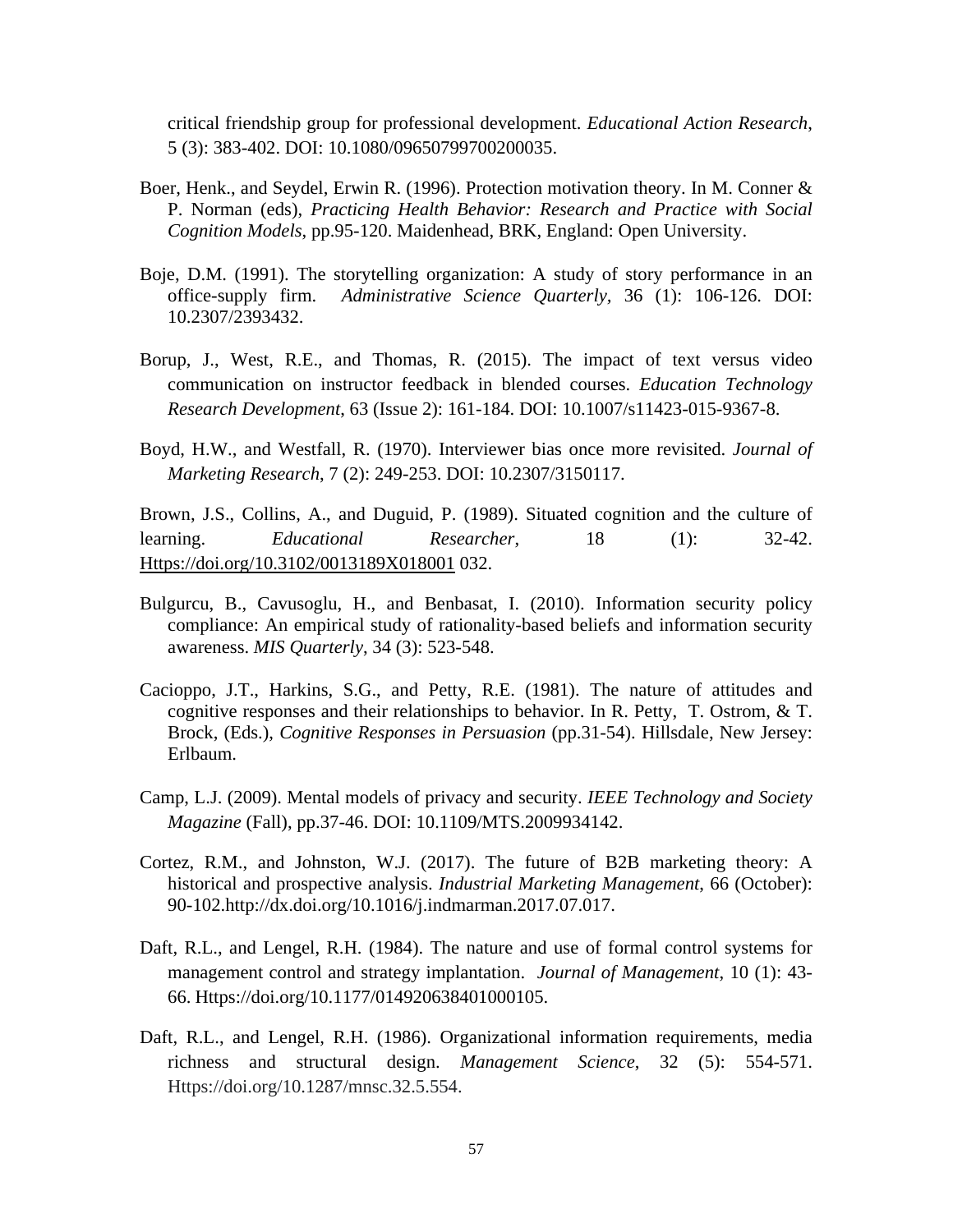- Davis, B.J. (2007). Situational prevention and penetration testing: A proactive approach to social engineering in organizations (pp.175-188). In A.W. Merkidze (Ed.)., *Terrorism Issues: Threat Assessment, Consequences and Prevention*. New York, NY: Nova Science Publishers, Inc.
- DeBono, K. G. (1987). Investigating the social adjustive and value expressive functions of attitudes: Implications for persuasive processes, *Journal of Personality and Social Psychology*, 52 (2): 279-287. <http://dx.doi.org/10.1037/0022-3514.52.2.279>.
- Delone, W.H., and McLean, E.R. (2003). The DeLone and McLean model of information systems success: A ten-year update. *Journal of Management Information Systems*, 19 (4): 9-30. Https://doi.org/10.1080/07421222.2003.11045748.
- De Meulenaer, S., Dens, N., and De Pelsmacker, P. (2015). Which cues cause consumers to perceive brands as more global? A conjoint analysis. *International Marketing Review*, 32 (6): 606-626. [https://doi.org/10.1108/IMR-04-2014-0144.](https://doi.org/10.1108/IMR-04-2014-0144)
- Denzin, N.K. (1989). *The Research Act: A Theoretical Introduction to Sociological Methods*. Englewood Cliffs, NJ: Prentice Hall.
- De Swaan Arons, M., Van den Driest, F., and Week, K. (2014). The ultimate marketing machine. *Harvard Business Review*, 92 (7/8): 54-63.
- Eagly, A. H., and Chaiken, S. (1993). *The Psychology of Attitudes*. (1<sup>st</sup> ed). Fort Worth, TX:Harcout Brace.
- Easterby-Smith, M., and Thorpe, R. (1997). *Research Traditions in Management Learning.* In J. Burgoyne, & M. Reynolds, (Eds.), *Management Learning: Integrating Perspectives in Theory and Practice* (pp.38-53). London: Sage Publications.
- Esteves, J., Ramalho, E., and De Haro, G. (2017). To improve cybersecurity, think like a hacker. *Sloan Management Review*, 58 (3): 71-77. <http://mitsmr.com/2mXYJdD>.
- Evans, M., Maglaras, L. A., He, Y., and Janicke, H. (2016). Human behaviour as an aspect of cybersecurity assurance. *Security and Communication Networks*, 9: 4667- 4679. DOI: 10.1002/sec.1657.
- Fishbein, M., and Ajzen, I. (1975). *Belief, Attitude, Intention and Behaviour: An Introduction to Theory and Research*. Reading, Massachusetts: Addison-Wesley.
- Furnell, S., Khern-am-nuai, W., Esmael, R., Yang, W., and Li, N. (2018). Enhancing security behaviour by supporting the user. *Computers & Security*, 75 (June): 1-9. [https://doi.org/10.1016/j.cose.2018.01.016.](https://doi.org/10.1016/j.cose.2018.01.016)
- Fortson, D. (2017). 90% of all attempted logins are by cyber-hackers. *The Sunday Times*, Business Section (2nd April), p.5.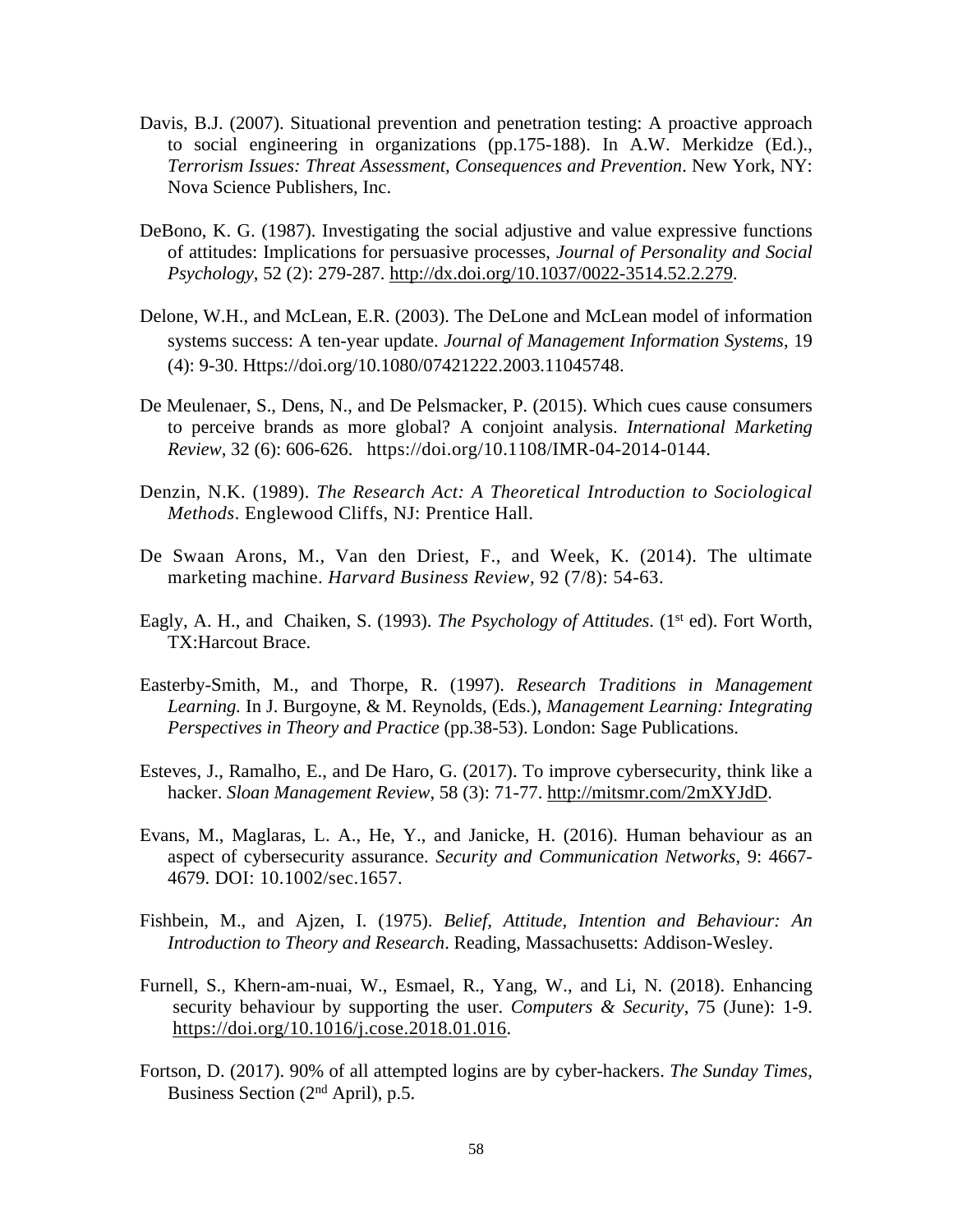- Glaser, B.G., and Strauss, A.L. (1967). *The Discovery of Grounded Theory: Strategies for Qualitative Research*. Chicago: Aldine.
- Golby, M., and Appleby, R. (1995). Reflective practice through critical friendship: Some possibilities. *Cambridge Journal of Education*, 25 (2): 149-160. <https://doi.org/10.1080/0305764950250203>.
- Goldman, A.E. (1962). The group depth interview. *Journal of Marketing*, 26 (3): 61-68. DOI: 10.2307/1248305.
- Håkansson, H., Johanson, J., and Wootz, B. (1977). Influence tactics in buyer seller processes. *Industrial Marketing Management*, 5 (6): 319-332. Https://doi.org/10.1016/0019-8501(76)90014-6.
- Håkansson, H., and Snehota, I. (1995). *Developing Relationships in Business Networks.* London: Routledge.
- Håkansson, H., and Waluszewski, A. (2005). Developing a new understanding of markets: Reinterpreting the 4Ps. *Journal of Business & Industrial Marketing*, 20 (3): 110-117. Https://doi.org/10.1108/08858620510592722.
- Håkansson, H., and Wootz, B. (1979). A framework of industrial buying and selling. *Industrial Marketing Management*, 8 (1): 28-39. Https://doi.org/10.1016/0019- 8501(79)90015-4.
- Han, S-L., Kim, Y.T., Oh, C.Y., and Chung, J.M. (2008). Business relationships and structural bonding: A study of American metal industry. *Journal of Global Academy of Marketing Science*, 18 (3): 115-132. <https://doi.org/10.1080/12297119.2008.9707520>.
- Herek, G. M. (1987). Can functions be measured? A new perspective on the functional approach to attitudes. *Social Psychology Quarterly*, 50 (4): 285-303. http://www.jstor.org/stable/2786814.
- HM Government (2016). *National Cyber Security Strategy 2016-2021*. London: HM Government.
- Hussain, S., Guangju, W., Jafar, R.M.S., Ilyas, Z., Mustafa, G., and Jianzhou, Y. (2018). Consumers' online information adoption behaviour: Motives and antecedents of electronic word of mouth communications. *Computers in Human Behavior*, 80 (March): 22-32. <https://doi.org./10.1016/j.chb.2017.09.019>.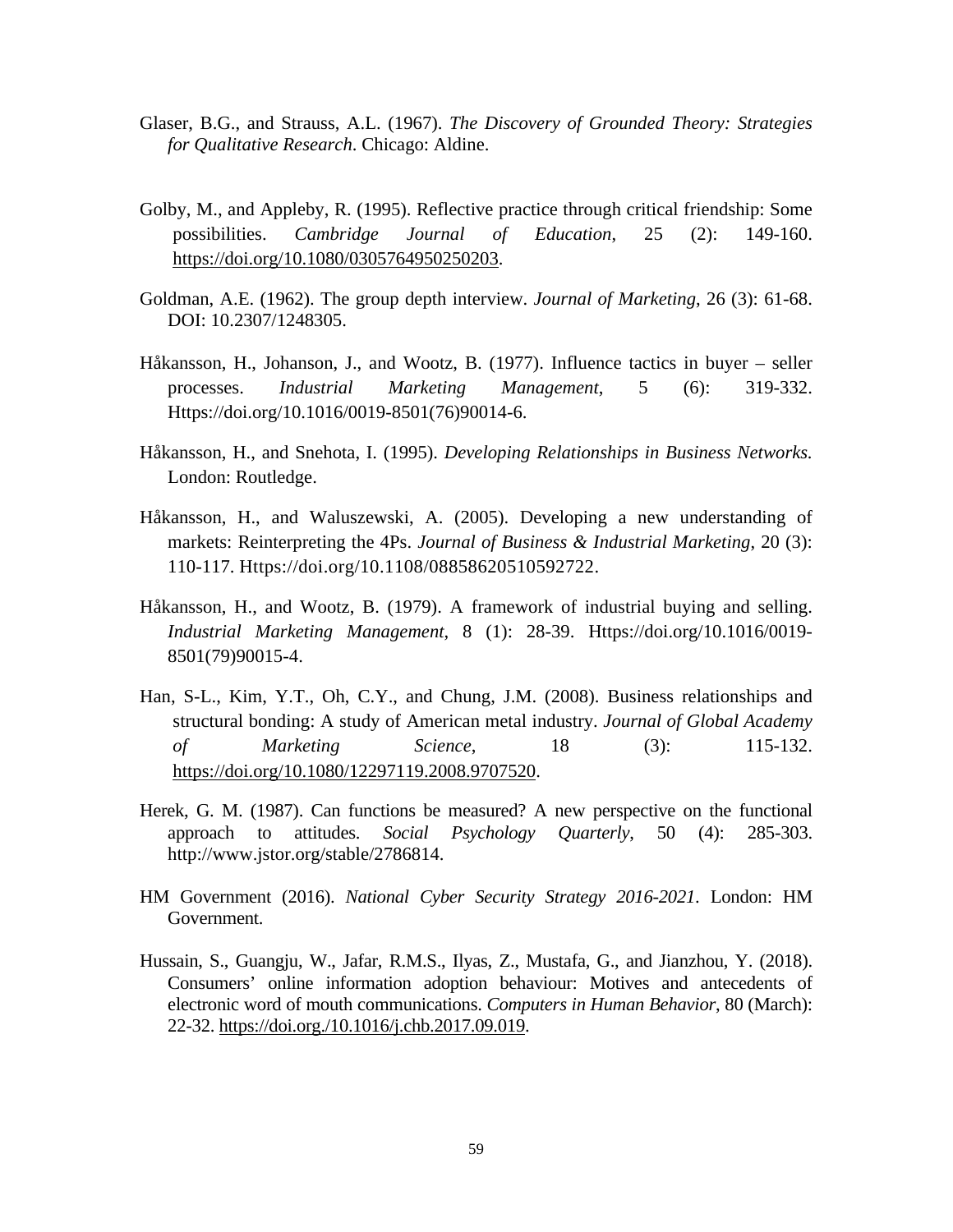- Ifinedo, P. (2012). Understanding information systems security policy compliance: An integration of the theory of planned behaviour and the protection motivation theory. *Computers & Security*, 31 (Issue 1): 83-95. [https://doi:10.1016/j.cose.2011.10.007.](https://doi:10.1016/j.cose.2011.10.007)
- Ifinedo, P. (2014). Information systems security policy compliance: An empirical study of the effects of socialisation, influence, and cognition. *Information & Management*, 51 (Issue 1): 69-79.<https://dx.doi.org/10.1016/j.im.2013.10.001>.
- Itzchakov, G., Uziel, L., and Wood, W. (2018). When attitude and habits don't correspond: Self-control depletion increases persuasion but not behaviour. *Journal of Experimental Social Psychology*, 75 (March): 1-10. [https://dx.doi.org/10.1018/j.im.2017.10.011.](https://dx.doi.org/10.1018/j.im.2017.10.011)
- Jenkin, T.A., McShane, L., and Webster, J. (2011). Green information technologies and systems: Employees' perceptions of organizational practices. *Business & Society*, 50 (2): 266-314. Http://doi.org/10.1177/0007650311398640.
- Johnston, A.C., and Warkentin, M. (2010). Fear appeals and information security behaviors: An empirical study. *MIS Quarterly*, 34 (3): 549-566.
- Katz, D. (1960). The functional approach to the study of attitudes. *Public Opinion Quarterly*, 24 (2): 163-204. [https://doi.org/10.1086/266945.](https://doi.org/10.1086/266945)
- Kraft, P., Rise, J., Sutton, S., and Roysamb, E. (2005). Perceived difficulty in the theory of planned behaviour: Perceived behavioural control or affective attitude? *British Journal of Social Psychology*, 44: 479-496. DOI: 10.1348/014466604X17533.
- Kshetri, N. (2005). Pattern of global cyber war and crime: A conceptual framework. *Journal of International Management*, 11 (4): 541-562. Doi:10.1016/j.intman.2005.09.009.
- Kumar, V. (2015). Evolution of marketing as a discipline: What has happened and what to look out for. *Journal of Marketing*, 79 (1): 1-9. Https://doi.org/10.1509/jm.79.1.1.
- Lee, Y-I., and Trim, P.R. J. (2008). *Strategic Marketing Decision-Making in Japanese and South Korean Companies*. Oxford: Chandos Publishing.
- Leek, S., Naude, P., and Turnbull, P.W. (2003). Interactions, relationships and networks in a changing world. *Industrial Marketing Management*, 32 (2):.87-90. Https://doi.org/10.1016/S0019-8501(02)00222-5.
- Leek, S., Turnbull, P.W., and Naude, P. (2003). How is information technology affecting business relationships? Results from a UK survey. *Industrial Marketing Management*, 32 (2): 119-126. Https://doi.org/10.1016/S0019-8501(02)00226-2.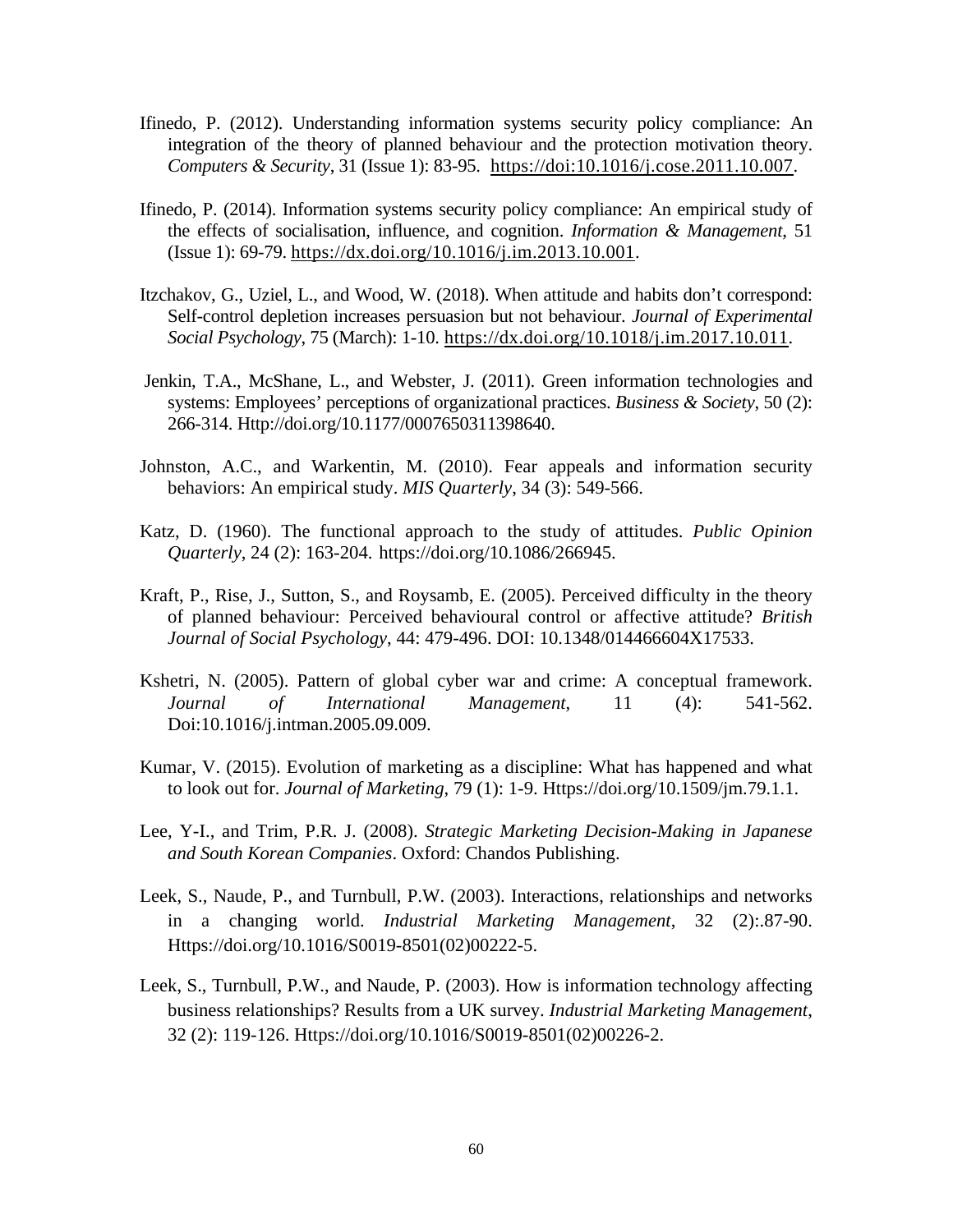- Lenka, S., Parida, V., and Wincent, J. (2017). Digitalization capabilities as enablers of value co-reaction in servitizing firms. *Psychology & Marketing*, 34 (1): 92-100. DOI:10.1002/mar.20975.
- Levinthal, D. A., and March, J.G. (1993). The myopia of learning. *Strategic Management Journal,* 14 (Special Issue), 95-112. DOI: 10.1002/smj.4250141009.
- Lichtenthal, J.D., and Eliaz, S. (2003). Internet integration in business marketing tactics. *Industrial Marketing Management*, 32 (1): 3-13. PII: S0019-8501(01)00198-5.
- Lindgreen, A., and Di Benedetto, C.A. (2017). The future of *Industrial Marketing Management*. *Industrial Marketing Management*, 67 (November): 1-4. <https://doi.org/10.1016/j.indmarman.2017.09.009>.
- Lincoln, Y.S., and Guba, E.G. (1985). *Naturalistic Inquiry.* Newbury Park, California: Sage.
- Leonardi, P. M. (2015). Ambient awareness and knowledge acquisition: Using social media to learn "who knows what" and "who knows whom". *MIS Quarterly*, 39(4), 747-762. [https://dx.doi.org/10.1016/j.im.2013.10.001.](https://dx.doi.org/10.1016/j.im.2013.10.001)
- Livingstone, S. (2004). Media literacy and the challenge of new information and communication technologies, *The Communication Review*, 7 (1): 3-14. Https://doi.org/10.1080/10714420490280152.
- Makkonen, H., and Vuori, V. (2014). The role of information technology in strategic buyer-supplier relationship, *Industrial Marketing Management*, 43 (6): 1053-1062. Https://doi.org/10.1016/j.indmarman.2014.05.018.
- Maisey, M. (2014). Moving to analysis-led cyber-security. *Network Security* (May), pp.5- 12.
- Mason, K., and Leek, S. (2012). Communication practices in a business relationship: Creating, relating and adapting communication artifacts through time. *Industrial Marketing Management*, 41 (2): 319-332. Https://doi.org/10.1016/j.indmarman.2012.01.010.
- McCormac, A., Zwaans, T., Parsons, K., Calic, D., Butavicius, M., and Pattinson, M. (2017). Individual differences and information security awareness. *Computers in Human Behavior*, 69 (April): 151-156. Http://dx.doi.org/10.1016/j.chb.2016.11.065.
- Miles, M.B., and Huberman, A.M. (1984a). Drawing valid meaning from qualitative data: Toward a shared craft. *Educational Researcher*, 13 (5): 20-30. Https://www.jstor.org/stable/1174243.
- Miles, M.B., and Huberman, A.M. (1984b). *Qualitative Data Analysis: A Sourcebook of New Methods.* Newbury Park, CA: Sage Publications.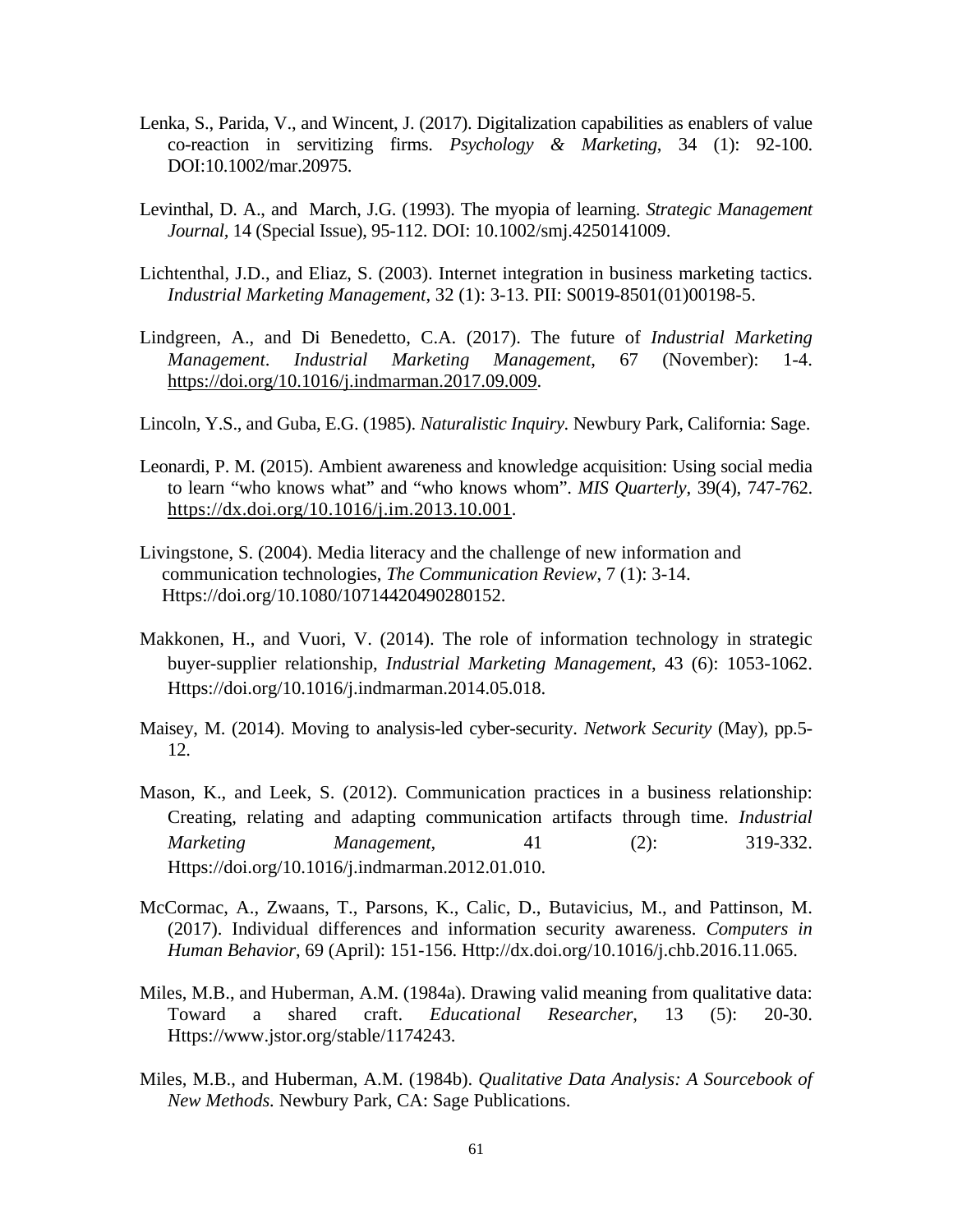- Modic, D., and Anderson, R. (2014). Reading this may harm your computer: The psychology of malware warnings. *Computers in Human Behavior*, 41 (December): 71-79. <http://dx.doi.org./10.1016/j.chb.2014.09.014>.
- Mudrack, P. (2007). Individual personality factors that affect normative beliefs about the rightness of corporate social responsibility. *Business and Society*, 46 (1): 33-62. DOI: 10.1177/0007650306290312.
- Murphy, M., and Sashi, C.M. (2018). Communication, interactivity, and satisfaction in B2B relationships. *Industrial Marketing Management*, 68 (January): 1-12. http://dx.doi.org/10.1016/j.indmarman.2017.08.020.
- Nonaka, I., and Takeuchi, H. (1995). *The Knowledge-Creating Company*. Oxford: Oxford University Press.
- Nonaka, I., Takeuchi, H., and Umemoto, K. (1996). A theory of organizational knowledge creation. *Unlearning and Learning for Technological Innovation* (Special Issue) 11 (7/8): 833-845. [Https://doi.org/10.1504/IJTM.1996.025472.](Https://doi.org/10.1504/IJTM.1996.025472)
- Patton, M.Q. (1990). *Qualitative Evaluation and Research Methods*. (1<sup>st</sup> ed). Newbury Park, California: Sage Publications.
- Petty, R.E., and Cacioppo, J.T. (1984). The effects of involvement on responses to argument quantity and quality: Central and peripheral routes to persuasion. *Journal of Personality and Social Psychology*, 46 (1): 69-81. [http://dx.doi.org/10.1037/0022-3514.46.1.69.](http://dx.doi.org/10.1037/0022-3514.46.1.69)
- Petty, R.E., and Cacioppo, J.T. (1986). The Elaboration Likelihood Model of Persuasion. In L. Berkowitz (Ed.), *Advances in Experimental Social Psychology*, Volume 19 (pp.123- 205). New York: Academic Press. [https://doi.org/10.1016/S0065-2601\(08\)60214-2.](https://doi.org/10.1016/S0065-2601(08)60214-2)
- Petty, R.E., Rucker, D.D., Bizer, G.Y., and Cacioppo, J.T. (2004). The Elaboration Likelihood Model of Persuasion (pp.65-89). In J.S. Seiter & R.H. Gass (Eds.), *Perspectives on Persuasion, Social Influence, and Compliance Gaining*. Boston: Pearson.
- Pfeffer, J., and Sutton, R.I. (1999). *The Knowing-doing Gap: How Smart Companies Turn Knowledge into Action*. Cambridge, MA: Harvard University Press.
- Porter, M. E. (1996). What is strategy? *Harvard Business Review*, 74 (6): 61-78.
- Reid, D.A., and Plank, R.E. (2000) Business marketing comes of age: A comprehensive review of the literature, *Journal of Business-to-Business Marketing*, 7 (2-3): 9-186. DOI: 10.1300/J033v07n02\_02.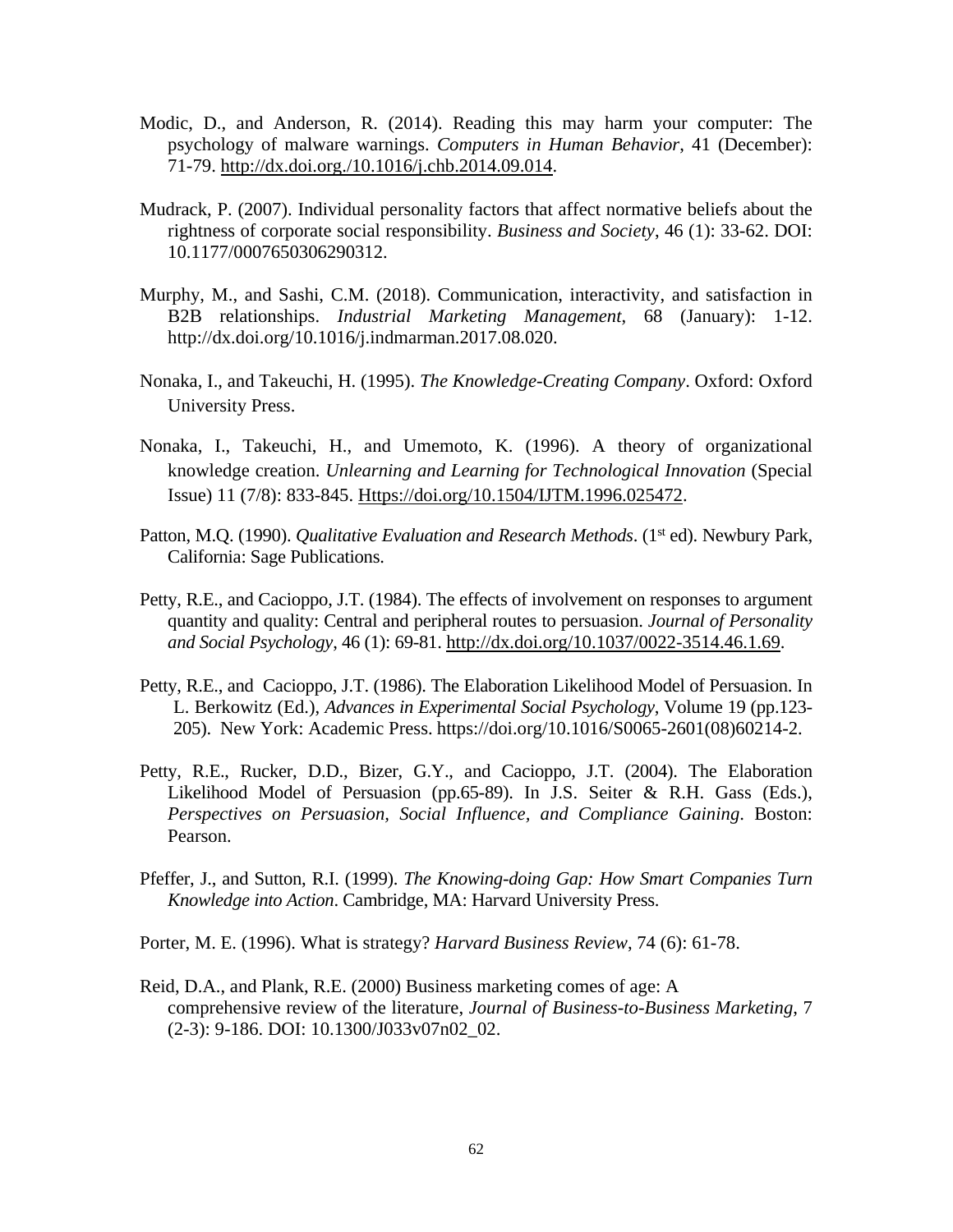- Ruekert, R.W., and Walker, O.C. (1987). Marketing's interaction with other functional units: A conceptual framework and empirical evidence. *Journal of Marketing*, 51 (1): 1-19. DOI: 10.2307/1251140.
- Safa, N.S., Sookhak, M., von Solms, R., Furnell, S., Ghani, N.A., and Herawan, T. (2015). Information security conscious care behavior formation in organizations, *Computers & Security*, 53 (September): 65-78. <https://dx.doi.org/10.1016/j.cose.2015.05.012>.
- Schade, M., Hegner, S., Horstmann, F., and Brinkmann, N. (2016). The impact of attitude functions on luxury brand consumption: An age-based group comparison. *Journal of Business Research*, 69 (1): 314-322. http://dx.doi.org/10.1016/j.jbusres.2015.08.003.
- Seidman, I.E. (1991). *Interviewing as Qualitative Research: A Guide for Researchers in Education and the Social Sciences*. (1st ed). New York: Teachers College, Columbia University.
- Shannon, C., and Weaver, W. (1949)(Eds.).*The Mathematical Theory of Communication*. Urbana: University of Illinois Press.
- Sharma, P., and Chan, R. Y. K. (2017). Exploring the role of attitudinal functions in counterfeit purchase behaviour via an extended conceptual framework. *Psychology & Marketing*, 34 (3), 294-308. DIO:10.1002/mar.20989.
- Shavitt, S. (1989). Products, personalities and situations in attitude functions: Implications for consumer behaviour. In T. K. Srull (Ed.,), *Advances in Consumer Research*, Volume 16, (pp.300-305). Provo, UT: Association for Consumer Research.
- Shaw, R.S., Chen, C.C., Harris, A.L., and Huang, H-J. (2009). The impact of information richness on information security awareness training effectiveness. *Computer & Education*, 52 (1): 92-100. http://dx.doi.org/10.1016/j.compedu.2008.06.011.
- Shillair, R., Cotten, S.R., Tsai, H-Y., S., Alhabash, S., LaRose, R., and Rifon, N.J. (2015). Online safety begins with you and me: Convincing Internet users to protect themselves. *Computers in Human Behavior*, 48 (July): 199-207. [http://dx.doi.org./10.1016/j.chb.2015.01.046.](http://dx.doi.org./10.1016/j.chb.2015.01.046)
- Siamagka, N-T., Christodoulides, G., Michaelidou, N., and Valvi, A. (2015). Determinants of social media adoption by B2B organizations. *Industrial Marketing Management*, 51 (November); 89-99. http://dx.doi.org/10.1016/j.imgmarman.2015.05.005.
- Sinkovics, R.R., and Penz, E. (2011). Multilingual elite-interviews and software-based analysis: Problems and solutions based on CAQDAS. *International Journal of Marketing Research*, 53 (5): 705-724. DOI: 10.2501/IJMR-53-5-705-724.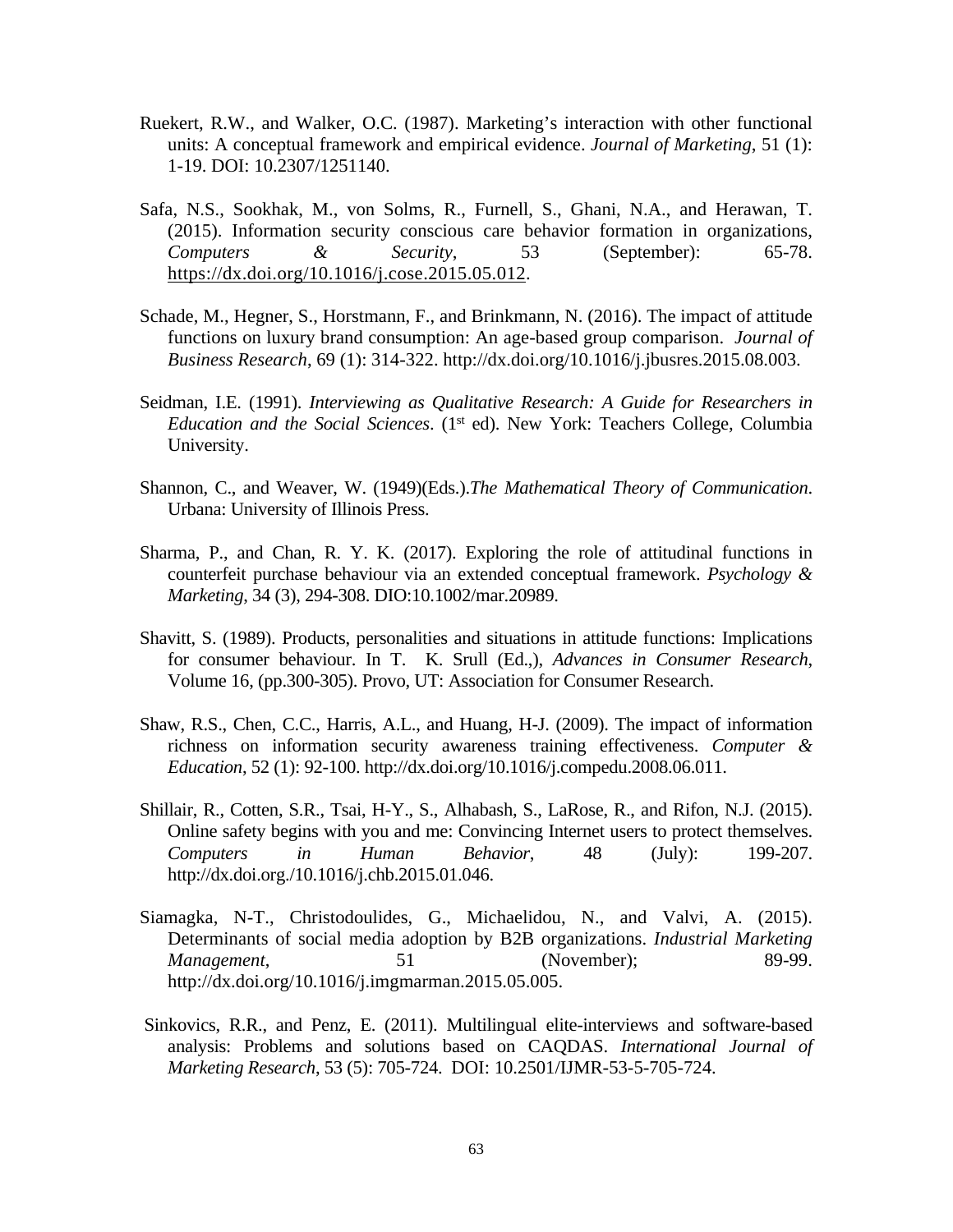- Smith, M. B.., Bruner, J., S., and White, R. W. (1956). *Opinions and Personality*. (1<sup>st</sup> ed). New Your, NY: John Wiley & Sons.
- Snyder, M., and De Bono, K. G. (1985). Appeals to image and claims about quality: Understanding the psychology of advertising, *Journal of Personality and Social Psychology*, 49 (3): 586-597. [http://dx.doi.org/10.1037/0022-3514.49.3.586.](http://psycnet.apa.org/doi/10.1037/0022-3514.49.3.586)
- Starkey, K. (1998). How can we learn from the learning organization? *Human Relations*, 51 (4): 531-546.<https://doi.org/10.1177/001872679805100405>.
- Strauss, A., and Corbin, J. (1990). *Basics of Qualitative Research*. (1<sup>st</sup> ed). Newbury Park, California: Sage Publications.
- Suddaby, R. (2006). From the editors: What grounded theory is not. *Academy of Management Journal*, 49 (4): 633-642. Doi:10.5465/AMJ.2006.22083020.
- Slater, S. F., and Narver, J.C. (1995). Market orientation and the learning organization. *Journal of Marketing*, 59 (3): 63-74. http://www.jstor.org/stable/1252120.
- Tsohou, A., Karyda, M., Kokolakis, S., and Kiountouzis, E. (2015). Managing the introduction of information security awareness programmes in organisations. *European Journal of Information Systems*, 24 (1): 38-58. DOI: 10.1057/ejis.2013.27.
- Tsai, H-y.S., Jiang, M., Alhabash, S., LaRose, R., Rifon, N.J., and Cotton, S. R. (2016). Understanding online safety behaviours: A protection motivation theory perspective. *Computers & Security*, 59 (June): 138-150. <https://dx.doi.org/10.1016/j.cose.2016.02.009>.
- Venkatesh, V. and Bala, H. (2008). Technology acceptance model 3 and a research agenda on interventions. *Decision Sciences*, 39 (2): 273-315. Https://doi.org/10.1111/j.1540-5912.2008.00192.x.
- Venkatesh, V., Morris, M.G., Davis, G.B., and Davis, F.D. (2003). User acceptance of information technology: Toward a unified view. *MIS Quarterly*, 27 (3): 425-478.
- Venkatesh, V., Thong, J.Y.L., and Xu, X. (2012). Consumer acceptance and use of information technology: Extending the unified theory of acceptance and use of technology. *MIS Quarterly*, 36 (1):157-178.
- Vina, G. (2016). Patients in limbo after cyber attack. *Financial Times*, 3rd November, page 2.
- Walters, P.G.P. (2008). Adding value in global B2B supply chains: Strategic directions and the role of the Internet as a driver of competitive advantage. *Industrial Marketing Management*, 37 (1): 59-68. DOI: 10.1016/j.indmarman.2007.06.010.